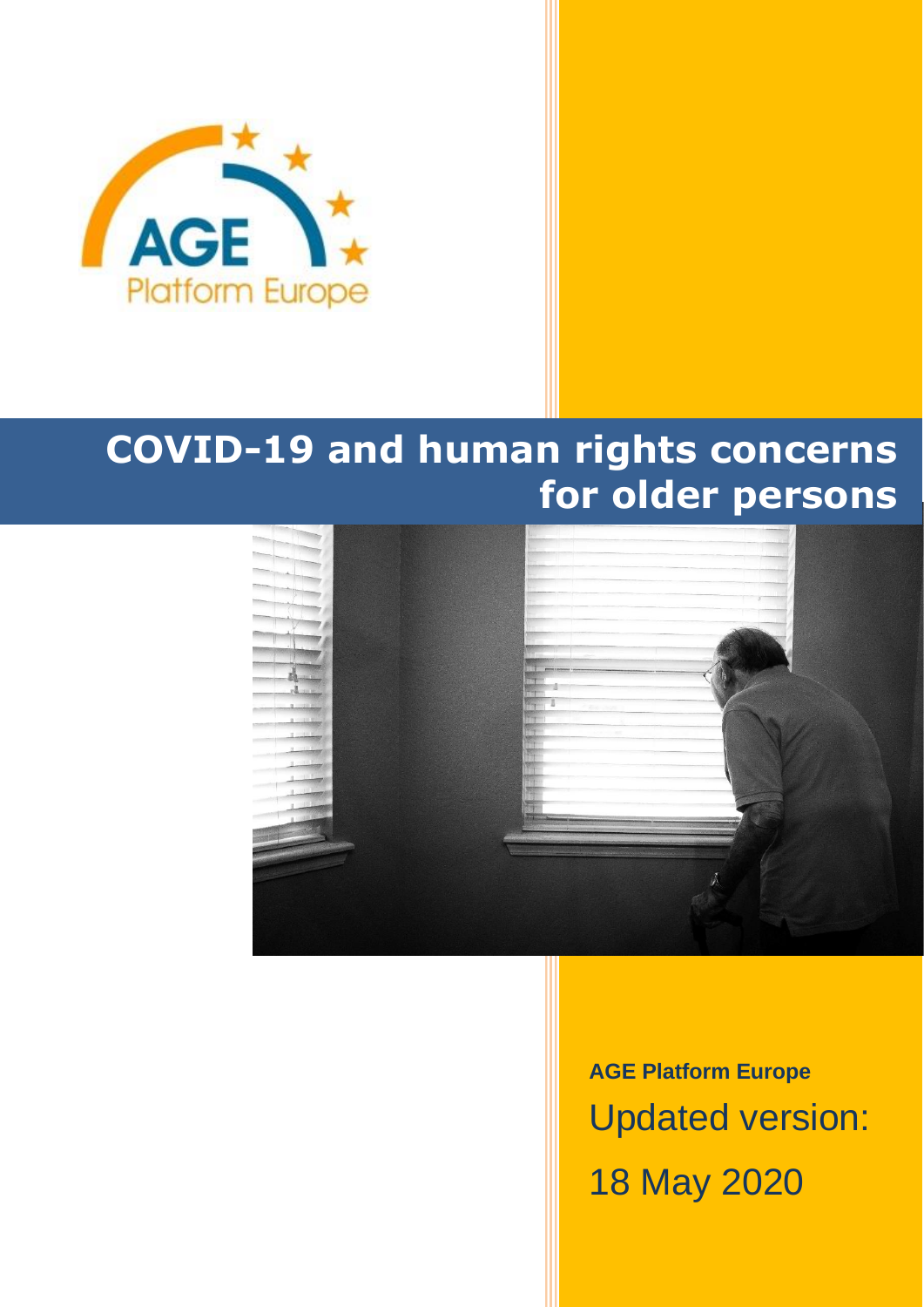

# <span id="page-1-0"></span>**Introduction**

This paper from AGE Platform Europe (AGE) presents the state-of-play of a reflection we have engaged with our members and external experts on how the COVID-19 pandemic and measures taken by governments affect the human rights of older persons. As the situation evolves rapidly and responses in different countries and local contexts vary, our paper must be seen as a living document, rather than a definite assessment of how the current circumstances influence the human rights of older persons.

This version dated 18 May 2020 includes updates with regard to risks to the right to health, including mental health and palliative care, how digital exclusion adversely impacts older people's opportunities for social contact and access to information, medical and other services and the increased risk of violence and abuse during the lockdown. Our reflection also includes new information regarding the specific challenges faced by older people in residential settings, those who live alone and older persons who receive care at home, as well as multiple disadvantage for older women, older LGBTI and older Roma. To highlight the updates, new material is presented in **blue fonts**.

Our document refers both to alarming and promising practices and measures. However, it does not pretend to be comprehensive. We are aware that our analysis does not adequately cover the diversity of the older population. Subgroups of older persons face additional risks due to underlying health issues, adverse living conditions (such as those living in institutions, in refugee camps and those experiencing homelessness), support needs, socio-economic inequalities and other factors<sup>1</sup>.

Some countries are under more pressure than others because the numbers of individuals affected by the virus are increasing more quickly. Responses to the pandemic will depend on the national and local context. In our paper we just try to bring forward issues that have come to our attention and how they particularly affect older persons. Evidently, in addition to initiatives that aim to address the most urgent needs, more comprehensive solutions supporting the wellbeing and health of all will be needed in the mid- and long-term, including reforms of our social and health care systems across Europe to better protect human rights in case of such crises.

We are also aware of the high levels of volunteerism that the pandemic has prompted, all of which cannot be captured in this short paper. AGE has

<sup>&</sup>lt;sup>1</sup> See for example this statement by the informal coalition Nobody Left Outside: [https://nobodyleftoutside.eu/wp](https://nobodyleftoutside.eu/wp-content/uploads/NLO-statement-on-COVID-19.pdf)[content/uploads/NLO-statement-on-COVID-19.pdf](https://nobodyleftoutside.eu/wp-content/uploads/NLO-statement-on-COVID-19.pdf)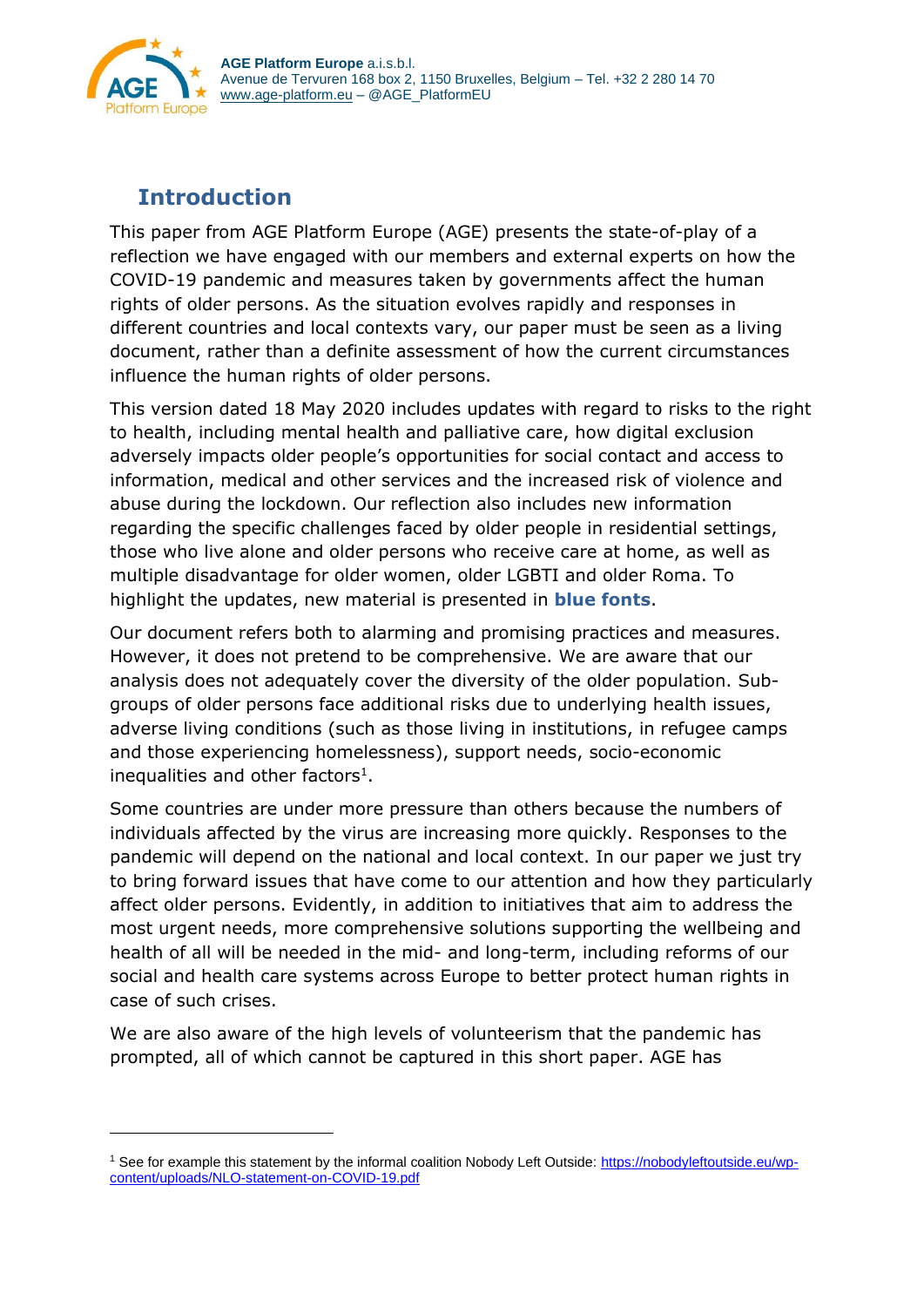

developed a dedicated [webpage](https://www.age-platform.eu/coronavirus-covid-19) aiming to highlight formal and informal types of support for older persons and other people in vulnerable situations.

We welcome all input about how to make this paper as reflective as possible of the human rights situation of older persons across the EU during the pandemic. If you wish to contribute to our work, please contact: Nena Georgantzi, Policy Coordinator on Human Rights & Non-Discrimination, [nena.georgantzi@age](mailto:nena.georgantzi@age-platform.eu)[platform.eu](mailto:nena.georgantzi@age-platform.eu)

# **Table of Contents**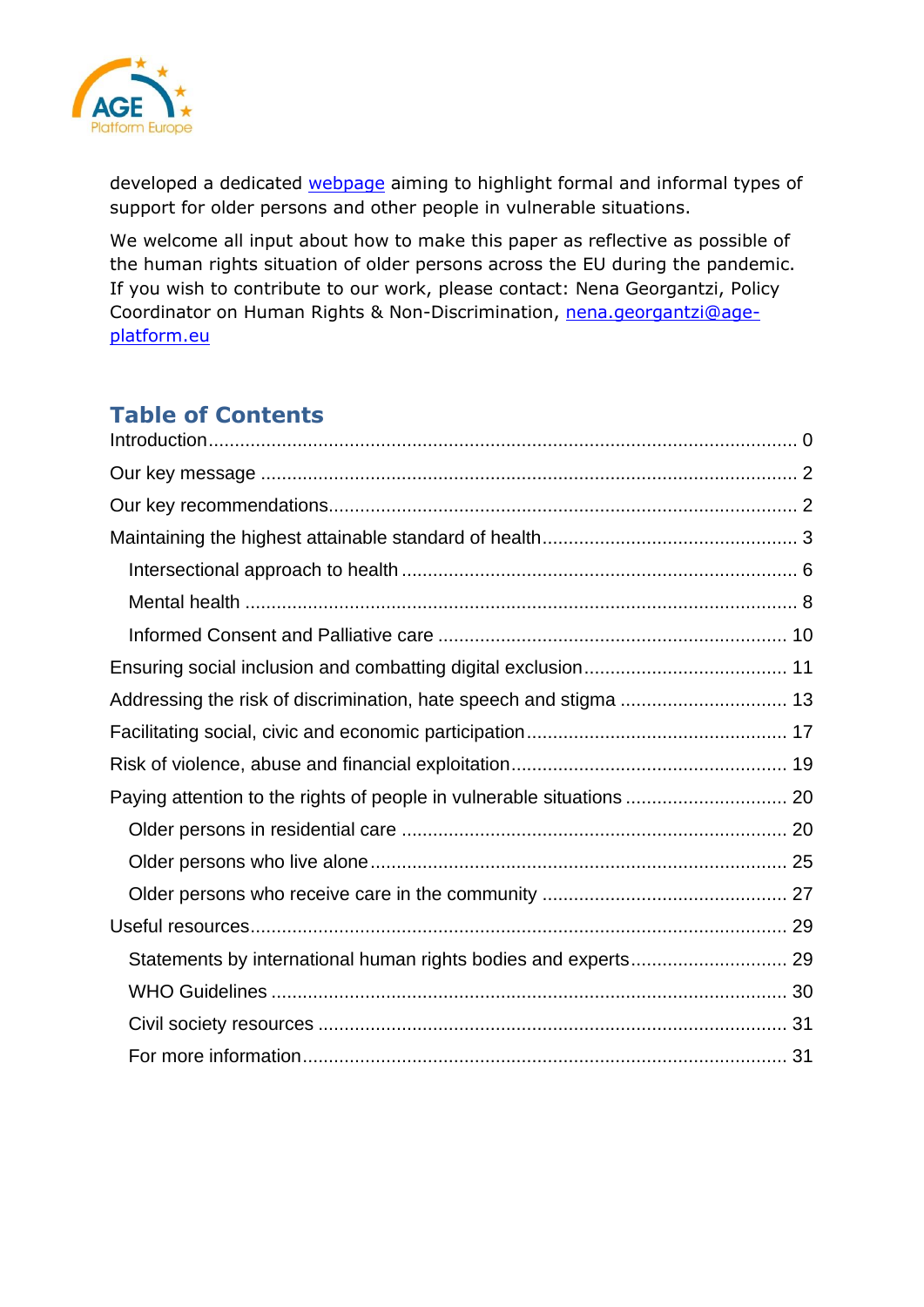

### <span id="page-3-0"></span>**Our key message**

### *Older persons have the same rights as others, and these must be equally protected during the pandemic*

We all have equal rights, regardless of age. However, the COVID-19 pandemic might pose distinct threats to the equal enjoyment of human rights by older persons. We all have a shared responsibility to help contain the spread of COVID-19 and make sure that care is delivered to those who mostly need it. Solidarity between and within generations and societal cohesion is the best answer to the pandemic.

Because older persons are at higher risk of serious complications due to COVID-19, targeted action may be necessary. Their particular health risks and support needs must be taken into account in policy planning and responses including during pandemics. Some older persons – alongside other people in vulnerable situations – will need additional support to access essential goods (e.g. food), services (e.g. social or health care), and to maintain human interaction. States must take additional social protection measures so that support reaches those who are at most risk of being disproportionately affected by the crisis<sup>2</sup>. Failure to deliver essential support during the crisis amounts to a breach of human rights.

### <span id="page-3-1"></span>**Our key recommendations**

- Older persons have the same rights as others, and these must be equally protected during the pandemic*.*
- Measures taken as a response to COVID-19 must be necessary, limited in time, proportionate and non-discriminatory.
- Chronological age should not be used for the allocation of goods and services and should not be a criterion for determining people's vulnerabilities, prognosis, or treatment options.
- While protecting everyone's human rights, States are required to take special measures to ensure protection from discrimination, prevention of abuse, inclusion and access to essential services for people in vulnerable situations, such as those living in institutions, those living alone, people receiving care in the community, people at risk of digital exclusion and people at risk of experiencing neglect and abuse.

<sup>2</sup> <https://www.ohchr.org/EN/NewsEvents/Pages/DisplayNews.aspx?NewsID=25746&LangID=E>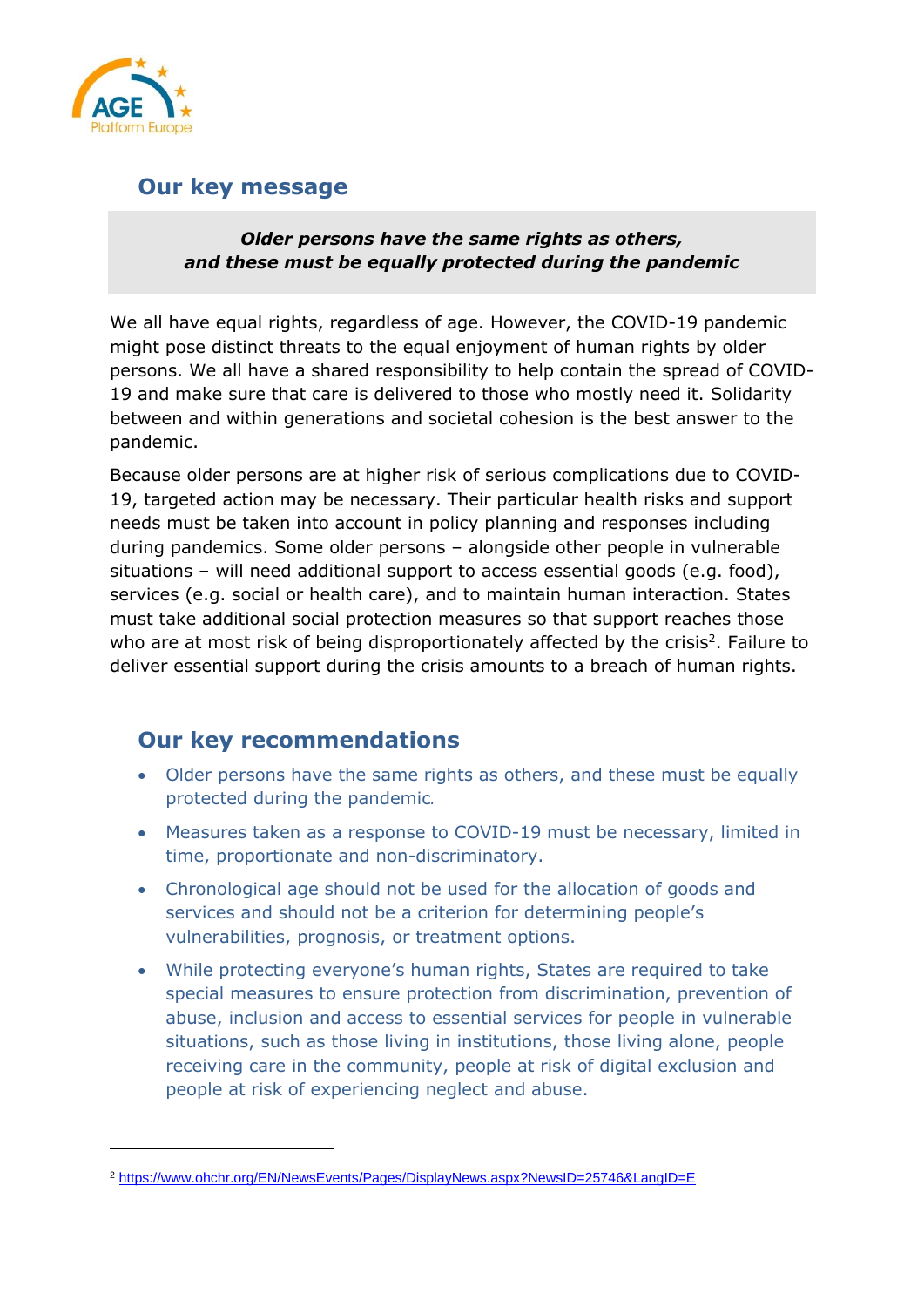

- Availability of health and social care staff should be reinforced, to ensure continuity of care.
- Adequate support and safety protection must be guaranteed for formal and informal caregivers as well as for people in need of care.
- Information must be transparent and fully accessible, including to people that can be digitally excluded or experiencing cognitive difficulties.
- Older persons must have an equal say in public debate, to be consulted regarding planned measures and to contribute to efforts for post COVID-19 recovery.

### <span id="page-4-0"></span>**Maintaining the highest attainable standard of health**

Everyone – regardless of age – has an equal right to the highest attainable standard of health. There are reports from several countries where medical and social services and hospitals are lacking resources, like masks, gloves and antiseptic, which puts health and social care professionals and patients at risk<sup>3</sup>. Governments must do their utmost to provide necessary personal protection equipment (PPE) to all medical and social care staff who are at the forefront, as well as for those who continue to care for chronic patients in order to avoid a second wave of cases. A large number of paid and unpaid care workers are older women, who can become vulnerable to infection unless provided with protective equipment.<sup>4</sup>

**All population groups should be able to access health care, including medicines and protective equipment, without discrimination.** Applying supplementary charges on care home residents for PPE or forcing staff to buy masks and gloves out of their pocket is a form of discrimination.<sup>5</sup> Healthcare must be effective and affordable to everyone, while ensuring that groups at particularly high risk, such as those living in institutions are adequately

<sup>3</sup> [https://www.ouest-france.fr/sante/virus/coronavirus/coronavirus-malgre-le-confinement-les-ehpad-ne-sont-pas](https://www.ouest-france.fr/sante/virus/coronavirus/coronavirus-malgre-le-confinement-les-ehpad-ne-sont-pas-epargnes-par-l-epidemie-6788024)[epargnes-par-l-epidemie-6788024;](https://www.ouest-france.fr/sante/virus/coronavirus/coronavirus-malgre-le-confinement-les-ehpad-ne-sont-pas-epargnes-par-l-epidemie-6788024) [https://www.lalibre.be/debats/opinions/je-ne-peux-pas-taire-ce-que-j-ai-vu](https://www.lalibre.be/debats/opinions/je-ne-peux-pas-taire-ce-que-j-ai-vu-dans-ce-home-5eafb7ab9978e23845a32d68)[dans-ce-home-5eafb7ab9978e23845a32d68](https://www.lalibre.be/debats/opinions/je-ne-peux-pas-taire-ce-que-j-ai-vu-dans-ce-home-5eafb7ab9978e23845a32d68)

<sup>4</sup> [https://www.un.org/sites/un2.un.org/files/un\\_policy\\_brief\\_on\\_covid-19\\_and\\_older\\_persons\\_1\\_may\\_2020.pdf;](https://www.un.org/sites/un2.un.org/files/un_policy_brief_on_covid-19_and_older_persons_1_may_2020.pdf) [https://www.oecd-ilibrary.org/docserver/b768405f-](https://www.oecd-ilibrary.org/docserver/b768405f-en.pdf?expires=1589371534&id=id&accname=guest&checksum=E292555C97DC7EB69E1FD2B5BF775D27)

[en.pdf?expires=1589371534&id=id&accname=guest&checksum=E292555C97DC7EB69E1FD2B5BF775D27;](https://www.oecd-ilibrary.org/docserver/b768405f-en.pdf?expires=1589371534&id=id&accname=guest&checksum=E292555C97DC7EB69E1FD2B5BF775D27) http://www.euro.who.int/ data/assets/pdf file/0019/290440/Core-Health-Indicators-European-2015-human[resources-health.pdf](http://www.euro.who.int/__data/assets/pdf_file/0019/290440/Core-Health-Indicators-European-2015-human-resources-health.pdf)

<sup>5</sup> [https://www.theguardian.com/society/2020/may/04/higher-ppe-costs-of-care-homes-passed-on-to-clients-uk](https://www.theguardian.com/society/2020/may/04/higher-ppe-costs-of-care-homes-passed-on-to-clients-uk-charity-warns)[charity-warns;](https://www.theguardian.com/society/2020/may/04/higher-ppe-costs-of-care-homes-passed-on-to-clients-uk-charity-warns) [https://www.bbc.com/news/uk-england-dorset-](https://www.bbc.com/news/uk-england-dorset-52472482?fbclid=IwAR1SuyorRKWXKvNCbzu61vks31CyjVLxpCOGY8QHqMsrItViuuJW2w0Liq0)[52472482?fbclid=IwAR1SuyorRKWXKvNCbzu61vks31CyjVLxpCOGY8QHqMsrItViuuJW2w0Liq0](https://www.bbc.com/news/uk-england-dorset-52472482?fbclid=IwAR1SuyorRKWXKvNCbzu61vks31CyjVLxpCOGY8QHqMsrItViuuJW2w0Liq0)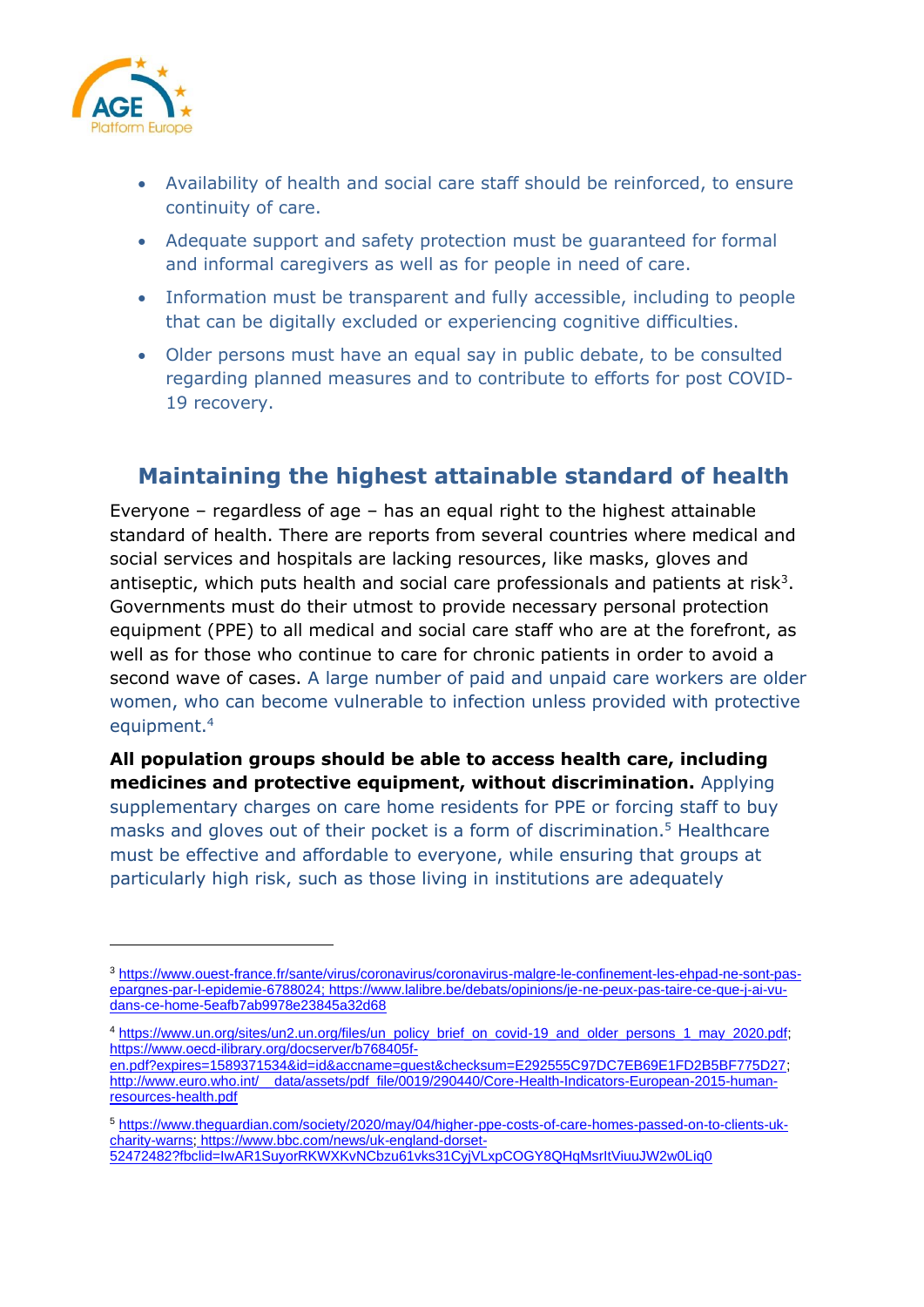

protected.<sup>6</sup> Additional funding to cover costs for PPE and other COVID-19 related expenses must be made available for health and social care providers that struggle, in order to ensure that everyone has equal standards of care during the pandemic.

**Everyone, without exception, has the right to life-saving interventions.** Medical guidelines/triage protocols are necessary in countries where healthcare professionals will not be able to provide the same level of care to everyone due to lack of life-saving equipment. Triage protocols must be developed to support decision-making of healthcare professionals on the basis of medical needs, scientific evidence and ethical principles. **Whereas some older persons will have comorbidities that impact their chance of surviving intensive medical intervention, age should never be a criterion for medical triage<sup>7</sup> .** Protocols based on non-medical criteria such as age or disability, deny persons their right to health and life on an equal basis with others.

**Once vaccine or treatment for COVID-19 becomes available this must be accessible without discrimination.** In case of need of prioritisation, decisions for allocation must be based on sound medical evidence and the individual urgency of the required treatment or prevention<sup>8</sup>.

**Positive measures should be applied for older persons who are particularly at risk of infection and severe outcomes.** For example, early testing and vaccination – when it becomes available- for older people in institutions and those with comorbidities, as well as for staff employed in residential care facilities could mitigate the risks of COVID-19 on the concerned individuals and further propagation of the virus. In case retired persons or older volunteers are called to service as frontline workers, safeguards for their health, safety and wellbeing must be applied.

Primary care as well as specialised geriatric care must remain available during the pandemic. **Whereas physical medical visits have been largely replaced by online services, health services must remain open for physical access**

<sup>7</sup> [https://www.ohchr.org/EN/NewsEvents/Pages/DisplayNews.aspx?NewsID=25746&LangID=E;](https://www.ohchr.org/EN/NewsEvents/Pages/DisplayNews.aspx?NewsID=25746&LangID=E) [https://www.ohchr.org/EN/NewsEvents/Pages/DisplayNews.aspx?NewsID=25748&LangID=E;](https://www.ohchr.org/EN/NewsEvents/Pages/DisplayNews.aspx?NewsID=25748&LangID=E) [http://www.sanita.sm/on-line/home/bioetica/comitato-sammarinese-di-bioetica/documents-in](http://www.sanita.sm/on-line/home/bioetica/comitato-sammarinese-di-bioetica/documents-in-english/documento2116023.html)[english/documento2116023.html;](http://www.sanita.sm/on-line/home/bioetica/comitato-sammarinese-di-bioetica/documents-in-english/documento2116023.html) [https://ageingissues.wordpress.com/2020/03/21/covid-19-statement-from-the](https://ageingissues.wordpress.com/2020/03/21/covid-19-statement-from-the-president-and-members-of-the-national-executive-committee-of-the-british-society-of-gerontology/)[president-and-members-of-the-national-executive-committee-of-the-british-society-of-gerontology/](https://ageingissues.wordpress.com/2020/03/21/covid-19-statement-from-the-president-and-members-of-the-national-executive-committee-of-the-british-society-of-gerontology/)

<sup>8</sup> [https://www.coe.int/en/web/commissioner/thematic-work/covid-19/-](https://www.coe.int/en/web/commissioner/thematic-work/covid-19/-/asset_publisher/5cdZW0AJBMLl/content/learning-from-the-pandemic-to-better-fulfil-the-right-to-health?inheritRedirect=false&redirect=https%3A%2F%2Fwww.coe.int%2Fen%2Fweb%2Fcommissioner%2Fthematic-work%2Fcovid-19%3Fp_p_id%3D101_INSTANCE_5cdZW0AJBMLl%26p_p_lifecycle%3D0%26p_p_state%3Dnormal%26p_p_mode%3Dview%26p_p_col_id%3Dcolumn-1%26p_p_col_count%3D1)

[/asset\\_publisher/5cdZW0AJBMLl/content/learning-from-the-pandemic-to-better-fulfil-the-right-to-](https://www.coe.int/en/web/commissioner/thematic-work/covid-19/-/asset_publisher/5cdZW0AJBMLl/content/learning-from-the-pandemic-to-better-fulfil-the-right-to-health?inheritRedirect=false&redirect=https%3A%2F%2Fwww.coe.int%2Fen%2Fweb%2Fcommissioner%2Fthematic-work%2Fcovid-19%3Fp_p_id%3D101_INSTANCE_5cdZW0AJBMLl%26p_p_lifecycle%3D0%26p_p_state%3Dnormal%26p_p_mode%3Dview%26p_p_col_id%3Dcolumn-1%26p_p_col_count%3D1)

[health?inheritRedirect=false&redirect=https%3A%2F%2Fwww.coe.int%2Fen%2Fweb%2Fcommissioner%2Fthem](https://www.coe.int/en/web/commissioner/thematic-work/covid-19/-/asset_publisher/5cdZW0AJBMLl/content/learning-from-the-pandemic-to-better-fulfil-the-right-to-health?inheritRedirect=false&redirect=https%3A%2F%2Fwww.coe.int%2Fen%2Fweb%2Fcommissioner%2Fthematic-work%2Fcovid-19%3Fp_p_id%3D101_INSTANCE_5cdZW0AJBMLl%26p_p_lifecycle%3D0%26p_p_state%3Dnormal%26p_p_mode%3Dview%26p_p_col_id%3Dcolumn-1%26p_p_col_count%3D1) [atic-work%2Fcovid-](https://www.coe.int/en/web/commissioner/thematic-work/covid-19/-/asset_publisher/5cdZW0AJBMLl/content/learning-from-the-pandemic-to-better-fulfil-the-right-to-health?inheritRedirect=false&redirect=https%3A%2F%2Fwww.coe.int%2Fen%2Fweb%2Fcommissioner%2Fthematic-work%2Fcovid-19%3Fp_p_id%3D101_INSTANCE_5cdZW0AJBMLl%26p_p_lifecycle%3D0%26p_p_state%3Dnormal%26p_p_mode%3Dview%26p_p_col_id%3Dcolumn-1%26p_p_col_count%3D1)

[19%3Fp\\_p\\_id%3D101\\_INSTANCE\\_5cdZW0AJBMLl%26p\\_p\\_lifecycle%3D0%26p\\_p\\_state%3Dnormal%26p\\_p\\_](https://www.coe.int/en/web/commissioner/thematic-work/covid-19/-/asset_publisher/5cdZW0AJBMLl/content/learning-from-the-pandemic-to-better-fulfil-the-right-to-health?inheritRedirect=false&redirect=https%3A%2F%2Fwww.coe.int%2Fen%2Fweb%2Fcommissioner%2Fthematic-work%2Fcovid-19%3Fp_p_id%3D101_INSTANCE_5cdZW0AJBMLl%26p_p_lifecycle%3D0%26p_p_state%3Dnormal%26p_p_mode%3Dview%26p_p_col_id%3Dcolumn-1%26p_p_col_count%3D1) [mode%3Dview%26p\\_p\\_col\\_id%3Dcolumn-1%26p\\_p\\_col\\_count%3D1](https://www.coe.int/en/web/commissioner/thematic-work/covid-19/-/asset_publisher/5cdZW0AJBMLl/content/learning-from-the-pandemic-to-better-fulfil-the-right-to-health?inheritRedirect=false&redirect=https%3A%2F%2Fwww.coe.int%2Fen%2Fweb%2Fcommissioner%2Fthematic-work%2Fcovid-19%3Fp_p_id%3D101_INSTANCE_5cdZW0AJBMLl%26p_p_lifecycle%3D0%26p_p_state%3Dnormal%26p_p_mode%3Dview%26p_p_col_id%3Dcolumn-1%26p_p_col_count%3D1)

<sup>6</sup> <https://rm.coe.int/statement-of-interpretation-on-the-right-to-protection-of-health-in-ti/16809e3640>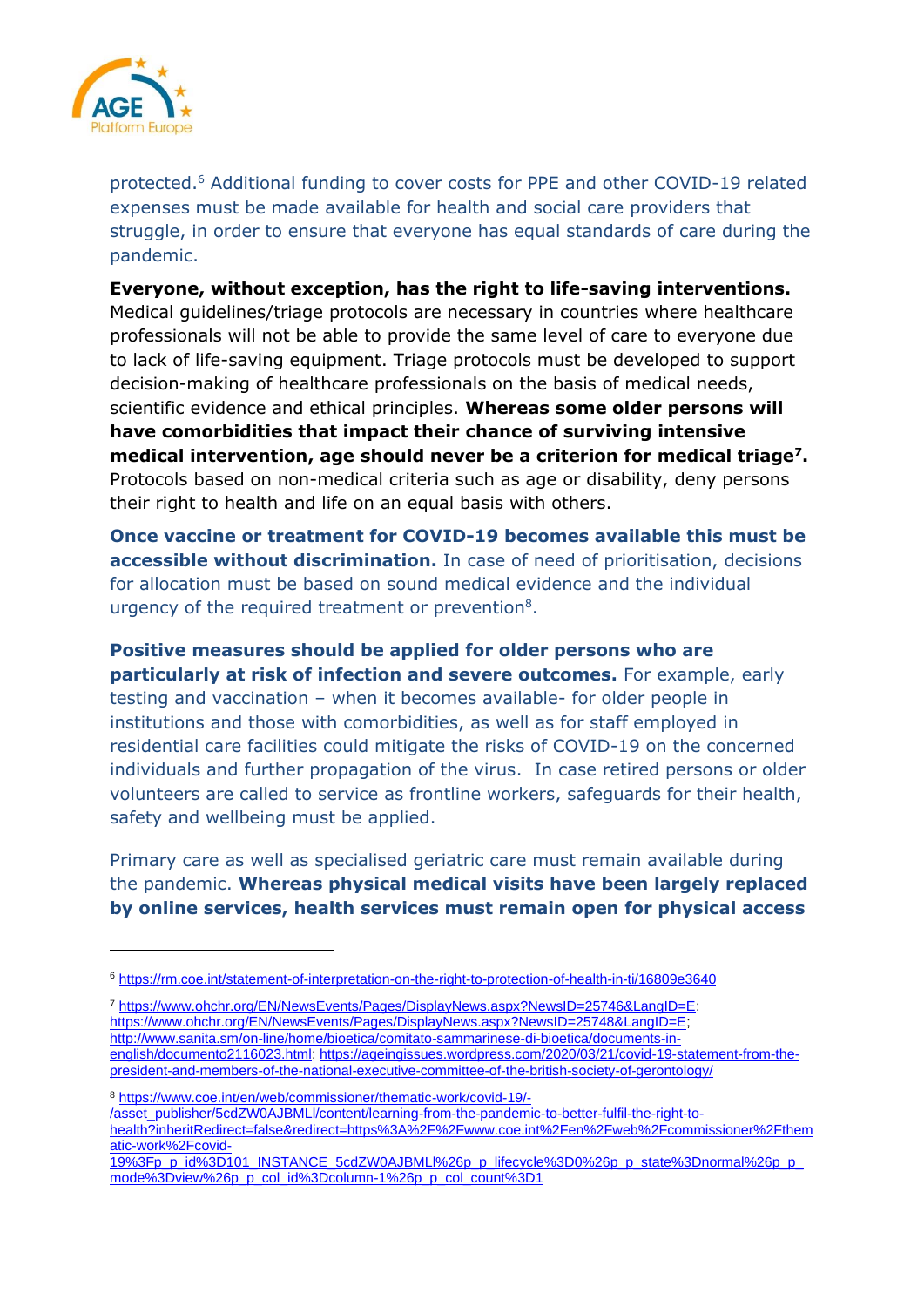

when remote consultation is not possible or equally effective, so that every person in need of health care can access appropriate health services. Support for self-management of health during the confinement, such as remote advice for physiotherapy and activity, healthy nutrition, cognitive stimulation, etc must be available to prevent health deterioration. For older people who face barriers in accessing health services during the pandemic, such as those who are digitally excluded and those living in remote area, alternative means like phone consults or home visits must be available.

**Different means of communication in accessible formats**, including in print and other offline formats, TV or radio broadcast should be used to disseminate critical information around protective and preventive measures and how to access health services during the pandemic. For older people at risk of poverty and social exclusion, the possibility to contact health services must be guaranteed even if they are unable to pay the normal telephone tariffs.<sup>9</sup> States must work together with phone and internet providers to ensure the application of low tariffs for disadvantaged groups, as their unavailability could impact their possibility to contact health services and reach their loved ones in case of sickness.

#### **Emergency services must remain available throughout the COVID-19**

**crisis.** In many countries emergency numbers are overwhelmed with calls, which means that people who have life threatening emergencies, like a stroke or a heart attack, may be unable to reach medical care in time. There is some evidence that there is under-reporting of health emergencies, which may have dramatic consequences for patients who do not resort on time to medical services<sup>10</sup>. Separate lines should be available for patients with non-COVID-19related symptoms and information should be widely disseminated as well as targeted toward chronic patients.

**The pressure on health care systems should not deprive patients of essential health care.** Discharging of patients must be made on the basis of medical criteria. Discharging patients early<sup>11</sup> to free hospital beds and not

<sup>11</sup> At a nursing home in Gilleleje, Denmark a resident was hospitalized after showing symptoms of Corona virus. In the hospital he was tested positive, but was discharged again after a day, as his condition was not required by the hospital.Back at the nursing home, he was isolated in his own home. Subsequently, another four residents as well as four nursing home employees were tested positive for Corona virus[.https://www.aeldresagen.dk/om-aeldresagen/lige-nu/corona/Synspunkt/corona-det-mener-aeldre](https://www.aeldresagen.dk/om-aeldresagen/lige-nu/corona/Synspunkt/corona-det-mener-aeldre-sagen?scrollto=start)[sagen?scrollto=start](https://www.aeldresagen.dk/om-aeldresagen/lige-nu/corona/Synspunkt/corona-det-mener-aeldre-sagen?scrollto=start)

<sup>9</sup> <https://www.defenseurdesdroits.fr/fr/covid-19-et-urgence-sanitaire-le-role-du-defenseur-des-droits>

<sup>10</sup> [https://www.lemonde.fr/societe/article/2020/03/31/coronavirus-les-medecins-inquiets-des-degats-collateraux](https://www.lemonde.fr/societe/article/2020/03/31/coronavirus-les-medecins-inquiets-des-degats-collateraux-de-l-epidemie_6034977_3224.html)[de-l-epidemie\\_6034977\\_3224.html](https://www.lemonde.fr/societe/article/2020/03/31/coronavirus-les-medecins-inquiets-des-degats-collateraux-de-l-epidemie_6034977_3224.html)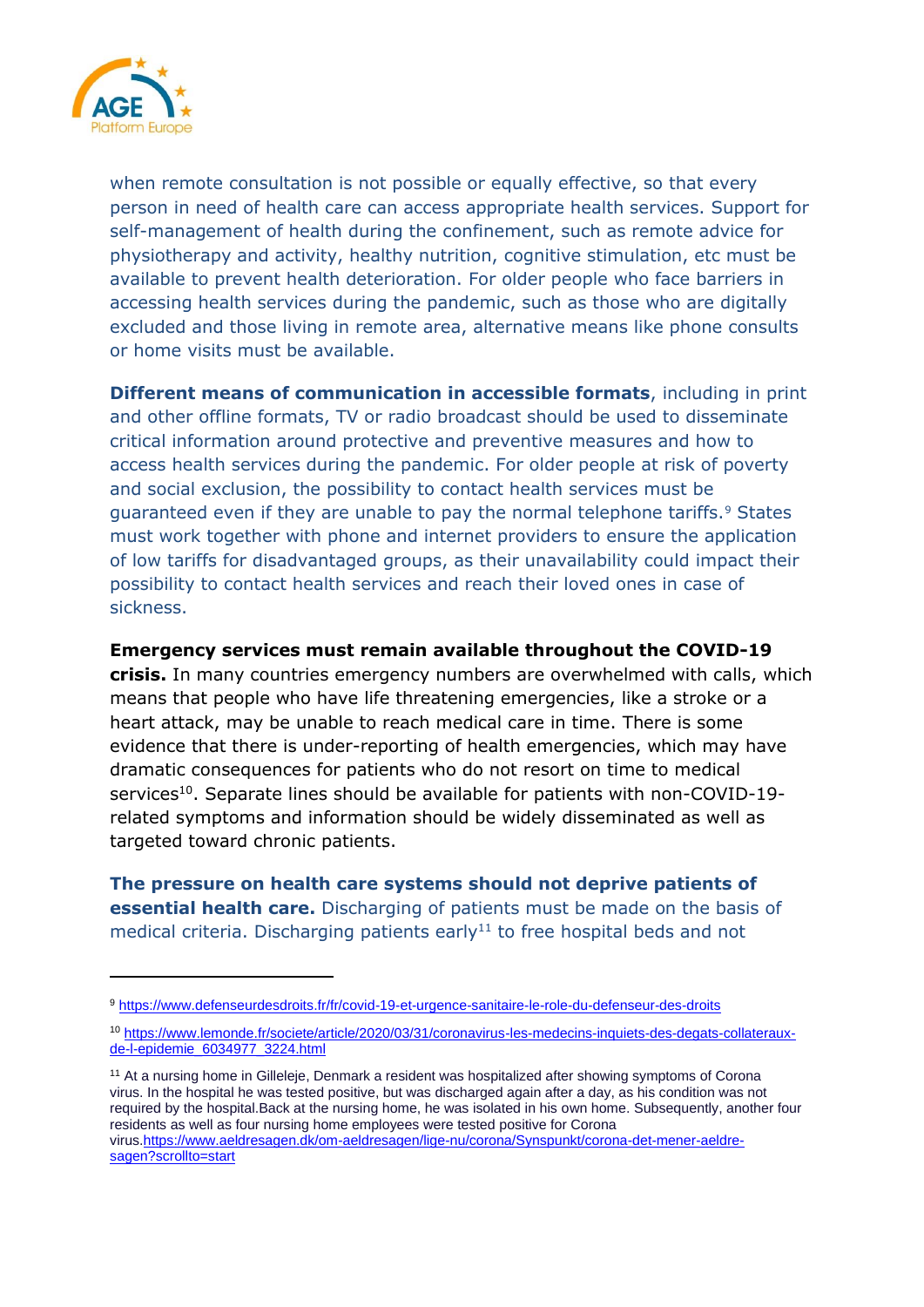

ensuring that there are adequate alternative care arrangements could breach patients' right to adequate medical care.<sup>12</sup> Emergency measures taken as a response to COVID-19 must be necessary and proportionate.<sup>13</sup> This implies that transferring a patient from hospital care to a care institution or care in the community must be made only after ensuring that the individual can have access to the medical, rehabilitative and palliative care they need. Coordination between health and social care is essential to avoid care gaps.

### *Promising practices*

The WHO has developed a Health Alert messaging service, which offers information on symptoms and how to protect yourself<sup>14</sup>. Several national and local health authorities have developed apps to self-evaluate symptoms and get additional information<sup>15</sup>. These initiatives can help direct attention of medical professionals to those that need it most.

In [Austria](https://www.kleinezeitung.at/politik/5800933/Containment-20_130000-Menschen-in-Altenheimen-werden-getestet) testing has been extended prioritizing the testing of all employees and residents in old people's and nursing homes.

### <span id="page-7-0"></span>**Intersectional approach to health**

Older women are more likely to be exposed to COVID-19 because they form the majority among older people needing care, social care staff and informal carers. Older women are more likely to have only minimum or lower pensions than average and live at-risk of poverty and social exclusion, a manifestation of lifelong inequalities. They are also more likely than men to live alone in their household. These aspects may in turn exacerbate the impact of the virus, and older women's access to protective items, food, water, information and health

<sup>12</sup> [https://www.hrw.org/news/2020/05/06/hungary-kicks-patients-out-hospitals-prepare-covid-19.](https://www.hrw.org/news/2020/05/06/hungary-kicks-patients-out-hospitals-prepare-covid-19) At a nursing home in Gilleleje, Denmark a resident was hospitalized after showing symptoms of Corona virus. In the hospital he was tested positive, but was discharged again after a day, as his condition was not required by the hospital.Back at the nursing home, he was isolated in his own home. Subsequently, another four residents as well as four nursing home employees were tested positive for Corona virus[.https://www.aeldresagen.dk/om](https://www.aeldresagen.dk/om-aeldresagen/lige-nu/corona/Synspunkt/corona-det-mener-aeldre-sagen?scrollto=start)[aeldresagen/lige-nu/corona/Synspunkt/corona-det-mener-aeldre-sagen?scrollto=start](https://www.aeldresagen.dk/om-aeldresagen/lige-nu/corona/Synspunkt/corona-det-mener-aeldre-sagen?scrollto=start)

<sup>13</sup> [https://www.ohchr.org/Documents/Events/EmergencyMeasures\\_COVID19.pdf](https://www.ohchr.org/Documents/Events/EmergencyMeasures_COVID19.pdf)

<sup>14</sup> [https://www.who.int/dg/speeches/detail/who-director-general-s-opening-remarks-at-the-media-briefing-on-covid-](https://www.who.int/dg/speeches/detail/who-director-general-s-opening-remarks-at-the-media-briefing-on-covid-19---20-march-2020)[19---20-march-2020](https://www.who.int/dg/speeches/detail/who-director-general-s-opening-remarks-at-the-media-briefing-on-covid-19---20-march-2020)

<sup>15</sup> [https://web.gencat.cat/ca/actualitat/detall/Nova-app-per-detectar-la-Covid-19-a-Catalunya;](https://web.gencat.cat/ca/actualitat/detall/Nova-app-per-detectar-la-Covid-19-a-Catalunya) <https://www.emprendedores.es/gestion/a31644550/la-comunidad-de-madrid-crea-una-app-contra-el-coronavirus/>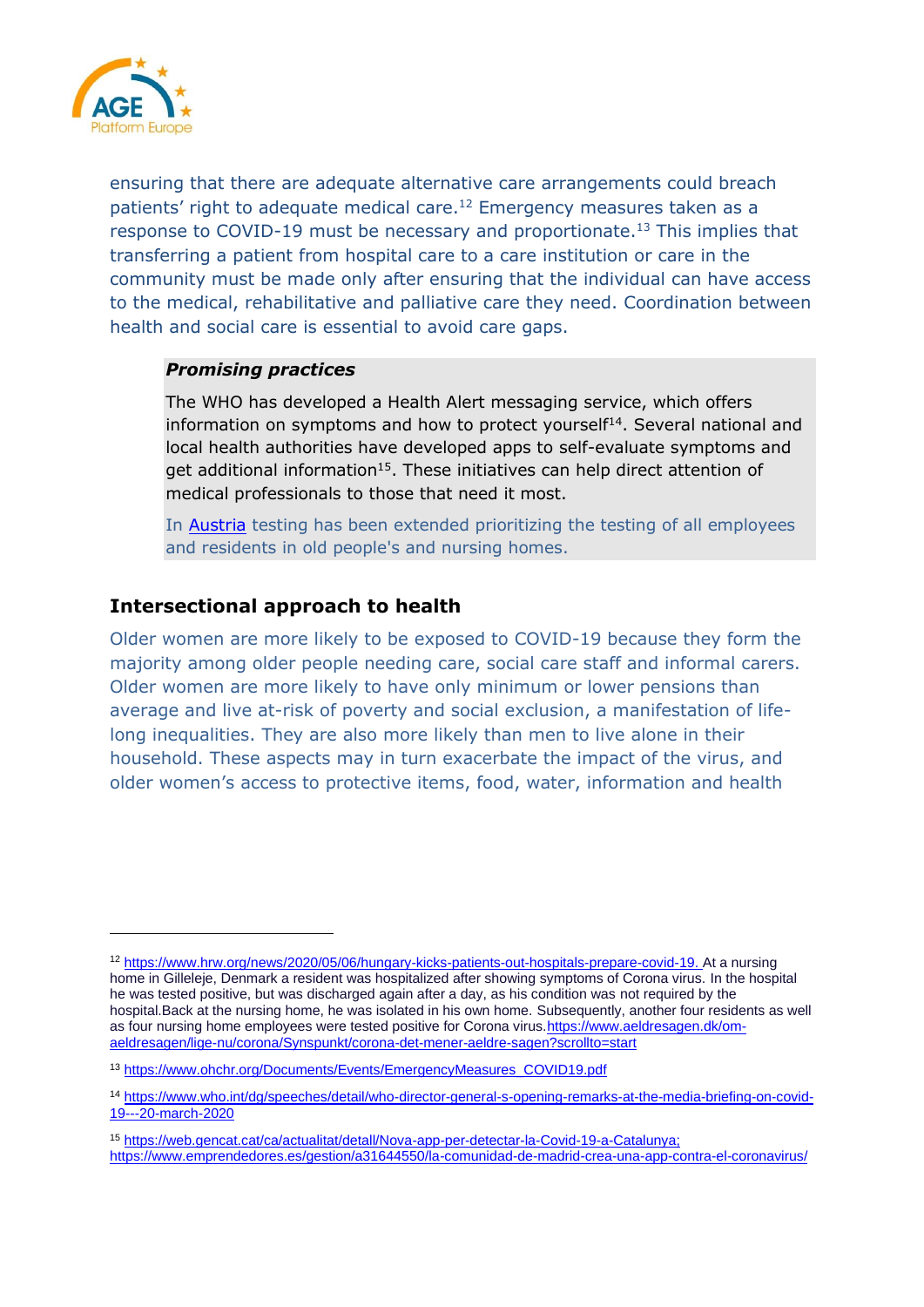

services.<sup>16</sup> Gender aspects must regularly be considered in measures to cope with the pandemic.<sup>17</sup>

The impact of quarantines, lockdowns and physical distancing measures on people with chronic or non-COVID 19 related conditions must be evaluated and their access to necessary health treatment, including medicines must be guaranteed. Even before the pandemic older persons have been facing discrimination in access to health care.<sup>18</sup> The current crisis must not be used as a pretext to exacerbate such inequalities. Denial of health treatment is a violation of human rights. Older persons should be able to receive necessary integrated health and social care, including palliative care and rehabilitation during the pandemic.<sup>19</sup> When the curve of the pandemic is flattened, older persons should not be deprioritized in accessing health services that could not be delivered due to lockdown measures.

The living conditions of some groups, such as older Roma, or people living in deprived and remote areas, might also hinder their capacity to access health and care services, especially when lockdown measures allow older people to leave their homes only during very specific hours or for a very short distance.<sup>20</sup>

Similarly, when lesbians, gays, bisexuals, trans, or intersex (LGBTI) people can find trusted health professionals, they are more likely to return to them regardless of the geographical distance. In situations where these trusted professionals might be inaccessible, e.g. due to travel restrictions, the mistrust between LGBTI patients and health providers might lead LGBTI people not to seek the medical advice and care they need. $21$  Health services that are particularly relevant to LGBTI people should not be deprioritized on a discriminatory basis. While older LGBTI individuals have higher rates of human immunodeficiency virus (HIV), it is critical that continued access to proper

[/asset\\_publisher/5cdZW0AJBMLl/content/learning-from-the-pandemic-to-better-fulfil-the-right-to-](https://www.coe.int/en/web/commissioner/thematic-work/covid-19/-/asset_publisher/5cdZW0AJBMLl/content/learning-from-the-pandemic-to-better-fulfil-the-right-to-health?inheritRedirect=false&redirect=https%3A%2F%2Fwww.coe.int%2Fen%2Fweb%2Fcommissioner%2Fthematic-work%2Fcovid-19%3Fp_p_id%3D101_INSTANCE_5cdZW0AJBMLl%26p_p_lifecycle%3D0%26p_p_state%3Dnormal%26p_p_mode%3Dview%26p_p_col_id%3Dcolumn-1%26p_p_col_count%3D1)

<sup>16</sup> <https://eige.europa.eu/covid-19-and-gender-equality/gender-impacts-health>

<sup>17</sup> [https://www.coe.int/en/web/commissioner/thematic-work/covid-19/-](https://www.coe.int/en/web/commissioner/thematic-work/covid-19/-/asset_publisher/5cdZW0AJBMLl/content/learning-from-the-pandemic-to-better-fulfil-the-right-to-health?inheritRedirect=false&redirect=https%3A%2F%2Fwww.coe.int%2Fen%2Fweb%2Fcommissioner%2Fthematic-work%2Fcovid-19%3Fp_p_id%3D101_INSTANCE_5cdZW0AJBMLl%26p_p_lifecycle%3D0%26p_p_state%3Dnormal%26p_p_mode%3Dview%26p_p_col_id%3Dcolumn-1%26p_p_col_count%3D1)

[health?inheritRedirect=false&redirect=https%3A%2F%2Fwww.coe.int%2Fen%2Fweb%2Fcommissioner%2Fthem](https://www.coe.int/en/web/commissioner/thematic-work/covid-19/-/asset_publisher/5cdZW0AJBMLl/content/learning-from-the-pandemic-to-better-fulfil-the-right-to-health?inheritRedirect=false&redirect=https%3A%2F%2Fwww.coe.int%2Fen%2Fweb%2Fcommissioner%2Fthematic-work%2Fcovid-19%3Fp_p_id%3D101_INSTANCE_5cdZW0AJBMLl%26p_p_lifecycle%3D0%26p_p_state%3Dnormal%26p_p_mode%3Dview%26p_p_col_id%3Dcolumn-1%26p_p_col_count%3D1) [atic-work%2Fcovid-](https://www.coe.int/en/web/commissioner/thematic-work/covid-19/-/asset_publisher/5cdZW0AJBMLl/content/learning-from-the-pandemic-to-better-fulfil-the-right-to-health?inheritRedirect=false&redirect=https%3A%2F%2Fwww.coe.int%2Fen%2Fweb%2Fcommissioner%2Fthematic-work%2Fcovid-19%3Fp_p_id%3D101_INSTANCE_5cdZW0AJBMLl%26p_p_lifecycle%3D0%26p_p_state%3Dnormal%26p_p_mode%3Dview%26p_p_col_id%3Dcolumn-1%26p_p_col_count%3D1)

[<sup>19%3</sup>Fp\\_p\\_id%3D101\\_INSTANCE\\_5cdZW0AJBMLl%26p\\_p\\_lifecycle%3D0%26p\\_p\\_state%3Dnormal%26p\\_p\\_](https://www.coe.int/en/web/commissioner/thematic-work/covid-19/-/asset_publisher/5cdZW0AJBMLl/content/learning-from-the-pandemic-to-better-fulfil-the-right-to-health?inheritRedirect=false&redirect=https%3A%2F%2Fwww.coe.int%2Fen%2Fweb%2Fcommissioner%2Fthematic-work%2Fcovid-19%3Fp_p_id%3D101_INSTANCE_5cdZW0AJBMLl%26p_p_lifecycle%3D0%26p_p_state%3Dnormal%26p_p_mode%3Dview%26p_p_col_id%3Dcolumn-1%26p_p_col_count%3D1) [mode%3Dview%26p\\_p\\_col\\_id%3Dcolumn-1%26p\\_p\\_col\\_count%3D1](https://www.coe.int/en/web/commissioner/thematic-work/covid-19/-/asset_publisher/5cdZW0AJBMLl/content/learning-from-the-pandemic-to-better-fulfil-the-right-to-health?inheritRedirect=false&redirect=https%3A%2F%2Fwww.coe.int%2Fen%2Fweb%2Fcommissioner%2Fthematic-work%2Fcovid-19%3Fp_p_id%3D101_INSTANCE_5cdZW0AJBMLl%26p_p_lifecycle%3D0%26p_p_state%3Dnormal%26p_p_mode%3Dview%26p_p_col_id%3Dcolumn-1%26p_p_col_count%3D1)

<sup>18</sup> <https://journals.plos.org/plosone/article?id=10.1371/journal.pone.0220857>

<sup>19</sup> [https://www.un.org/sites/un2.un.org/files/un\\_policy\\_brief\\_on\\_covid-19\\_and\\_older\\_persons\\_1\\_may\\_2020.pdf](https://www.un.org/sites/un2.un.org/files/un_policy_brief_on_covid-19_and_older_persons_1_may_2020.pdf)

<sup>&</sup>lt;sup>20</sup> Older Roma living in Northern Macedonia for instance are not allowed to leave their home, except from 05:00 to 11:00 daily, while many live far away from the next pharmacy or medical institutions [https://www.age](https://www.age-platform.eu/policy-work/news/older-roma-forgotten-dramatic-experience-ageing-time-pandemic)[platform.eu/policy-work/news/older-roma-forgotten-dramatic-experience-ageing-time-pandemic](https://www.age-platform.eu/policy-work/news/older-roma-forgotten-dramatic-experience-ageing-time-pandemic)

<sup>21</sup> <https://www.age-platform.eu/press-releases/older-lgbti-how-do-they-live-through-covid-19>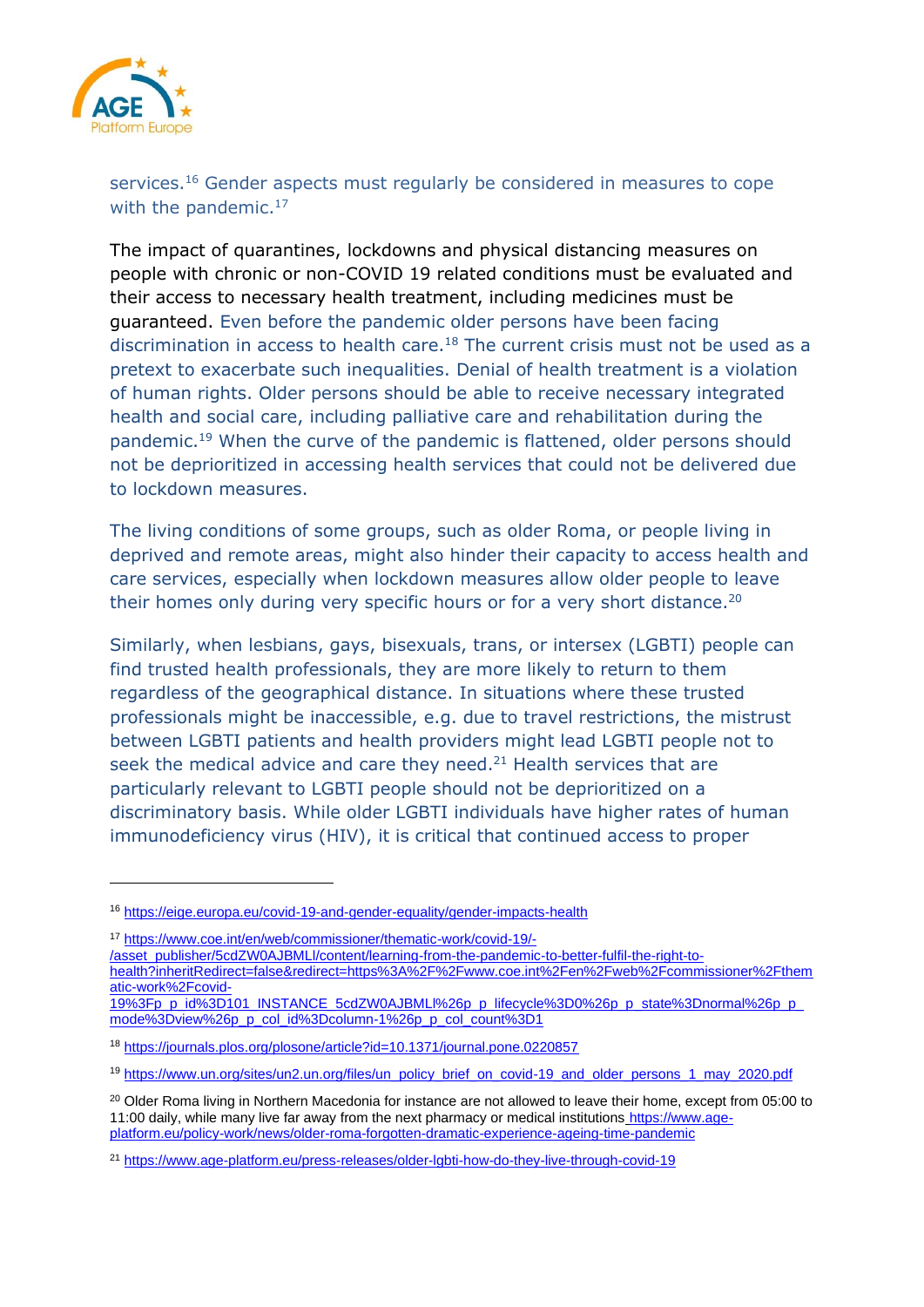

treatment is ensured as the absence of it would weaken the immune system of people living with HIV.<sup>22</sup>

### <span id="page-9-0"></span>**Mental health**

Health experts are increasingly warning about the potential health risks due to long-term containment measures<sup>23</sup>. Physical exercise is key to the maintenance of everyone's physical and mental health. Safety measures should not discourage people catching fresh air and natural light and doing physical exercise while observing the safety recommendations provided by the WHO and national governments.<sup>24</sup> The above should also hold true for persons living in institutional settings<sup>25</sup>. Physical distancing measures applied to the general population should not disproportionately affect older people's ability to go out and exercise. Ways to encourage physical activity while self-isolating should be available, such as through video or television programmes.

Measures taken as a response to the pandemic create significant risk for mental health. Prolonged periods of isolation could have a serious effect on the mental health of older persons.<sup>26</sup> Older people who suffer from anxiety and depression may see their symptoms worsen while self-isolating and without access to mental health care. Mental health treatment must be continued during the pandemic and emotional support should be available, especially for those who live alone. Measures extending confinement for longer periods must be timebound and applied only when strictly necessary and proportionate. Measures to combat social isolation, such as the introduction of helplines for social and psychological support must target all population groups, with special attention to those in most vulnerable situations and marginalized, such as people experiencing homelessness<sup>27</sup>. Alternatives to face-to-face contacts must be guaranteed also

<sup>22</sup> <https://www.aidsmap.com/about-hiv/coronavirus-covid-19-and-hiv>

<sup>23</sup> <https://www.who.int/docs/default-source/coronaviruse/mental-health-considerations.pdf>

<sup>24</sup> [http://www.lrski.lt/en/news/794-the-parliamentary-ombudsman-calls-for-the-protection-of-human-rights-in-social](http://www.lrski.lt/en/news/794-the-parliamentary-ombudsman-calls-for-the-protection-of-human-rights-in-social-care-institutions-to-be-guaranteed.html)[care-institutions-to-be-guaranteed.html](http://www.lrski.lt/en/news/794-the-parliamentary-ombudsman-calls-for-the-protection-of-human-rights-in-social-care-institutions-to-be-guaranteed.html)

<sup>25</sup> [http://www.leparisien.fr/societe/coronavirus-les-residents-des-maisons-de-retraite-voudraient-un-peu-sortir](http://www.leparisien.fr/societe/coronavirus-les-residents-des-maisons-de-retraite-voudraient-un-peu-sortir-aussi-19-03-2020-8283990.php)[aussi-19-03-2020-8283990.php;](http://www.leparisien.fr/societe/coronavirus-les-residents-des-maisons-de-retraite-voudraient-un-peu-sortir-aussi-19-03-2020-8283990.php) [https://ageingissues.wordpress.com/2020/03/21/covid-19-statement-from-the](https://ageingissues.wordpress.com/2020/03/21/covid-19-statement-from-the-president-and-members-of-the-national-executive-committee-of-the-british-society-of-gerontology/)[president-and-members-of-the-national-executive-committee-of-the-british-society-of-gerontology/](https://ageingissues.wordpress.com/2020/03/21/covid-19-statement-from-the-president-and-members-of-the-national-executive-committee-of-the-british-society-of-gerontology/)

<sup>26</sup> <https://www.nejm.org/doi/full/10.1056/NEJMp2008017>

<sup>27</sup> [https://www.age-platform.eu/coronavirus-covid-19;](https://www.age-platform.eu/coronavirus-covid-19)

[https://www.theguardian.com/lifeandstyle/2020/mar/05/coronavirus-self-quarantine-might-not-sound-so-bad-but](https://www.theguardian.com/lifeandstyle/2020/mar/05/coronavirus-self-quarantine-might-not-sound-so-bad-but-loneliness-will-be-hard-for-many)[loneliness-will-be-hard-for-many;](https://www.theguardian.com/lifeandstyle/2020/mar/05/coronavirus-self-quarantine-might-not-sound-so-bad-but-loneliness-will-be-hard-for-many) [https://ageingissues.wordpress.com/2020/03/21/covid-19-statement-from-the](https://ageingissues.wordpress.com/2020/03/21/covid-19-statement-from-the-president-and-members-of-the-national-executive-committee-of-the-british-society-of-gerontology/)[president-and-members-of-the-national-executive-committee-of-the-british-society-of-gerontology/;](https://ageingissues.wordpress.com/2020/03/21/covid-19-statement-from-the-president-and-members-of-the-national-executive-committee-of-the-british-society-of-gerontology/) <https://www.eapn.eu/wp-content/uploads/2020/03/EAPN-EAPN-Statement-on-Covid-19-4163.pdf>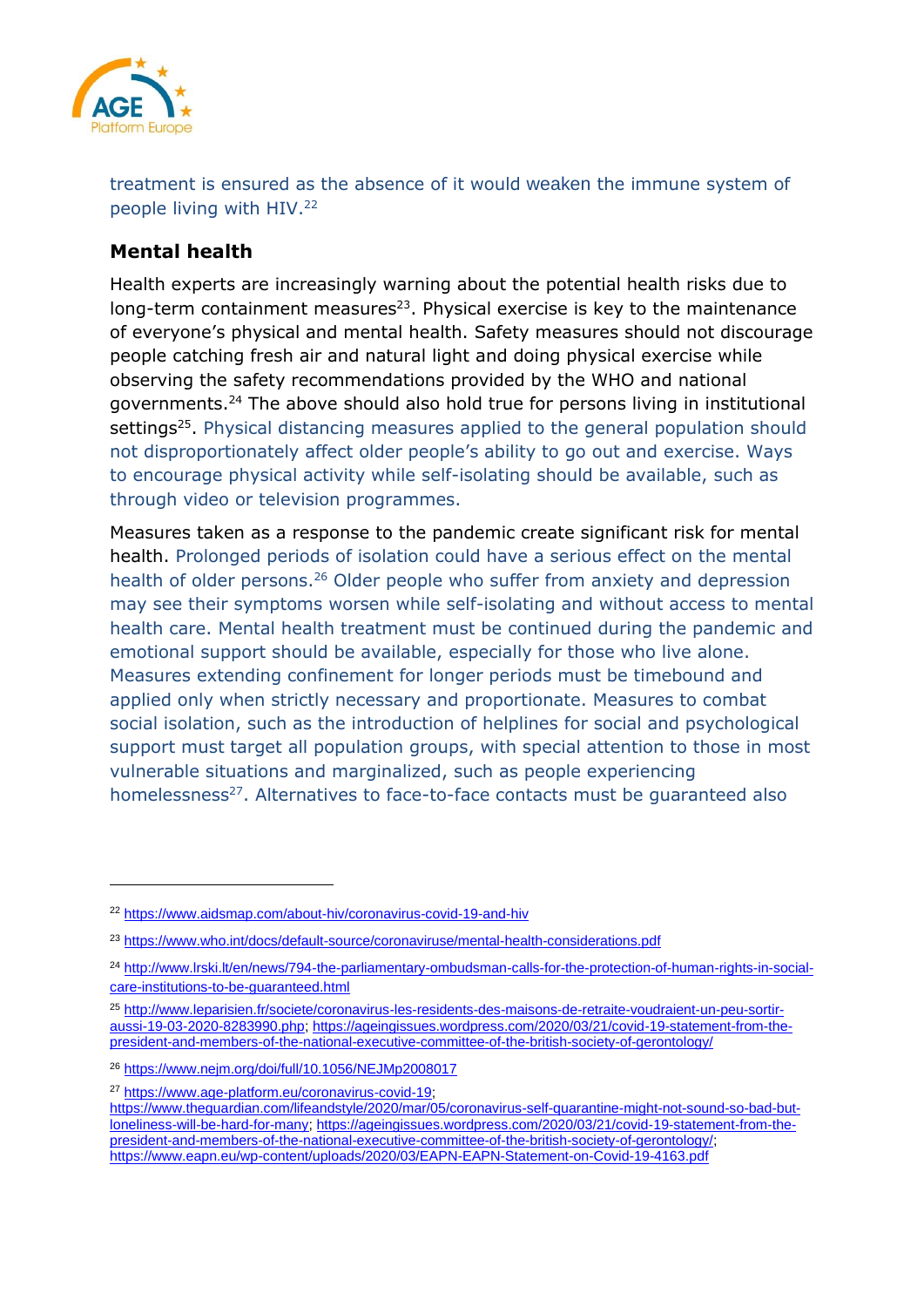

for people in institutions, such as telephone or video calls to connect residents with their relatives.<sup>28</sup>

In the case of older people with cognitive decline, such as dementia, the disruption of their daily routine, lack of stimulation and memory training, lack of regular contact with their loved ones, peer groups as well as with their health and social care team could cause them additional confusion and distress and lead to further decline. They may also become more anxious, angry, stressed, agitated, and withdrawn while in quarantine (e.g. because care professionals will enter the room with a mask, etc.) and may require additional support<sup>29</sup>. Public broadcasting of activities, information and support for people with dementia and their carers could be a way to help them and their families cope better during the pandemic.<sup>30</sup>

### *Promising practices*

Several associations and gyms offer online classes, including specialised classes for seniors and exercising with kids. $31$ 

In Brussels, Belgium a helpline has been put in place by mental health professional aiming to support individuals who are struggling due to the confinement measures.

In Ireland, the Dementia Services Information and Development Centre, has responded to the crisis by developing a collection of resources to support family carers and mitigate the impact of social isolation on people with dementia. A selection of meaningful activities for people with dementia, families and carers has been compiled into a booklet by an occupational therapist attached to a Memory Technology Resource Room (MTRR).

The Flemish NGO OKRA has been working together with public broadcasting channel Eén to produce [Beweeg in uw kot!,](https://www.vrt.be/vrtnu/a-z/beweeg-in-uw-kot-/1/beweeg-in-uw-kot--s1a1/) a daily physical work-out episode on television, including exercisese adapted for older people.

Age UK has developed a [webpage](https://www.ageuk.org.uk/information-advice/coronavirus/staying-safe-and-well-at-home/coronavirus-anxious/) with key tips for older persons who feel anxious.

<sup>&</sup>lt;sup>28</sup> For example, some nursing homes in Belgium organize communication between residents and their relatives through social media or video door phones to foster contacts and reassure everyone [https://www.age](https://www.age-platform.eu/age-member-news/flemish-older-people%E2%80%99s-organisations-get-mobilized-relieve-isolation-among-older)[platform.eu/age-member-news/flemish-older-people%E2%80%99s-organisations-get-mobilized-relieve-isolation](https://www.age-platform.eu/age-member-news/flemish-older-people%E2%80%99s-organisations-get-mobilized-relieve-isolation-among-older)[among-older](https://www.age-platform.eu/age-member-news/flemish-older-people%E2%80%99s-organisations-get-mobilized-relieve-isolation-among-older)

<sup>29</sup> <https://www.who.int/docs/default-source/coronaviruse/mental-health-considerations.pdf>

<sup>30</sup> [https://hrbopenresearch.s3.amazonaws.com/manuscripts/14125/8b0c5427-227c-4600-b3a7-](https://hrbopenresearch.s3.amazonaws.com/manuscripts/14125/8b0c5427-227c-4600-b3a7-10c4b5da1366_13030_-_eamon_o_shea.pdf?doi=10.12688/hrbopenres.13030.1&numberOfBrowsableCollections=4&numberOfBrowsableInstitutionalCollections=0&numberOfBrowsableGateways=0) [10c4b5da1366\\_13030\\_-](https://hrbopenresearch.s3.amazonaws.com/manuscripts/14125/8b0c5427-227c-4600-b3a7-10c4b5da1366_13030_-_eamon_o_shea.pdf?doi=10.12688/hrbopenres.13030.1&numberOfBrowsableCollections=4&numberOfBrowsableInstitutionalCollections=0&numberOfBrowsableGateways=0)

eamon\_o\_shea.pdf?doi=10.12688/hrbopenres.13030.1&numberOfBrowsableCollections=4&numberOfBrowsabl [eInstitutionalCollections=0&numberOfBrowsableGateways=0](https://hrbopenresearch.s3.amazonaws.com/manuscripts/14125/8b0c5427-227c-4600-b3a7-10c4b5da1366_13030_-_eamon_o_shea.pdf?doi=10.12688/hrbopenres.13030.1&numberOfBrowsableCollections=4&numberOfBrowsableInstitutionalCollections=0&numberOfBrowsableGateways=0)

<sup>31</sup> [https://ageandopportunity.ie/age-opportunity-movement-minutes-week-3/;](https://ageandopportunity.ie/age-opportunity-movement-minutes-week-3/) [https://www.aeldresagen.dk/om](https://www.aeldresagen.dk/om-aeldresagen/lige-nu/corona/faa-gode-raad/effektiv-traening-med-stolemotion)[aeldresagen/lige-nu/corona/faa-gode-raad/effektiv-traening-med-stolemotion;](https://www.aeldresagen.dk/om-aeldresagen/lige-nu/corona/faa-gode-raad/effektiv-traening-med-stolemotion)<https://www.sielbleu.org/>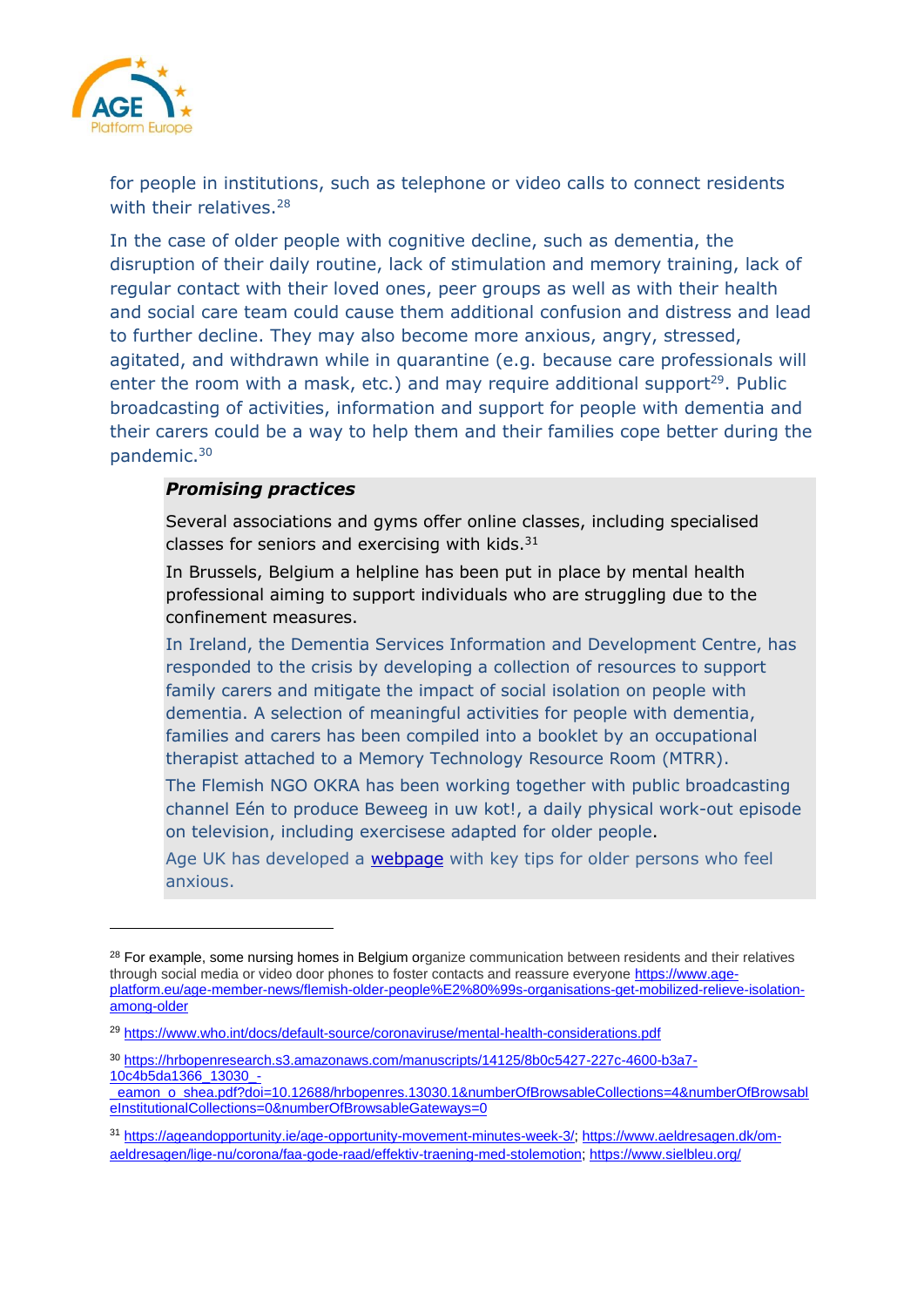

Mental Health Europe has developed a [map](https://www.mhe-sme.org/library/helplines/) of helplines across the EU DaneAGE has developed a set of [tutorials](https://www.aeldresagen.dk/viden-og-raadgivning/hverdagsliv/godt-i-gang-med-it/gode-raad/saadan-ser-du-den-du-taler-med) including tips to help older people manage with video calls

### <span id="page-11-0"></span>**Informed Consent and Palliative care**

Older people dying from COVID-19 have the right to be attended to and to receive end-of-life care, including psychological, social and spiritual help, and symptom relief with adequate medication, surrounded by their loved ones.<sup>32</sup> Whereas older people have an equal right to receive medical treatment, they also have a right to deny treatment and to receive appropriate palliative and end of life care. The autonomy of older people to take decisions about their lives and their health must be respected during the pandemic. Their informed consent and wishes must be sought at all stages of care and treatment.

Support must be given to people in vulnerable situations, such as those with cognitive decline or in terminal conditions to take free and informed decisions while weighing risks and advantages. Specific protocols for palliative care for COVID-19 patients need to be developed as they are largely missing and integration between hospices and health care systems is inadequate.<sup>33</sup> Such guidance should be comprehensive and also include training for staff and support for families.<sup>34</sup> As mentioned by the UN Special Rapporteur on the right to health, the supply of drugs for palliative care must be guaranteed.<sup>35</sup>

> *"*Conversations around 'advanced care planning', as it is called, should be shared between patients, healthcare professionals and families, based on an honest assessment of the risks and benefits, and factoring in people's wishes*"* Caroline Abrahams, Age UK in the Huff Post36

During the pandemic cases of older people being pressured to sign 'do not resuscitate' agreements have been reported.<sup>37</sup> Palliative care must not be used

<sup>32</sup> [http://www.euro.who.int/en/media-centre/sections/statements/2020/statement-invest-in-the-overlooked-and](http://www.euro.who.int/en/media-centre/sections/statements/2020/statement-invest-in-the-overlooked-and-unsung-build-sustainable-people-centred-long-term-care-in-the-wake-of-covid-19)[unsung-build-sustainable-people-centred-long-term-care-in-the-wake-of-covid-19;](http://www.euro.who.int/en/media-centre/sections/statements/2020/statement-invest-in-the-overlooked-and-unsung-build-sustainable-people-centred-long-term-care-in-the-wake-of-covid-19) [https://www.jpsmjournal.com/article/S0885-3924\(20\)30372-9/pdf](https://www.jpsmjournal.com/article/S0885-3924(20)30372-9/pdf)

<sup>33</sup> [https://www.medrxiv.org/content/10.1101/2020.03.18.20038448v1;](https://www.medrxiv.org/content/10.1101/2020.03.18.20038448v1) [https://www.jpsmjournal.com/article/S0885-](https://www.jpsmjournal.com/article/S0885-3924(20)30372-9/pdf) [3924\(20\)30372-9/pdf;](https://www.jpsmjournal.com/article/S0885-3924(20)30372-9/pdf)<https://www.ncbi.nlm.nih.gov/pubmed/32278097>

<sup>34</sup> [https://www.jpsmjournal.com/article/S0885-3924\(20\)30372-9/pdf](https://www.jpsmjournal.com/article/S0885-3924(20)30372-9/pdf)

<sup>35</sup> <https://www.ohchr.org/EN/NewsEvents/Pages/DisplayNews.aspx?NewsID=25797&LangID=E>

<sup>36</sup> [https://www.huffingtonpost.co.uk/entry/do-not-resuscitate-age-uk-coronavirus\\_uk\\_5e877643c5b609ebfff0b746](https://www.huffingtonpost.co.uk/entry/do-not-resuscitate-age-uk-coronavirus_uk_5e877643c5b609ebfff0b746)

<sup>37</sup> [https://amp.theguardian.com/world/2020/apr/01/uk-healthcare-regulator-brands-resuscitation-strategy](https://amp.theguardian.com/world/2020/apr/01/uk-healthcare-regulator-brands-resuscitation-strategy-unacceptable?__twitter_impression=true)[unacceptable?\\_\\_twitter\\_impression=true;](https://amp.theguardian.com/world/2020/apr/01/uk-healthcare-regulator-brands-resuscitation-strategy-unacceptable?__twitter_impression=true) [https://www.ageuk.org.uk/latest-press/articles/2020/04/age-uk](https://www.ageuk.org.uk/latest-press/articles/2020/04/age-uk-response-to-dnr-forms/)[response-to-dnr-forms/](https://www.ageuk.org.uk/latest-press/articles/2020/04/age-uk-response-to-dnr-forms/)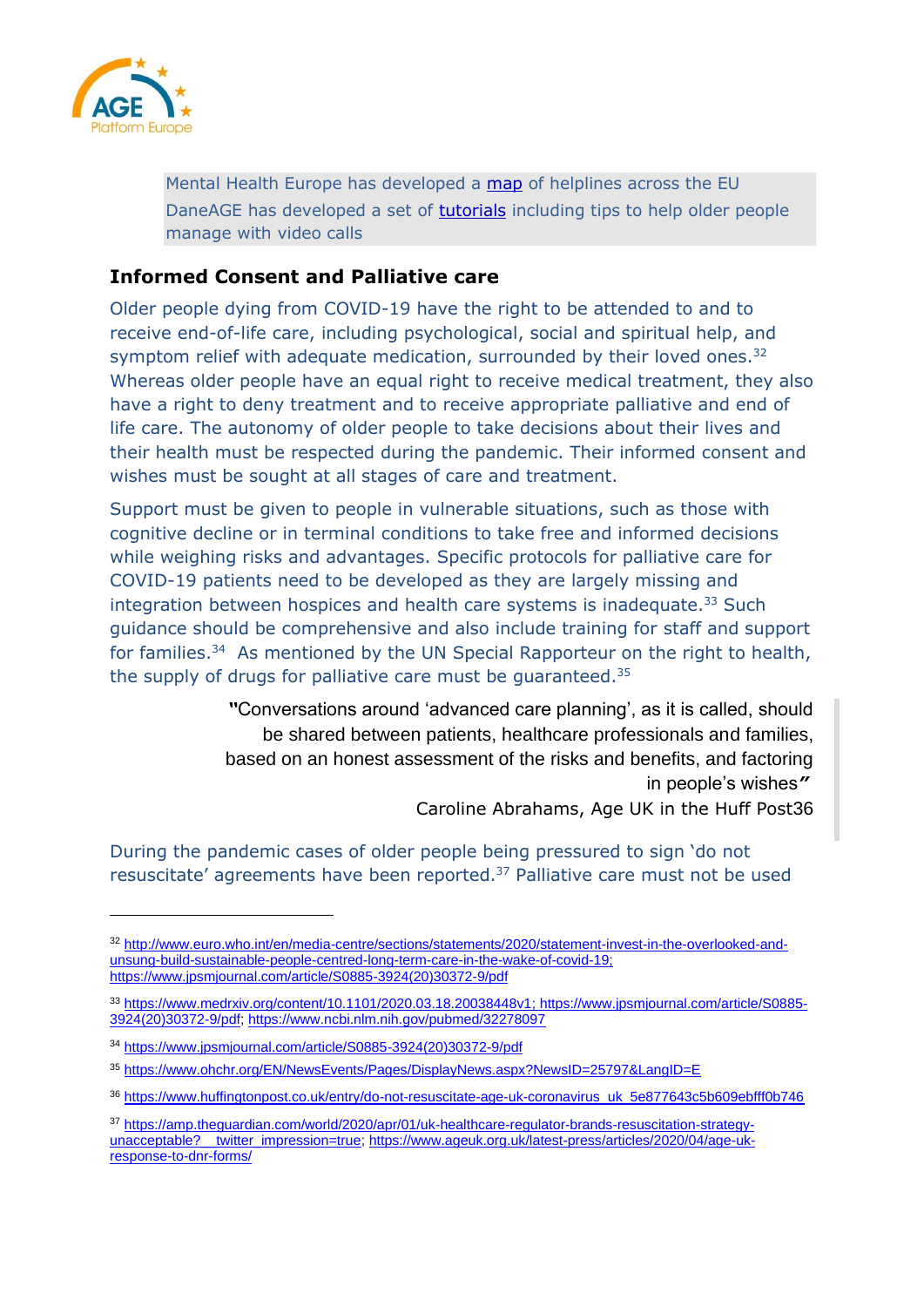

as an excuse to deny hospital treatment to older patients. Putting undue pressure to older people to sign such agreements breaches their rights. Everyone's human dignity must be respected without putting into question the fundamental equality of every person's life.<sup>38</sup>

### *Promising practices*

In [Austria,](https://ltccovid.org/wp-content/uploads/2020/04/The-COVID-19-Long-Term-Care-situation-in-Austria-28-April-2020-1.pdf) the national association for palliative care published a position paper on palliative care during the outbreak, including guidance how to ensure access to palliative care for people who will – as a result of lack capacity – not receive the intensive care they would have normally received.

The Scottish government has also published a COVID 19 palliative care [toolkit.](https://www.gov.scot/publications/coronavirus-covid-19-palliative-care-toolkit/)

# <span id="page-12-0"></span>**Ensuring social inclusion and combatting digital exclusion**

**Physical distancing should not lead to social isolation.** Social contacts are necessary to maintain people's health and wellbeing. Social and emotional isolation is associated with an increased risk of dementia and cognitive decline. Being disconnected from family and friends exacerbates feelings of loneliness and vulnerability among older people, especially those who are digitally excluded.<sup>39</sup> In this context, helplines are a lifeline for many older people living alone. Communities and the non-profit sector play an important role in maintaining such helplines, but public initiatives could increase their availability and accessibility.

NGOs and community groups have been organizing several online activities to facilitate interaction and engagement during the pandemic.<sup>40</sup> Whilst digital means are now being widely used to communicate and to access services during the current lockdown, an important number of older persons cannot access

[/asset\\_publisher/5cdZW0AJBMLl/content/learning-from-the-pandemic-to-better-fulfil-the-right-to-](https://www.coe.int/en/web/commissioner/thematic-work/covid-19/-/asset_publisher/5cdZW0AJBMLl/content/learning-from-the-pandemic-to-better-fulfil-the-right-to-health?inheritRedirect=false&redirect=https%3A%2F%2Fwww.coe.int%2Fen%2Fweb%2Fcommissioner%2Fthematic-work%2Fcovid-19%3Fp_p_id%3D101_INSTANCE_5cdZW0AJBMLl%26p_p_lifecycle%3D0%26p_p_state%3Dnormal%26p_p_mode%3Dview%26p_p_col_id%3Dcolumn-1%26p_p_col_count%3D1)

[health?inheritRedirect=false&redirect=https%3A%2F%2Fwww.coe.int%2Fen%2Fweb%2Fcommissioner%2Fthem](https://www.coe.int/en/web/commissioner/thematic-work/covid-19/-/asset_publisher/5cdZW0AJBMLl/content/learning-from-the-pandemic-to-better-fulfil-the-right-to-health?inheritRedirect=false&redirect=https%3A%2F%2Fwww.coe.int%2Fen%2Fweb%2Fcommissioner%2Fthematic-work%2Fcovid-19%3Fp_p_id%3D101_INSTANCE_5cdZW0AJBMLl%26p_p_lifecycle%3D0%26p_p_state%3Dnormal%26p_p_mode%3Dview%26p_p_col_id%3Dcolumn-1%26p_p_col_count%3D1) [atic-work%2Fcovid-](https://www.coe.int/en/web/commissioner/thematic-work/covid-19/-/asset_publisher/5cdZW0AJBMLl/content/learning-from-the-pandemic-to-better-fulfil-the-right-to-health?inheritRedirect=false&redirect=https%3A%2F%2Fwww.coe.int%2Fen%2Fweb%2Fcommissioner%2Fthematic-work%2Fcovid-19%3Fp_p_id%3D101_INSTANCE_5cdZW0AJBMLl%26p_p_lifecycle%3D0%26p_p_state%3Dnormal%26p_p_mode%3Dview%26p_p_col_id%3Dcolumn-1%26p_p_col_count%3D1)

<sup>38</sup> [https://www.coe.int/en/web/commissioner/thematic-work/covid-19/-](https://www.coe.int/en/web/commissioner/thematic-work/covid-19/-/asset_publisher/5cdZW0AJBMLl/content/learning-from-the-pandemic-to-better-fulfil-the-right-to-health?inheritRedirect=false&redirect=https%3A%2F%2Fwww.coe.int%2Fen%2Fweb%2Fcommissioner%2Fthematic-work%2Fcovid-19%3Fp_p_id%3D101_INSTANCE_5cdZW0AJBMLl%26p_p_lifecycle%3D0%26p_p_state%3Dnormal%26p_p_mode%3Dview%26p_p_col_id%3Dcolumn-1%26p_p_col_count%3D1)

[<sup>19%3</sup>Fp\\_p\\_id%3D101\\_INSTANCE\\_5cdZW0AJBMLl%26p\\_p\\_lifecycle%3D0%26p\\_p\\_state%3Dnormal%26p\\_p\\_](https://www.coe.int/en/web/commissioner/thematic-work/covid-19/-/asset_publisher/5cdZW0AJBMLl/content/learning-from-the-pandemic-to-better-fulfil-the-right-to-health?inheritRedirect=false&redirect=https%3A%2F%2Fwww.coe.int%2Fen%2Fweb%2Fcommissioner%2Fthematic-work%2Fcovid-19%3Fp_p_id%3D101_INSTANCE_5cdZW0AJBMLl%26p_p_lifecycle%3D0%26p_p_state%3Dnormal%26p_p_mode%3Dview%26p_p_col_id%3Dcolumn-1%26p_p_col_count%3D1) [mode%3Dview%26p\\_p\\_col\\_id%3Dcolumn-1%26p\\_p\\_col\\_count%3D1](https://www.coe.int/en/web/commissioner/thematic-work/covid-19/-/asset_publisher/5cdZW0AJBMLl/content/learning-from-the-pandemic-to-better-fulfil-the-right-to-health?inheritRedirect=false&redirect=https%3A%2F%2Fwww.coe.int%2Fen%2Fweb%2Fcommissioner%2Fthematic-work%2Fcovid-19%3Fp_p_id%3D101_INSTANCE_5cdZW0AJBMLl%26p_p_lifecycle%3D0%26p_p_state%3Dnormal%26p_p_mode%3Dview%26p_p_col_id%3Dcolumn-1%26p_p_col_count%3D1)

<sup>39</sup> Individual level of digital skills, on average in the EU 28 (2019) reaches 26% for people aged 65-74 (against 58% for all individuals) [https://appsso.eurostat.ec.europa.eu/nui/submitViewTableAction.do;](https://appsso.eurostat.ec.europa.eu/nui/submitViewTableAction.do) [https://www.irishexaminer.com/breakingnews/ireland/cocooners-terrified-of-dying-alone-as-many-feel-like-burden](https://www.irishexaminer.com/breakingnews/ireland/cocooners-terrified-of-dying-alone-as-many-feel-like-burden-on-society-997642.html#.XrETGiSq-j0.twitter)[on-society-997642.html#.XrETGiSq-j0.twitter](https://www.irishexaminer.com/breakingnews/ireland/cocooners-terrified-of-dying-alone-as-many-feel-like-burden-on-society-997642.html#.XrETGiSq-j0.twitter)

<sup>40</sup> <https://www.age-platform.eu/age-news/covid-19-good-practices-initiatives>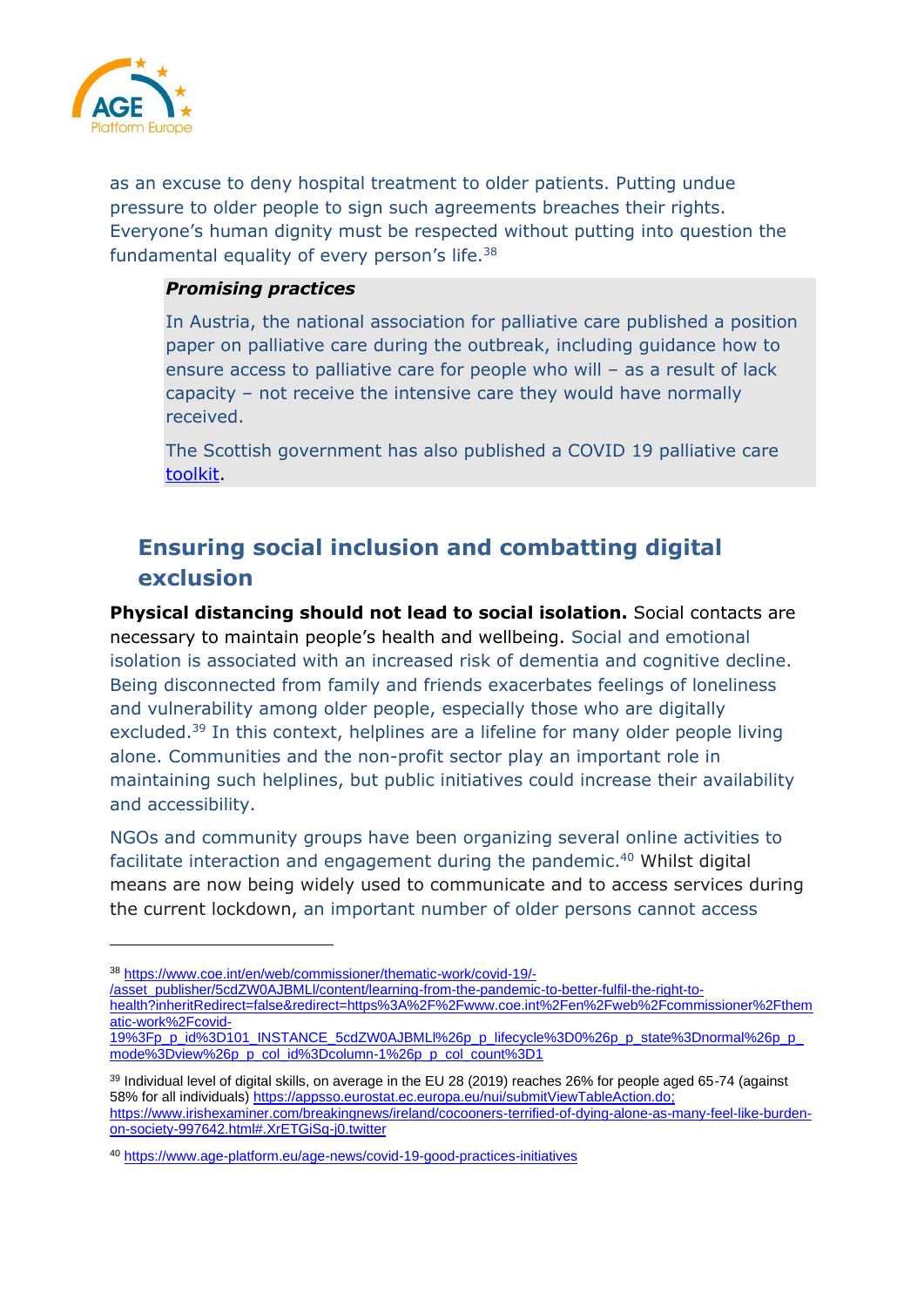

online shopping, banking, video call platforms, e-learning and other opportunities to meet their basic needs or remain socially engaged.

**Many older people do not have access to a PC, tablet or smartphone, an Internet connection or the necessary digital skills** to maintain remote contacts with family and friends during the current crisis. On average only 61% of 65-74 year olds living in the EU have used the internet during the last trimester of 2019.<sup>41</sup> Around 6-7 % of people 55+ cannot afford to use the internet for personal use. $42$  The digital divide is expected to be even higher amongst the oldest old, but not reliable data for people aged 75+ are available. These numbers do not include people in institutions, who are likely to lack the means and/or the necessary support to connect with their loved ones when health and care professionals are already overwhelmed with other extraordinary measures. For people with cognitive decline, such as dementia, maintaining contact through online means may be complicated or even stressful. These groups are likely to be more affected than others from physical isolation.

Measures of physical distancing need to be accompanied by social support measures for isolated people and marginalised groups, including by increasing their access to digital technologies.<sup>43</sup> Partnerships with the private sector are crucial to ensure that disadvantaged groups can have equal access to phone, internet and other media. Radio and TV broadcasts, text messages, print material and other alternatives must be used to provide information and support during the lockdown.

Although the World Health Organization and the European Central Bank confirm there is no evidence that the virus is spread through cash, the use of credit or debit cards is widely promoted as a preferred form of payment. Cases have been reported of grocery stores and other shops have started refusing customers to pay with cash. <sup>44</sup> Yet, some older persons may lack access to such forms of payment or feel less secure using them. The European Central Bank has asked researchers to check whether cash may spread the virus. The results of these studies is published on a blog<sup>45</sup> where the ECB reports that overall, banknotes do not represent a particularly significant risk of infection compared with other kinds

<sup>41</sup> [https://ec.europa.eu/eurostat/documents/3217494/10166544/KS-02-19%E2%80%91681-EN-N.pdf/c701972f-](https://ec.europa.eu/eurostat/documents/3217494/10166544/KS-02-19%E2%80%91681-EN-N.pdf/c701972f-6b4e-b432-57d2-91898ca94893)[6b4e-b432-57d2-91898ca94893](https://ec.europa.eu/eurostat/documents/3217494/10166544/KS-02-19%E2%80%91681-EN-N.pdf/c701972f-6b4e-b432-57d2-91898ca94893)

<sup>42</sup> [https://ec.europa.eu/eurostat/web/products-datasets/-/ilc\\_mddu07a](https://ec.europa.eu/eurostat/web/products-datasets/-/ilc_mddu07a)

<sup>43</sup> [https://www.un.org/sites/un2.un.org/files/un\\_policy\\_brief\\_on\\_covid-19\\_and\\_older\\_persons\\_1\\_may\\_2020.pdf](https://www.un.org/sites/un2.un.org/files/un_policy_brief_on_covid-19_and_older_persons_1_may_2020.pdf)

<sup>44</sup> [https://www.market.se/debatt/att-strypa-tillgangligheten-av-kontanter-pa-grund-av-corona-ar](https://www.market.se/debatt/att-strypa-tillgangligheten-av-kontanter-pa-grund-av-corona-ar-olyckligt?fbclid=IwAR28441jaEEBEG355SatTOXQuxxMmxL1E56mfjDyLOnj7QletghLLsK-ie4)[olyckligt?fbclid=IwAR28441jaEEBEG355SatTOXQuxxMmxL1E56mfjDyLOnj7QletghLLsK-ie4](https://www.market.se/debatt/att-strypa-tillgangligheten-av-kontanter-pa-grund-av-corona-ar-olyckligt?fbclid=IwAR28441jaEEBEG355SatTOXQuxxMmxL1E56mfjDyLOnj7QletghLLsK-ie4)

<sup>45</sup> <https://www.ecb.europa.eu/press/blog/date/2020/html/ecb.blog200428~328d7ca065.en.html>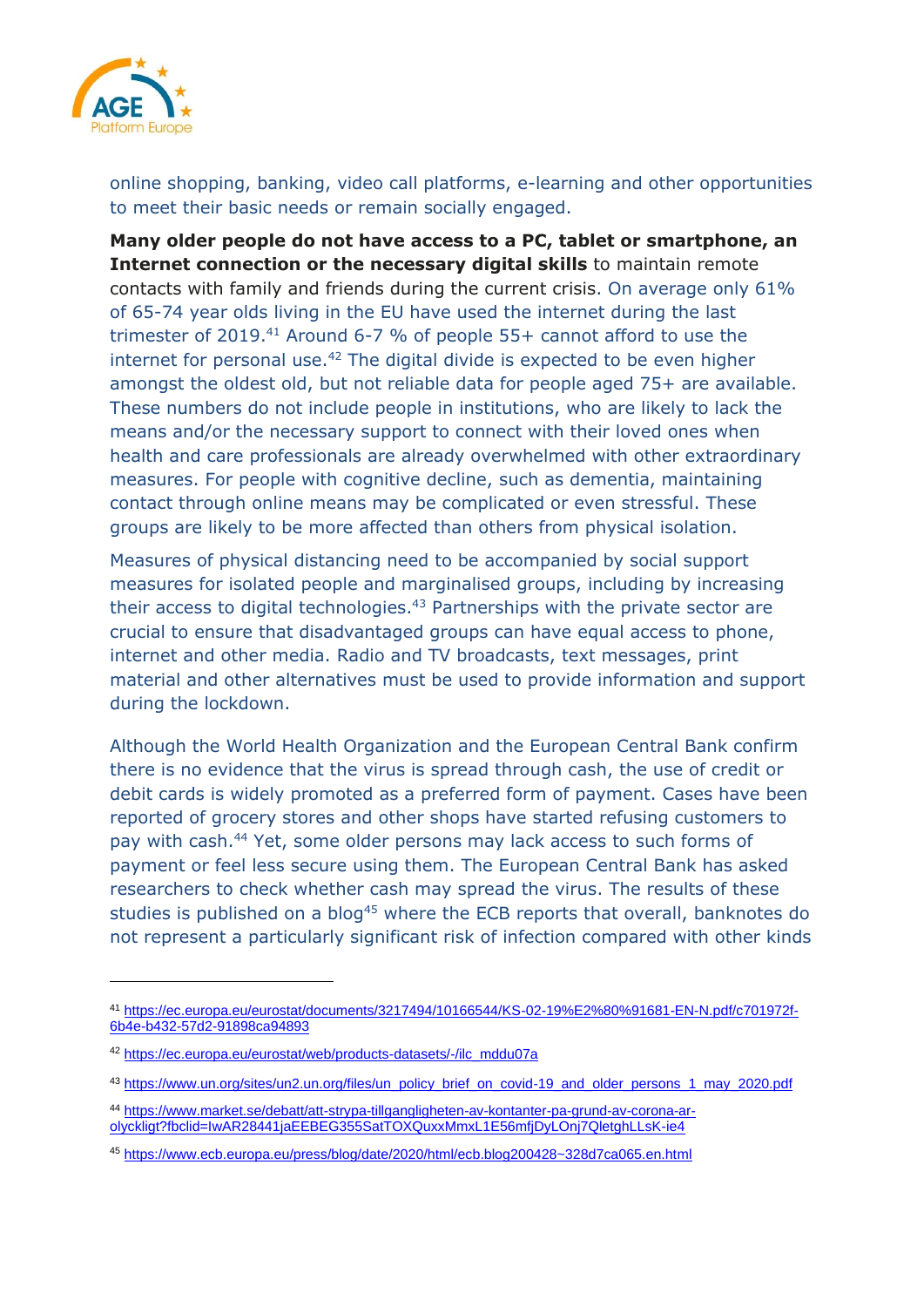

of surface that people come into contact with in daily life. Paying in cash must always remain an option to avoid indirect discrimination and to ensure that everyone has access to basic necessities.<sup>46</sup>

### *Promising practices*

Several associations take action to relieve isolation among older persons, organising telephone calls and other measures of support.<sup>47</sup>

Internet and phone providers in the UK are working with customers who find it difficult to pay their bill as a result of COVID-19 to ensure that they are treated fairly and appropriately supported as a way to ensure that they can remain socially connected during the pandemic.

Radio have a key role to play for people who are self-isolating. In the UK, Later Life Audio and Radio Network (LLARN) is providing audio content produced by older adults. 48

In Poland 'Halofon', which was introduced by the municipality of Łódź some time ago, has proven to be an even more useful tool to support older persons living alone in the current context of the pandemic. The motto of the initiative is: "If you feel lonely, don't have anyone to talk to or want to share your thoughts on what's happening, call us, we're here for you". Halofon is a local project on Łódź, but older people from all over Poland can call.<sup>49</sup>

Many NGOs also keep helplines to offer advice and support to older persons, especially to those feeling lonely.<sup>50</sup>

Alzheimer Europe has a useful **webpage** with resources for people with dementia, their families and caregivers to cope with COVID-19.

# <span id="page-14-0"></span>**Addressing the risk of discrimination, hate speech and stigma**

COVID-19 is *not* an older persons' disease. The World Health Organization (WHO) [made it clear](https://www.who.int/emergencies/diseases/novel-coronavirus-2019/advice-for-public/myth-busters) that people of all ages can be infected by the new coronavirus. Picturing older persons as the only group at serious risk tends to put

<sup>46</sup> <https://www.defenseurdesdroits.fr/fr/covid-19-et-urgence-sanitaire-le-role-du-defenseur-des-droits> ; <https://www.unia.be/fr/articles/unia-sinquiete-au-sujet-de-laccessibilite-des-supermarches-pendant-le-confi>

<sup>47</sup> [https://www.age-platform.eu/age-member-news/flemish-older-people%E2%80%99s-organisations-get](https://www.age-platform.eu/age-member-news/flemish-older-people%E2%80%99s-organisations-get-mobilized-relieve-isolation-among-older)[mobilized-relieve-isolation-among-older](https://www.age-platform.eu/age-member-news/flemish-older-people%E2%80%99s-organisations-get-mobilized-relieve-isolation-among-older) [; https://mailchi.mp/dbadabbbc3e2/bras-dessus-bras-dessous-newsletter](https://mailchi.mp/dbadabbbc3e2/bras-dessus-bras-dessous-newsletter-doctobre-828630?e=9f0ae39415)[doctobre-828630?e=9f0ae39415](https://mailchi.mp/dbadabbbc3e2/bras-dessus-bras-dessous-newsletter-doctobre-828630?e=9f0ae39415)

<sup>48</sup> <https://www.mixcloud.com/LLARN/>

<sup>49</sup> <https://uml.lodz.pl/seniorzy/projekty/telefon-zyczliwosci/>

<sup>50</sup> <http://nagusilan.org/hilo-de-plata/>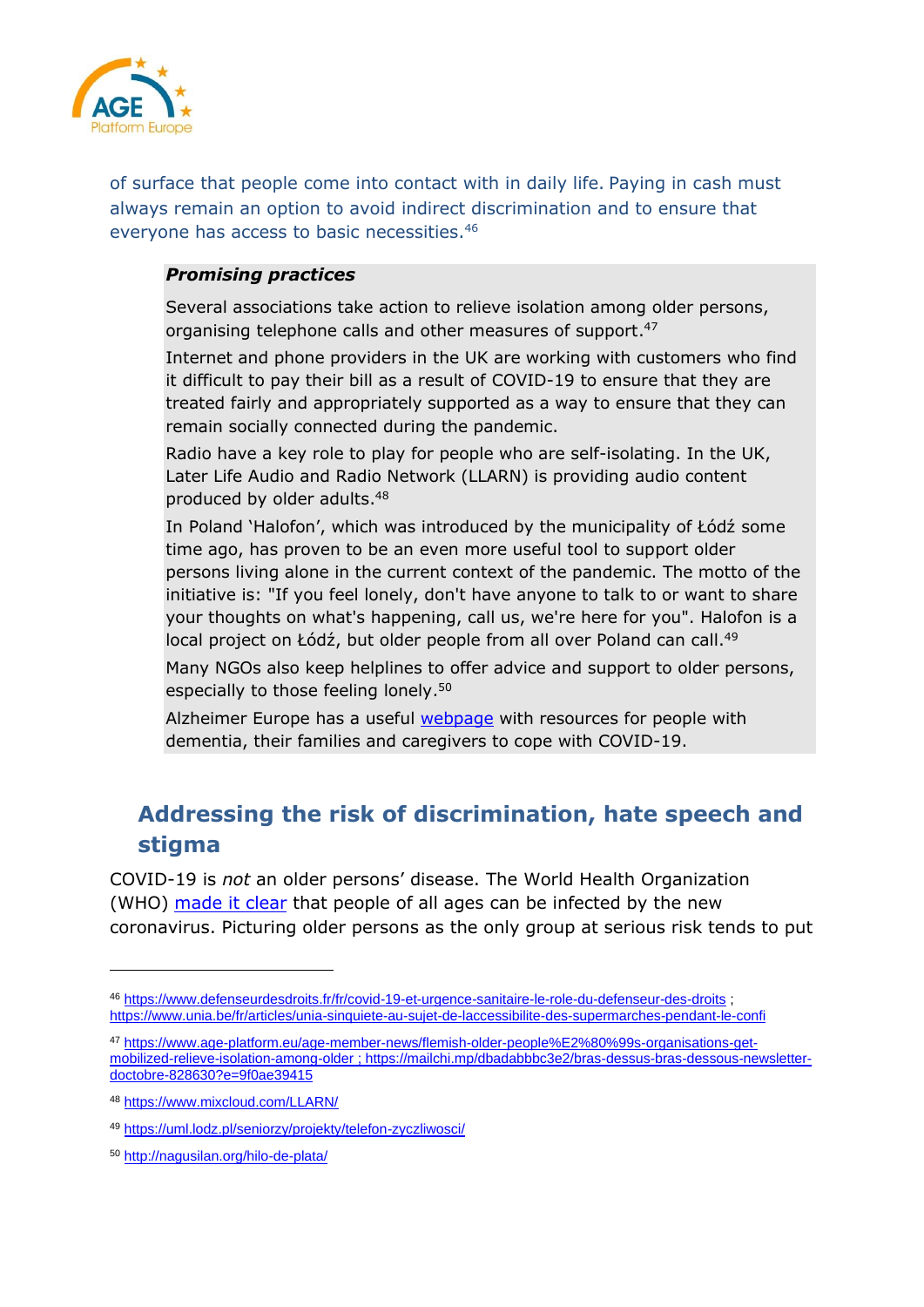

in the shadow all other groups (younger persons with disabilities, heart disease, lung disease, diabetes, high blood pressure or cancer, among others), who might need specific support measures, such as priority testing  $51$ .

**Even though older persons are in a vulnerable situation during the pandemic, stigmatizing them as frail, passive or a burden is a breach of their inherent dignity.** Older persons are valued and valuable members of our societies. They contribute in numerous ways to their families and their communities, including during the pandemic, providing social care to family members and neighbors remotely or while keeping safety distancing, offering support to those who are in more disadvantaged situations, continuing to work or volunteering to return to work and being at the forefront of efforts to contain COVID-19 and to provide care to individuals affected by the virus.

Since the outbreak of the COVID-19, we have witnessed an unprecedented amount of ageist comments in the media.<sup>52</sup> Almost a quarter of twitter posts concerning older people and COVID-19 has been classified as ageist.<sup>53</sup> Recently a proposal to impose a corona tax on older persons has been suggested *'because younger people are doing sacrifices for them'* in the current crisis.<sup>54</sup> This discourse is symptomatic of the way in which older people are often being perceived or even blamed the state of public finances for instance.<sup>55</sup> Casting all older people as highly vulnerable and frail creates an attitude that we have no obligation to prevent their deaths.<sup>56</sup> By generalising older people as burdensome, we risk creating a perception that their lives are less valuable, or even expendable. Using the narrative labelling older people as merely vulnerable

<sup>&</sup>lt;sup>51</sup> See example of individual not getting tested despite history of chronic illness:

[https://nationalpost.com/news/world/real-people-wont-die-why-the-rhetoric-around-who-is-at-risk-for-coronavirus](https://nationalpost.com/news/world/real-people-wont-die-why-the-rhetoric-around-who-is-at-risk-for-coronavirus-is-so-harmful)[is-so-harmful](https://nationalpost.com/news/world/real-people-wont-die-why-the-rhetoric-around-who-is-at-risk-for-coronavirus-is-so-harmful)

<sup>52</sup> [https://www.petitsfreresdespauvres.fr/informer/nos-actualites/coronavirus-des-reactions-choquantes-sur-les](https://www.petitsfreresdespauvres.fr/informer/nos-actualites/coronavirus-des-reactions-choquantes-sur-les-reseaux-sociaux)[reseaux-sociaux;](https://www.petitsfreresdespauvres.fr/informer/nos-actualites/coronavirus-des-reactions-choquantes-sur-les-reseaux-sociaux) [https://metro.co.uk/2020/03/11/telegraph-journalist-says-coronavirus-cull-elderly-benefit](https://metro.co.uk/2020/03/11/telegraph-journalist-says-coronavirus-cull-elderly-benefit-economy-12383907/?ito=social&fbclid=IwAR2uRxIgusSLyXT1sN_P2UKVXwjSAPV6He3A87wXdGYa2fpVfAvNn6m2RyQ)[economy-](https://metro.co.uk/2020/03/11/telegraph-journalist-says-coronavirus-cull-elderly-benefit-economy-12383907/?ito=social&fbclid=IwAR2uRxIgusSLyXT1sN_P2UKVXwjSAPV6He3A87wXdGYa2fpVfAvNn6m2RyQ)

[<sup>12383907/?</sup>ito=social&fbclid=IwAR2uRxIgusSLyXT1sN\\_P2UKVXwjSAPV6He3A87wXdGYa2fpVfAvNn6m2RyQ;](https://metro.co.uk/2020/03/11/telegraph-journalist-says-coronavirus-cull-elderly-benefit-economy-12383907/?ito=social&fbclid=IwAR2uRxIgusSLyXT1sN_P2UKVXwjSAPV6He3A87wXdGYa2fpVfAvNn6m2RyQ) [https://academic.oup.com/psychsocgerontology/advance-article/doi/10.1093/geronb/gbaa051/5820621;](https://academic.oup.com/psychsocgerontology/advance-article/doi/10.1093/geronb/gbaa051/5820621) [https://www.cambridge.org/core/journals/international-psychogeriatrics/article/there-is-nothing-new-under-the-sun](https://www.cambridge.org/core/journals/international-psychogeriatrics/article/there-is-nothing-new-under-the-sun-ageism-and-intergenerational-tension-in-the-age-of-the-covid19-outbreak/E14BB8E757B3861FFB198E8C0CDB38DA)[ageism-and-intergenerational-tension-in-the-age-of-the-covid19](https://www.cambridge.org/core/journals/international-psychogeriatrics/article/there-is-nothing-new-under-the-sun-ageism-and-intergenerational-tension-in-the-age-of-the-covid19-outbreak/E14BB8E757B3861FFB198E8C0CDB38DA) [outbreak/E14BB8E757B3861FFB198E8C0CDB38DA](https://www.cambridge.org/core/journals/international-psychogeriatrics/article/there-is-nothing-new-under-the-sun-ageism-and-intergenerational-tension-in-the-age-of-the-covid19-outbreak/E14BB8E757B3861FFB198E8C0CDB38DA)

<sup>53</sup> <https://www.ncbi.nlm.nih.gov/pubmed/32338787>

<sup>54</sup> [https://www.lesoir.be/300796/article/2020-05-14/un-economiste-belge-propose-une-taxe-corona-uniquement](https://www.lesoir.be/300796/article/2020-05-14/un-economiste-belge-propose-une-taxe-corona-uniquement-pour-les-personnes-agees)[pour-les-personnes-agees](https://www.lesoir.be/300796/article/2020-05-14/un-economiste-belge-propose-une-taxe-corona-uniquement-pour-les-personnes-agees)

<sup>55</sup> <http://okra.leefdaal.be/2020/05/14/okra-neemt-aanstoot-aan-de-coronatax-voor-ouderen/>

<sup>56</sup> <https://eachother.org.uk/ageism-in-the-age-of-covid-19/>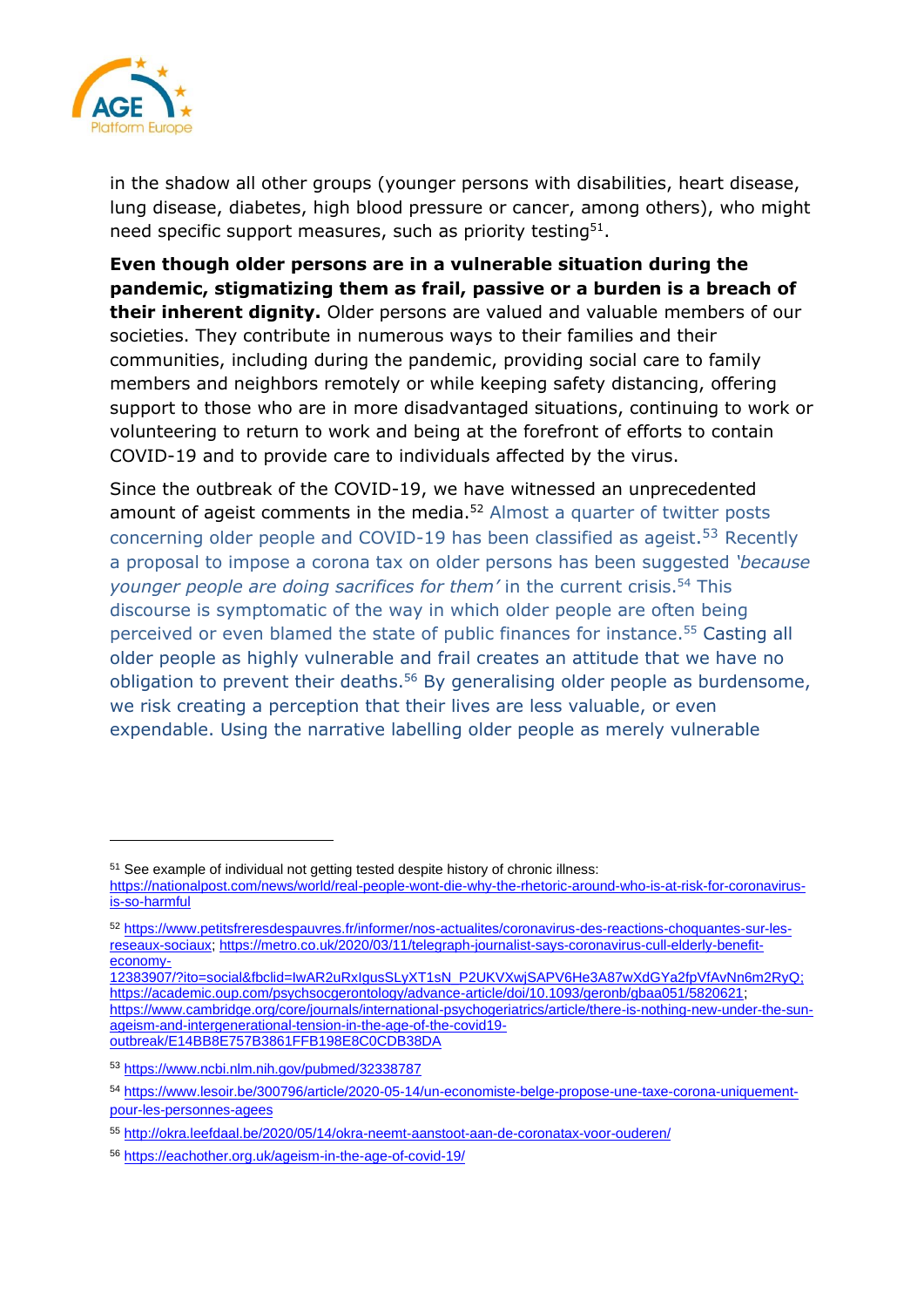

ignores their numerous contributions and tends to increase the risk to pit generations against one another.<sup>57</sup>

> *"We need to give voice to older persons who feel left out and promote a positive image of older persons. How older people contribute to the economy is not measured by GDP."* David Luxton, the Civil Service Pensioners' Alliance

At a time when we need solidarity more than ever, ageist statements are not only discriminatory, they also undermine the tremendous efforts undertaken to contain the virus and save as many lives as possible. Hate speech must not be tolerated on whatever ground. Language used by governments, media and others to communicate about the coronavirus must not be stigmatizing<sup>58</sup>. States should monitor the increased risk of hate speech and discrimination during the pandemic, as well as cases of assault against older persons<sup>59</sup>.

**As many countries are planning for deconfinement, concerns about singling out older persons for prolonged confinement have been raised by several older people's organisations across Europe.** <sup>60</sup> According to human rights law, emergency measures must be necessary, proportionate and non-discriminatory.<sup>61</sup> Using age as a criterion for extending lockdown is discriminatory and could have detrimental impact on older people's mental and physical health. Such measures lump together people with very diverse capacities and needs.

<sup>60</sup> [https://pvoe.at/content/pensionistenverband-befuerchtet-wegsperren-von-aelteren-menschen;](https://pvoe.at/content/pensionistenverband-befuerchtet-wegsperren-von-aelteren-menschen) [http://www.engagenet.org.uk/2020/04/22/an-extended-lockdown-of-over-70s-will-hurt-the-whole-country-not-just](http://www.engagenet.org.uk/2020/04/22/an-extended-lockdown-of-over-70s-will-hurt-the-whole-country-not-just-older-people/)[older-people/;](http://www.engagenet.org.uk/2020/04/22/an-extended-lockdown-of-over-70s-will-hurt-the-whole-country-not-just-older-people/) [https://www.publico.pt/2020/04/21/opiniao/opiniao/sociedade-nao-respeita-velhos-nao-merece-](https://www.publico.pt/2020/04/21/opiniao/opiniao/sociedade-nao-respeita-velhos-nao-merece-1913000?fbclid=IwAR0EMU0SpCkAlht-3n0iY8_goCz5JMWvE85yyxUa4SrfB7ZP3XIUIdTn8gw)[1913000?fbclid=IwAR0EMU0SpCkAlht-3n0iY8\\_goCz5JMWvE85yyxUa4SrfB7ZP3XIUIdTn8gw;](https://www.publico.pt/2020/04/21/opiniao/opiniao/sociedade-nao-respeita-velhos-nao-merece-1913000?fbclid=IwAR0EMU0SpCkAlht-3n0iY8_goCz5JMWvE85yyxUa4SrfB7ZP3XIUIdTn8gw) [https://pvoe.at/content/pensionistenverband-befuerchtet-wegsperren-von-aelteren-menschen;](https://pvoe.at/content/pensionistenverband-befuerchtet-wegsperren-von-aelteren-menschen) [https://www.retraite-cfr.fr/cp-n-138-les-modalites-du-de-confinement-ne-doivent-pas-discriminer-les-personnes](https://www.retraite-cfr.fr/cp-n-138-les-modalites-du-de-confinement-ne-doivent-pas-discriminer-les-personnes-agees/)[agees/;](https://www.retraite-cfr.fr/cp-n-138-les-modalites-du-de-confinement-ne-doivent-pas-discriminer-les-personnes-agees/) [https://www.age-platform.eu/sites/default/files/FIAPA-AIUTA\\_Age%26deconfinement-Apr20.pdf;](https://www.age-platform.eu/sites/default/files/FIAPA-AIUTA_Age%26deconfinement-Apr20.pdf) [https://www.age-platform.eu/sites/default/files/OLD%27UP\\_position\\_on\\_COVID19\\_exit\\_strategy.pdf;](https://www.age-platform.eu/sites/default/files/OLD%27UP_position_on_COVID19_exit_strategy.pdf) [http://ceoma.org/opinion-de-ceoma/notas-de-prensa/notas-de-prensa-2020/el-peligro-de-que-nuestros-derechos](http://ceoma.org/opinion-de-ceoma/notas-de-prensa/notas-de-prensa-2020/el-peligro-de-que-nuestros-derechos-se-vean-postergados-bajo-un-criterio/)[se-vean-postergados-bajo-un-criterio/;](http://ceoma.org/opinion-de-ceoma/notas-de-prensa/notas-de-prensa-2020/el-peligro-de-que-nuestros-derechos-se-vean-postergados-bajo-un-criterio/) [https://www.age](https://www.age-platform.eu/sites/default/files/ZDUS_response_to_EU_exit_strategy_for_Covid-19.pdf)[platform.eu/sites/default/files/ZDUS\\_response\\_to\\_EU\\_exit\\_strategy\\_for\\_Covid-19.pdf](https://www.age-platform.eu/sites/default/files/ZDUS_response_to_EU_exit_strategy_for_Covid-19.pdf)

<sup>57</sup> <https://www.ageing-better.org.uk/blogs/generational-blame-game-will-only-hinder-our-recovery> ; <http://okra.leefdaal.be/2020/05/14/okra-neemt-aanstoot-aan-de-coronatax-voor-ouderen/>

<sup>58</sup> [https://www.who.int/docs/default-source/coronaviruse/covid19-stigma-guide.pdf;](https://www.who.int/docs/default-source/coronaviruse/covid19-stigma-guide.pdf) <https://twitter.com/greatermcr/status/1238501622919114753?s=20>

<sup>59</sup> [https://www.theguardian.com/uk-news/2020/mar/23/three-teenagers-held-for-allegedly-coughing-at-elderly](https://www.theguardian.com/uk-news/2020/mar/23/three-teenagers-held-for-allegedly-coughing-at-elderly-couple-hertfordshire?CMP=share_btn_link)[couple-hertfordshire?CMP=share\\_btn\\_link](https://www.theguardian.com/uk-news/2020/mar/23/three-teenagers-held-for-allegedly-coughing-at-elderly-couple-hertfordshire?CMP=share_btn_link)

<sup>61</sup> [https://www.ohchr.org/Documents/Events/EmergencyMeasures\\_COVID19.pdf](https://www.ohchr.org/Documents/Events/EmergencyMeasures_COVID19.pdf)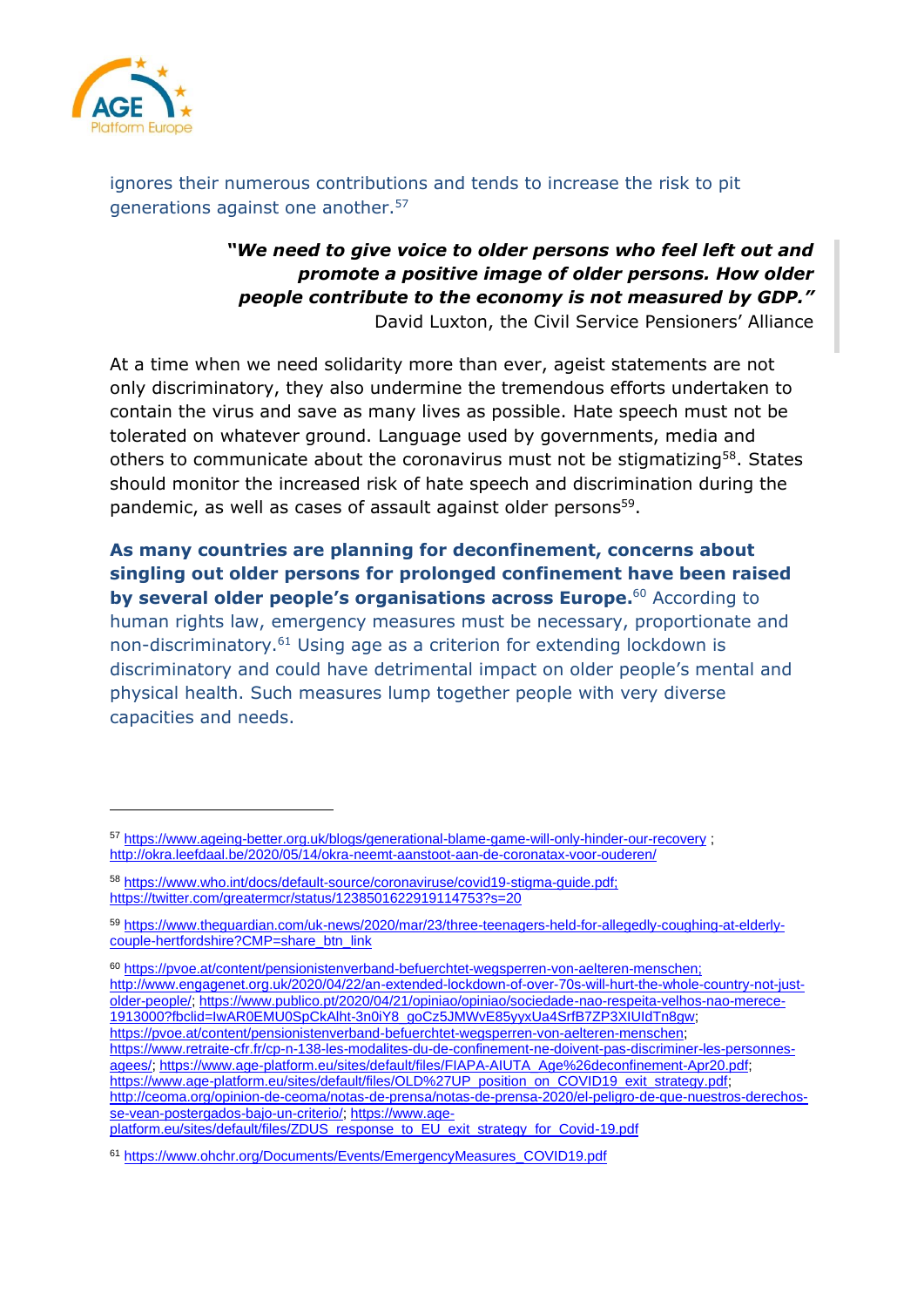

*"The French Confederation of Retired People will oppose with the utmost firmness measures that would not respect the dignity of "senior citizens" and would constitute discrimination contrary to the principles of French law and the European Charter of Fundamental Rights".*

Confédération Française des Retraités Press Release, 16 April 202062

Extending the isolation for a part of the population above a certain age could reinforce stereotypical images of older persons as frail, a burden and unable to contribute to society. Such policies also deprive communities and families of the numerous and valuable participation of older people. Stigmatizing older people as vulnerable could also create barriers for older workers seeking employment, because of employers' concerns about protecting them.

### *"We do not accept stigmatized remarks which can subtly make the idea that older persons, just for reason of their age, are not welcome in the public space and may represent an additional risk for spreading the pandemic."* Associação de Aposentados, Pensionistas e Reformados

Open Letter to the government of Portugal, 30 April 202063

Older persons and their representative organisations must be consulted regarding exit strategies, emergency measures but also initiatives taken as part of economic recovery. Any age-based barriers that adversely affect their equal chances of contributing to and benefiting from measures taken during and in the aftermath of the pandemic must be avoided as they are discriminatory.

**Measures taken as a response to COVID-19 must not undermine older people's autonomy, dignity and equal worth as human beings. Their opinions and wishes must be respected on an equal basis with others.**

### *Promising practices*

The WHO has developed guidelines to prevent and address social stigma during the pandemic.<sup>64</sup>

<sup>62</sup> [https://www.retraite-cfr.fr/cp-n-138-les-modalites-du-de-confinement-ne-doivent-pas-discriminer-les-personnes](https://www.retraite-cfr.fr/cp-n-138-les-modalites-du-de-confinement-ne-doivent-pas-discriminer-les-personnes-agees/)[agees/](https://www.retraite-cfr.fr/cp-n-138-les-modalites-du-de-confinement-ne-doivent-pas-discriminer-les-personnes-agees/)

<sup>63</sup> [https://www.publico.pt/2020/04/21/opiniao/opiniao/sociedade-nao-respeita-velhos-nao-merece-](https://www.publico.pt/2020/04/21/opiniao/opiniao/sociedade-nao-respeita-velhos-nao-merece-1913000?fbclid=IwAR1FWQ0jrWd-OtO5GRzy09zfShiILoGygc9oQVNSZa7Vzs5n1kGNYbTqfWE)[1913000?fbclid=IwAR1FWQ0jrWd-OtO5GRzy09zfShiILoGygc9oQVNSZa7Vzs5n1kGNYbTqfWE](https://www.publico.pt/2020/04/21/opiniao/opiniao/sociedade-nao-respeita-velhos-nao-merece-1913000?fbclid=IwAR1FWQ0jrWd-OtO5GRzy09zfShiILoGygc9oQVNSZa7Vzs5n1kGNYbTqfWE)

<sup>64</sup> [https://www.who.int/docs/default-source/coronaviruse/covid19-stigma-guide.pdf;](https://www.who.int/docs/default-source/coronaviruse/covid19-stigma-guide.pdf)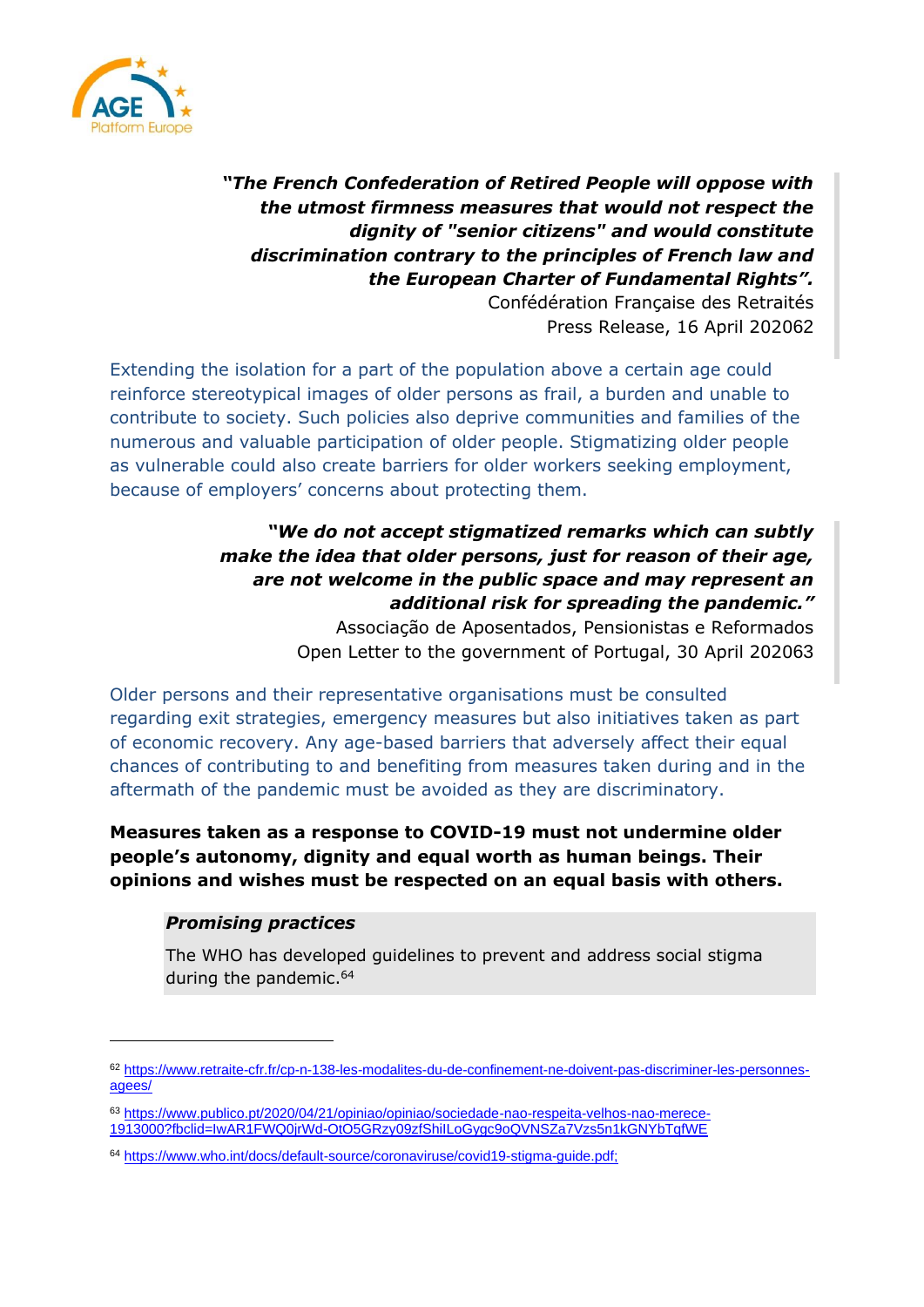

Some governments that had initially thought of prolonging the confinement only for older persons have now revised their plans.<sup>65</sup>

# <span id="page-18-0"></span>**Facilitating social, civic and economic participation**

**Many older persons are actively involved in paid and unpaid work, caregiving, voluntary activities and civic activism, among others.**

Measures taken by governments should not only consider how they mitigate older people's risk of infection, but also how they may affect the contributions of older persons and the net loss that might ensue. **Many older people provide vital care and support for family members** (their partner, their own parents or grandchildren, among others<sup>66</sup>) and depriving them of this possibility during the lockdown may be necessary for public health reasons, but it will put additional burden on younger generations, communities and businesses. Moreover, being prevented from playing those roles may have an impact on older persons' wellbeing and mental health. Allowing older persons, when they are healthy and not presenting a risk to others and their community to contribute to volunteer work, while adhering to official guidelines for physical distancing is important<sup>67</sup>. Remote forms of volunteering must be particularly encouraged.

In several countries, there have been discussions or decisions about health professionals and people engaged in emergency services (for instance, the police) to delay retirement or return back to their profession after retirement in order to help during this public health emergency<sup>68</sup>. Older persons should have a choice and the necessary support and access to appropriate safety measures to enable them to take up these roles.

**Older workers who belong to an at-risk group (for example due to a chronic pulmonary condition) will require additional protection**, such as extending the possibility to work from home, even if the general population is gradually allowed to go back to their office.<sup>69</sup> However, such protective measures should not be based on age, but rather on medical criteria defined by law and based on the opinion of medical professionals. Care should be taken not to disincentivise employers to hire or retain older workers, as the effects of stigmatisation based on age are likely to last after the lockdowns. This would

<sup>65</sup> <https://www.notretemps.com/dossier-coronavirus/prolongation-du-confinement-des-seniors-c-est-non,i217656>

<sup>66</sup> <https://www.age-platform.eu/policy-work/news/informal-care-and-work-life-balance-increasing-pressure-carers>

<sup>67</sup> [https://ageingissues.wordpress.com/2020/03/21/covid-19-statement-from-the-president-and-members-of-the](https://ageingissues.wordpress.com/2020/03/21/covid-19-statement-from-the-president-and-members-of-the-national-executive-committee-of-the-british-society-of-gerontology/)[national-executive-committee-of-the-british-society-of-gerontology/](https://ageingissues.wordpress.com/2020/03/21/covid-19-statement-from-the-president-and-members-of-the-national-executive-committee-of-the-british-society-of-gerontology/)

<sup>68</sup> <https://www.theguardian.com/world/2020/feb/29/nhs-dads-army-plan-for-coronavirus-spread-pandemic-strategy>

<sup>69</sup> <https://www.derstandard.at/story/2000117344146/covid-19-risikogruppe-nun-amtlich-definiert>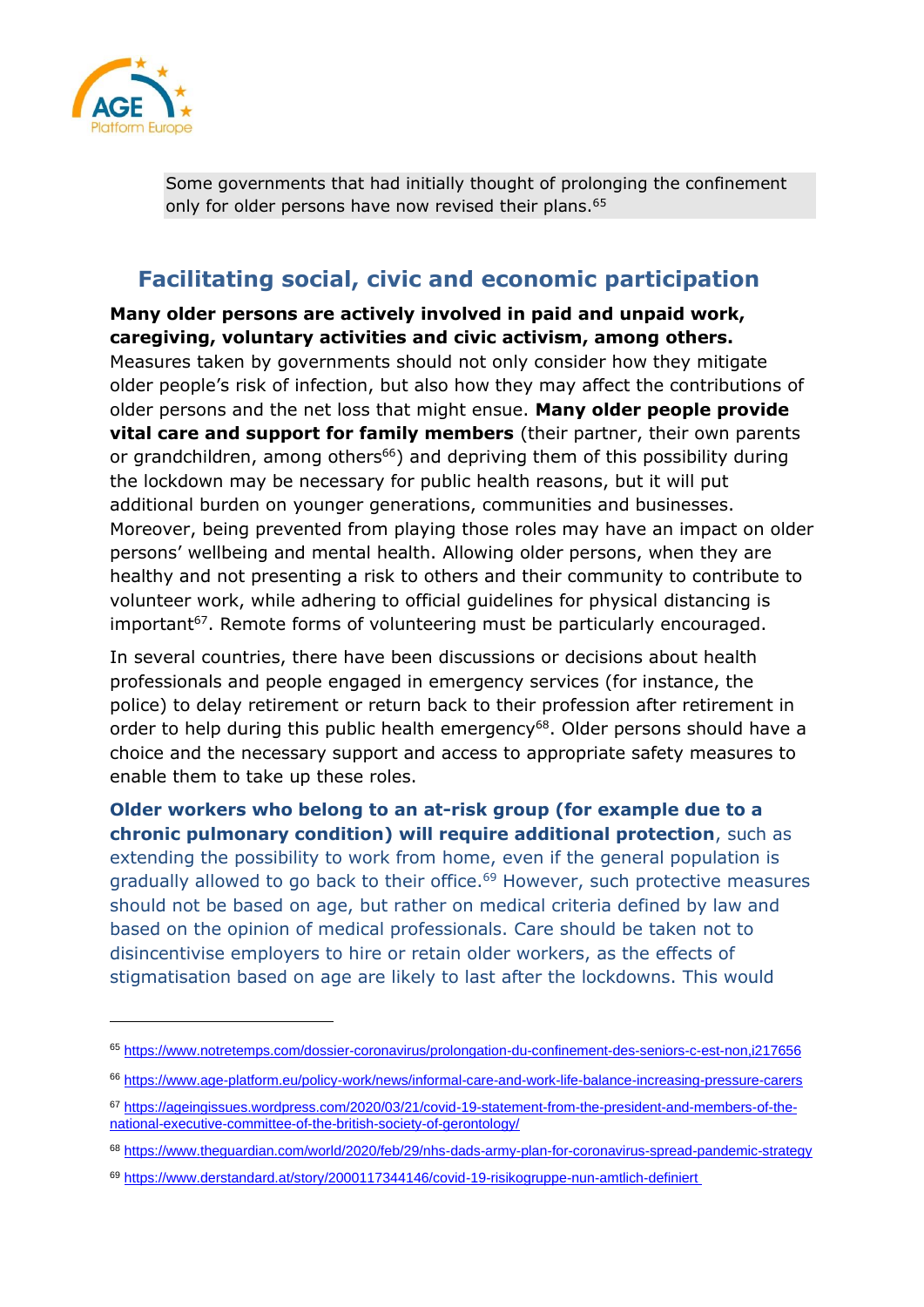

also help increase awareness of the need of people of all ages belonging to 'atrisk-groups' to take safeguards and receive support to protect themselves. Age must not be used as a proxy in defining 'at-risk-groups'. Redundancy schemes must not be based on risk profiles or age. To the extent that decision-making about returning back to work are relegated to employers, States remain responsible to ensure that such decisions are not discriminatory, providing adequate monitoring and redress mechanisms.

Some countries have issued welfare payments to cover for unemployment or loss of income due to the pandemic. Measures introducing age limits<sup>70</sup> must be discontinued as discriminatory. Chronological age or the possibility to receive old age pension should not be used as reasons to withhold access to social payments, as they would disproportionately affect older workers, who wish to continue working.

Under the current restrictions, it is very difficult for some older persons to access their pensions, for example because they don't receive them by email or do not have easy access to a bank of ATM.  $71$  Special measures to ensure the retired older persons can receive their pensions during the pandemic must be made available.

### *Promising practices*

'Cuistots solidaires', a volunteer organisation in Belgium providing food for asylum-seekers on the street, reorganised their functioning, with older volunteers preparing small portions of meals at their homes and younger ones distributing the meals with the necessary safety measures in place, limiting the contagion risk while allowing older volunteers to continue participating<sup>72</sup>.

German trade union DGB has issued guidance on protective measures at the workplace, avoiding to single out older persons as a target. Rather, the trade union calls for specific protection of employees belonging to 'risk groups', highlighting the multiplicity of risk criteria.<sup>73</sup>

In the frame of the '[Invisible Talents](https://www.invisible-talents.eu/) project' which aims to encourage and recognize the contributions of people 80+, a [video series](https://www.youtube.com/channel/UCkeL8TO3faiyhP0yJE5YTHQ/featured) was launched where older people with a sense of humour and 'joie de vivre' show how to

70

[https://www.citizensinformation.ie/en/social\\_welfare/social\\_welfare\\_payments/unemployed\\_people/covid19\\_pand](https://www.citizensinformation.ie/en/social_welfare/social_welfare_payments/unemployed_people/covid19_pandemic_unemployment_payment.html) [emic\\_unemployment\\_payment.html](https://www.citizensinformation.ie/en/social_welfare/social_welfare_payments/unemployed_people/covid19_pandemic_unemployment_payment.html)

<sup>71</sup> <https://www.ombudsman.hr/en/how-to-protect-the-rights-of-older-persons/>

<sup>72</sup> <https://www.facebook.com/Cuistotssolidaires/posts/2768496159937272>

<sup>73</sup> <https://www.dgb.de/themen/++co++42d66872-6cf9-11ea-b9de-52540088cada>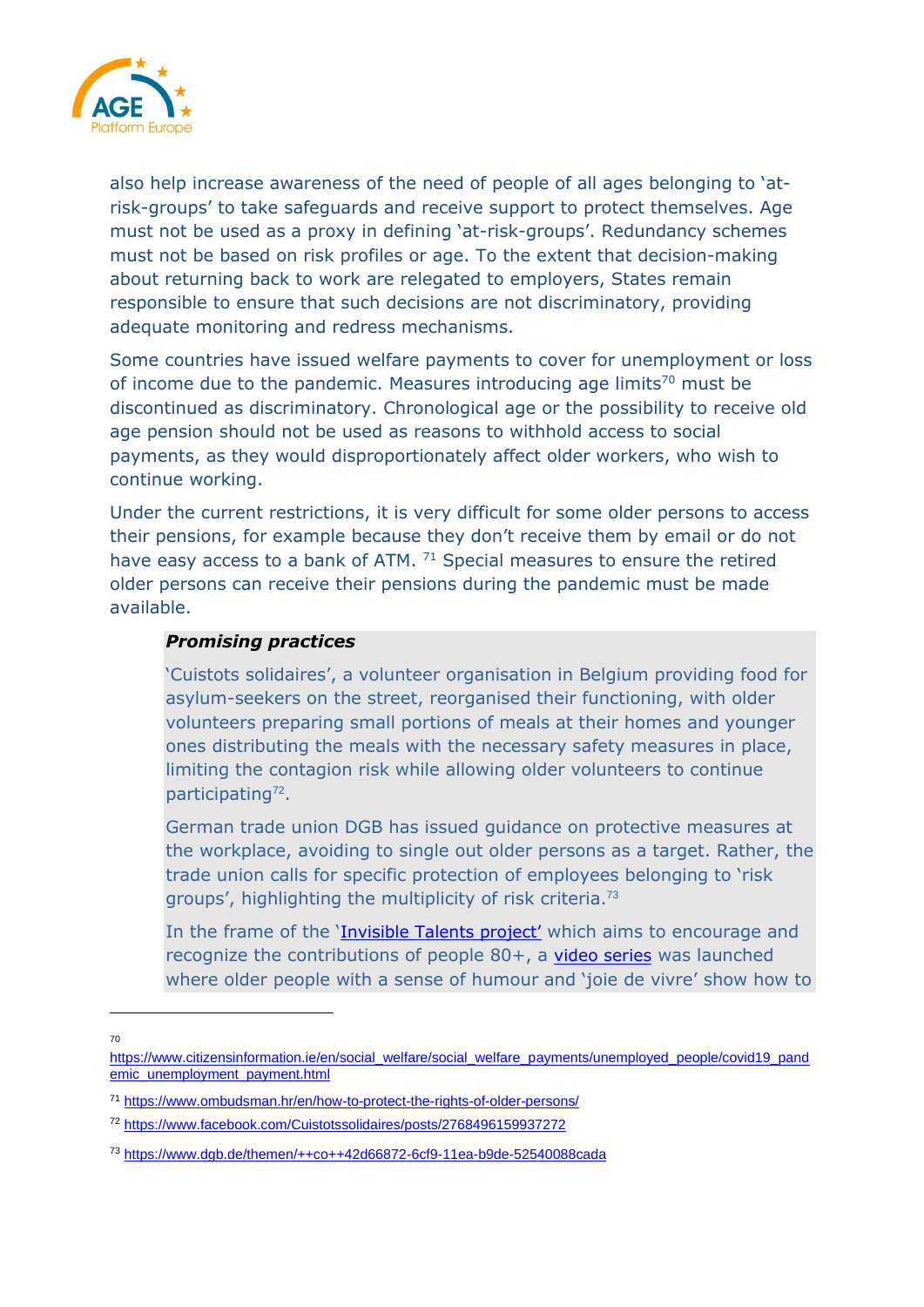

make staying at home as pleasant and diverting as possible under the current conditions.

# <span id="page-20-0"></span>**Risk of violence, abuse and financial exploitation**

**During the lockdown older persons face an increased risk of violence, abuse, and neglect by family members and caregivers.**<sup>74</sup> Measures taken during the pandemic could leave victims of elder abuse or gender-based violence in further isolation, without access to assistance and support services and may make it even more difficult for them to seek help and support or report abuse.<sup>75</sup> For example, to the extent that routine appointments with professionals have been cancelled, older people may be missing out on key opportunities for support and protection.<sup>76</sup> As older people in residential care settings are already vulnerable to abuse and neglect, physical isolation from friends and family may put them at an additional risk.<sup>77</sup>

Women, who form the largest part of the oldest population and of those requiring care and assistance are at a particular risk. LGBTI people of all ages who have concealed or are concealing part of their identity by fear or threat of rejection or abuse might also be at increased threat of violence if confined in homophobic environments, be it in family or in residential care settings.<sup>78</sup>

Although concerns about increased levels of domestic abuse and neglect of older persons in the context of the lockdown have been raised, evidence is lacking. In general, **data on experiences of violence, abuse and neglect in later life are largely missing<sup>79</sup>.** Some surveys gather information up to a certain age.<sup>80</sup> Age limits in data collection are form of discrimination. Unless data about victims of domestic abuse of all ages is collected, the real extent of the problem will remain hidden and older victims of abuse will not be able to reach they help they

 $74$  In the UK there are estimates that elder abuse by relatives has risen by as much as 37 % : [https://www.telegraph.co.uk/news/2020/05/17/silent-scandal-elderly-abused-lockdown/;](https://www.telegraph.co.uk/news/2020/05/17/silent-scandal-elderly-abused-lockdown/) See also [https://www.un.org/sites/un2.un.org/files/un\\_policy\\_brief\\_on\\_covid-19\\_and\\_older\\_persons\\_1\\_may\\_2020.pdf](https://www.un.org/sites/un2.un.org/files/un_policy_brief_on_covid-19_and_older_persons_1_may_2020.pdf)

<sup>75</sup> [https://www.ageuk.org.uk/latest-press/articles/2020/04/280000-people-aged-60-to-74-experienced-domestic](https://www.ageuk.org.uk/latest-press/articles/2020/04/280000-people-aged-60-to-74-experienced-domestic-abuse/)[abuse/](https://www.ageuk.org.uk/latest-press/articles/2020/04/280000-people-aged-60-to-74-experienced-domestic-abuse/)

<sup>76</sup> [https://www.olderpeoplewales.com/en/news/news/20-05-](https://www.olderpeoplewales.com/en/news/news/20-05-12/We_all_have_a_role_to_play_in_protecting_older_people_from_abuse.aspx)

<sup>12/</sup>We all have a role to play in protecting older people from abuse.aspx

<sup>77</sup> <https://www.ncbi.nlm.nih.gov/pubmed/32245346>

<sup>78</sup> <https://www.ohchr.org/Documents/Issues/LGBT/LGBTIpeople.pdf>

<sup>79</sup> [https://www.unece.org/fileadmin/DAM/pau/age/Policy\\_briefs/ECE-WG-14.pdf;](https://www.unece.org/fileadmin/DAM/pau/age/Policy_briefs/ECE-WG-14.pdf)

[http://www.who.int/violence\\_injury\\_prevention/violence/status\\_report/2014/en/](http://www.who.int/violence_injury_prevention/violence/status_report/2014/en/)

<sup>80</sup> [https://www.ageuk.org.uk/latest-press/articles/2020/04/280000-people-aged-60-to-74-experienced-domestic](https://www.ageuk.org.uk/latest-press/articles/2020/04/280000-people-aged-60-to-74-experienced-domestic-abuse/)[abuse/;](https://www.ageuk.org.uk/latest-press/articles/2020/04/280000-people-aged-60-to-74-experienced-domestic-abuse/)<https://fra.europa.eu/en/data-and-maps/violence-against-women-survey/survey-information>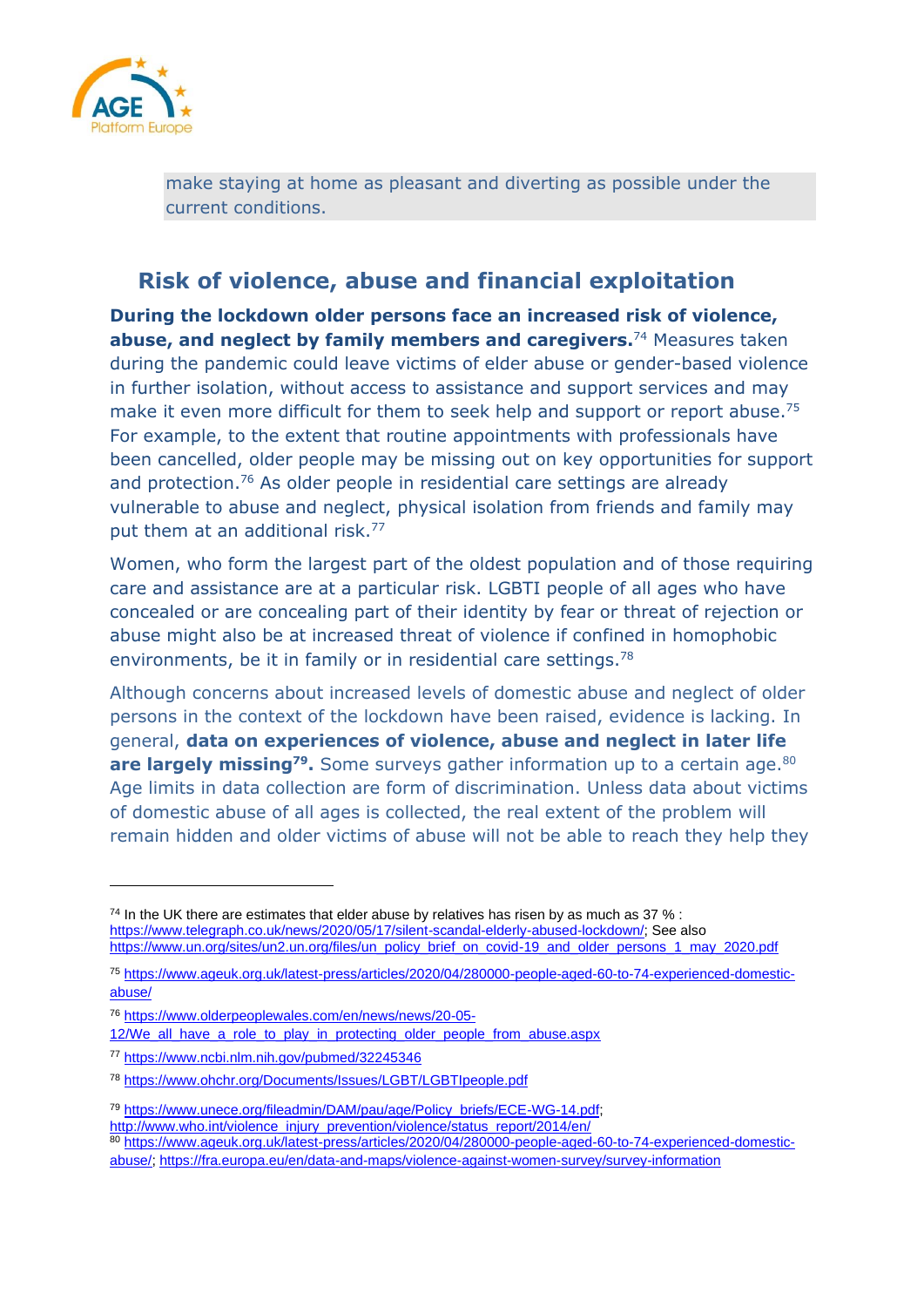

need. Even before the pandemic, elder abuse was underreported by as much as 80%<sup>81</sup>. The current circumstances make reporting even harder. To date very limited attention has been given to older victims of domestic abuse in the context of the lockdown. Prevention and redress of elder abuse must be part of national responses to COVID-19. Helplines and support services must be widely available and professionals in contact with older persons trained to detect symptoms of abuse and how to seek help.

**Older people in self-isolation appear to have become one of the targets for scammers** who attempt to collect bank details, sell fraudulent products, or offer fake COVID-19 testing.<sup>82</sup> Already before the pandemic older persons, especially those who live alone and those with cognitive decline have been victims of scams and financial exploitation. The current lockdown exacerbates this risk. Information campaigns and helplines to report scams would be crucial to prevent such instances, especially for people in vulnerable situations. Policing of online and phone illegal commercial practices must be intensified during the period of quarantine. 83

### *Promising practices*

The Older People's Commissioner for Wales has set up [an action group](https://www.olderpeoplewales.com/en/news/news/20-05-12/We_all_have_a_role_to_play_in_protecting_older_people_from_abuse.aspx) to stop the abuse of older people urging the public to report any concerns regarding an older person who might be at risk of or is experiencing abuse.

# <span id="page-21-0"></span>**Paying attention to the rights of people in vulnerable situations**

### <span id="page-21-1"></span>**Older persons in residential care**

Older persons in residential care facilities are at a higher risk for adverse outcome and for infection due to living in close proximity to others and underlying comorbidities<sup>84</sup>. Institutions were deprioritised in terms of intervention in the beginning of the crisis, which has left residents and staff unprotected. According to WHO, nursing homes are linked to about half of all COVID-19-

<sup>81</sup> <https://apps.who.int/iris/handle/10665/43869>

<sup>82</sup> [https://www.expressen.se/kvallsposten/aldre-kvinna-forlorade-140-000-i](https://www.expressen.se/kvallsposten/aldre-kvinna-forlorade-140-000-i-coronabluff/?fbclid=IwAR3H4Mby5vtO1WFD60WYFvyyKPENQZFfsiVnc5R-fTS-hloREo8IMDoO-sc)[coronabluff/?fbclid=IwAR3H4Mby5vtO1WFD60WYFvyyKPENQZFfsiVnc5R-fTS-hloREo8IMDoO-sc;](https://www.expressen.se/kvallsposten/aldre-kvinna-forlorade-140-000-i-coronabluff/?fbclid=IwAR3H4Mby5vtO1WFD60WYFvyyKPENQZFfsiVnc5R-fTS-hloREo8IMDoO-sc) <https://www.age-platform.eu/age-member-news/age-members-warn-against-online-fraud-during-covid-19>

<sup>83</sup> [https://ec.europa.eu/info/live-work-travel-eu/consumers/enforcement-consumer-protection/scams-related-covid-](https://ec.europa.eu/info/live-work-travel-eu/consumers/enforcement-consumer-protection/scams-related-covid-19_en)[19\\_en](https://ec.europa.eu/info/live-work-travel-eu/consumers/enforcement-consumer-protection/scams-related-covid-19_en) ;<https://rm.coe.int/sg-inf-2020-11-respecting-democracy-rule-of-law-and-human-rights-in-th/16809e1f40>

<sup>84</sup> [https://apps.who.int/iris/bitstream/handle/10665/331508/WHO-2019-nCoV-IPC\\_long\\_term\\_care-2020.1-eng.pdf](https://apps.who.int/iris/bitstream/handle/10665/331508/WHO-2019-nCoV-IPC_long_term_care-2020.1-eng.pdf)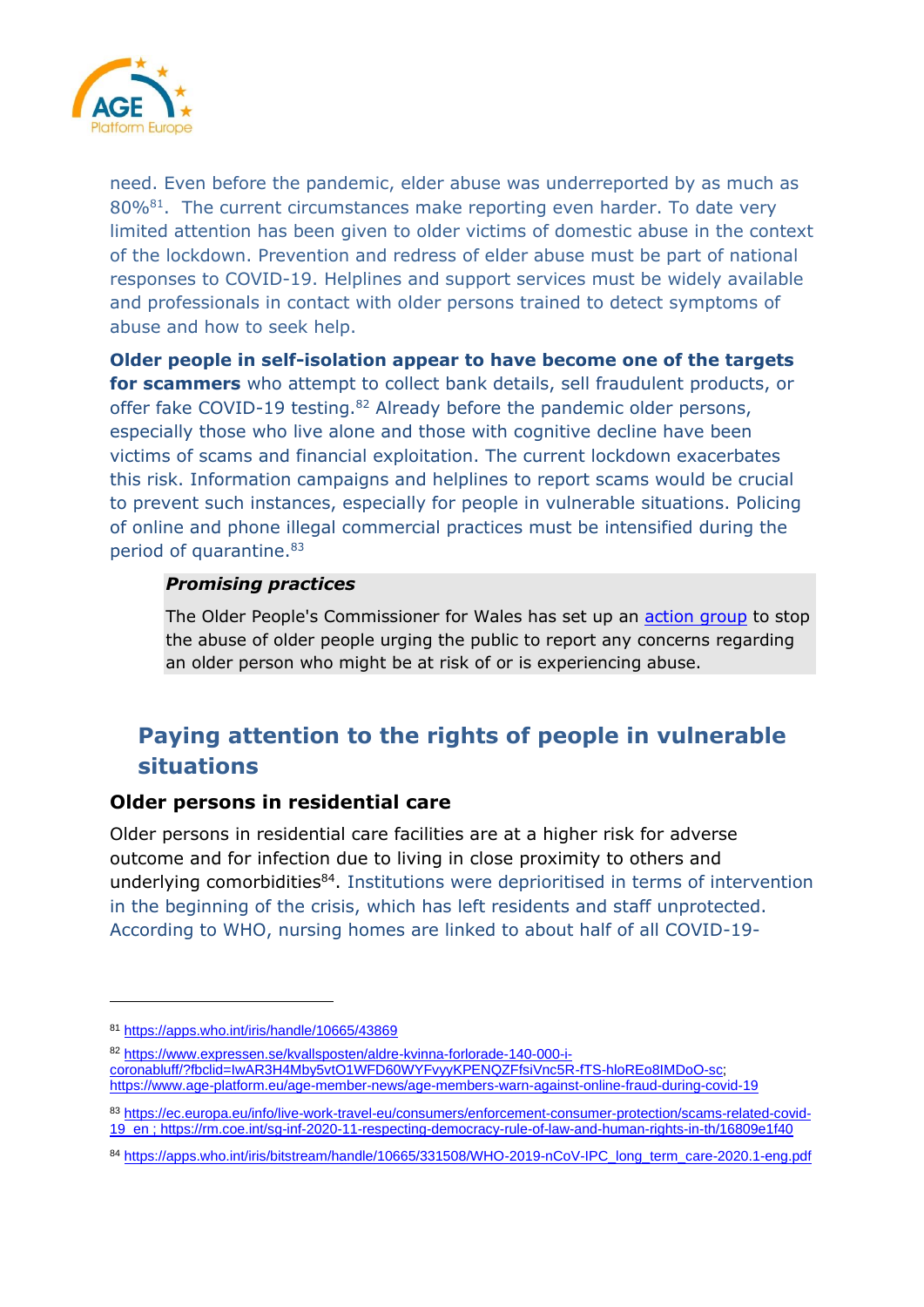

related deaths in Europe.<sup>85</sup> Now most countries and the World Health Organisation have developed guidelines for coping with COVID-19 in institutional settings. Better monitoring of the situation in nursing homes during the COVID-19 pandemic is necessary.

**In addition to the lack of PPE, the shortage of caregivers is one of the key challenges for the long-term care sector during the pandemic.** In many countries care homes were already understaffed before the crisis, but as some staff become ill, self-isolate for preventive reasons or cannot work due to family duties, the remaining caregivers can offer only the most rudimentary care to residents. <sup>86</sup> In some cases, professionals in the health sector without any experience or any specific training in social care have been obliged to work in care homes to replace staff members who fell ill. At best, without sufficient support, older people in care homes are left alone to cope with the emotional stress of the pandemic. At worse, older persons are abandoned or even found dead in care institutions, after they have been neglected for days. <sup>87</sup> Institutions should make available additional resources to cope with the intense care needs and the staff shortage and worsening working conditions caused by the pandemic, with as much public support as needed to ensure continuity of care and prevent rights violations. 88

### *"It is tragic that the coronavirus has entered elderly care. Immediate measures are needed to reduce the spread of infection and insecurity. Staff must have access to adequate protective equipment, tested for coronavirus and provided training on COVID-19."*

Eva Eriksson and Gösta Bucht, SPF Seniorerna, 14 April 2020<sup>89</sup>

<sup>85</sup> [http://www.euro.who.int/en/media-centre/sections/statements/2020/statement-invest-in-the-overlooked-and](http://www.euro.who.int/en/media-centre/sections/statements/2020/statement-invest-in-the-overlooked-and-unsung-build-sustainable-people-centred-long-term-care-in-the-wake-of-covid-19)[unsung-build-sustainable-people-centred-long-term-care-in-the-wake-of-covid-19;](http://www.euro.who.int/en/media-centre/sections/statements/2020/statement-invest-in-the-overlooked-and-unsung-build-sustainable-people-centred-long-term-care-in-the-wake-of-covid-19) [https://www.washingtonpost.com/world/europe/nursing-homes-coronavirus-deaths-europe/2020/04/23/d635619c-](https://www.washingtonpost.com/world/europe/nursing-homes-coronavirus-deaths-europe/2020/04/23/d635619c-8561-11ea-81a3-9690c9881111_story.html)[8561-11ea-81a3-9690c9881111\\_story.html](https://www.washingtonpost.com/world/europe/nursing-homes-coronavirus-deaths-europe/2020/04/23/d635619c-8561-11ea-81a3-9690c9881111_story.html)

<sup>86</sup> For example, see report of more than 70% of the staff being in sick leave in one Belgian care home: [https://www.lalibre.be/debats/opinions/je-ne-peux-pas-taire-ce-que-j-ai-vu-dans-ce-home-](https://www.lalibre.be/debats/opinions/je-ne-peux-pas-taire-ce-que-j-ai-vu-dans-ce-home-5eafb7ab9978e23845a32d68)[5eafb7ab9978e23845a32d68](https://www.lalibre.be/debats/opinions/je-ne-peux-pas-taire-ce-que-j-ai-vu-dans-ce-home-5eafb7ab9978e23845a32d68)

<sup>87</sup> [https://english.elpais.com/society/2020-03-18/at-least-19-dead-at-madrid-senior-home-due-to-a-coronavirus](https://english.elpais.com/society/2020-03-18/at-least-19-dead-at-madrid-senior-home-due-to-a-coronavirus-outbreak.html)[outbreak.html](https://english.elpais.com/society/2020-03-18/at-least-19-dead-at-madrid-senior-home-due-to-a-coronavirus-outbreak.html) ; [https://www.reuters.com/article/us-health-coronavirus-spain-lockdown-ins/lockdown-nursing](https://www.reuters.com/article/us-health-coronavirus-spain-lockdown-ins/lockdown-nursing-homes-in-spain-a-vector-for-deadly-coronavirus-idUSKBN2190N1)[homes-in-spain-a-vector-for-deadly-coronavirus-idUSKBN2190N1;](https://www.reuters.com/article/us-health-coronavirus-spain-lockdown-ins/lockdown-nursing-homes-in-spain-a-vector-for-deadly-coronavirus-idUSKBN2190N1) [https://www.dw.com/en/german-retirement](https://www.dw.com/en/german-retirement-homes-isolate-the-elderly-from-covid-19-threat/a-53082145)[homes-isolate-the-elderly-from-covid-19-threat/a-53082145.](https://www.dw.com/en/german-retirement-homes-isolate-the-elderly-from-covid-19-threat/a-53082145)

<sup>88</sup> [https://ltccovid.org/wp-content/uploads/2020/04/COVID19-Long-Term-Care-situation-in-the-Netherlands-26-](https://ltccovid.org/wp-content/uploads/2020/04/COVID19-Long-Term-Care-situation-in-the-Netherlands-26-April-2020.pdf) [April-2020.pdf](https://ltccovid.org/wp-content/uploads/2020/04/COVID19-Long-Term-Care-situation-in-the-Netherlands-26-April-2020.pdf)

<sup>89</sup> [https://www.spfseniorerna.se/nyheter/kategori-](https://www.spfseniorerna.se/nyheter/kategori-3/2020/april/omsorgenapril2020/?fbclid=IwAR3tG4D96IgLvaovJSx88JKrSs9JI9Y23AJ8z7Rpcas1OBkSZFe42xzefmU)

[<sup>3/2020/</sup>april/omsorgenapril2020/?fbclid=IwAR3tG4D96IgLvaovJSx88JKrSs9JI9Y23AJ8z7Rpcas1OBkSZFe42xzef](https://www.spfseniorerna.se/nyheter/kategori-3/2020/april/omsorgenapril2020/?fbclid=IwAR3tG4D96IgLvaovJSx88JKrSs9JI9Y23AJ8z7Rpcas1OBkSZFe42xzefmU) [mU](https://www.spfseniorerna.se/nyheter/kategori-3/2020/april/omsorgenapril2020/?fbclid=IwAR3tG4D96IgLvaovJSx88JKrSs9JI9Y23AJ8z7Rpcas1OBkSZFe42xzefmU)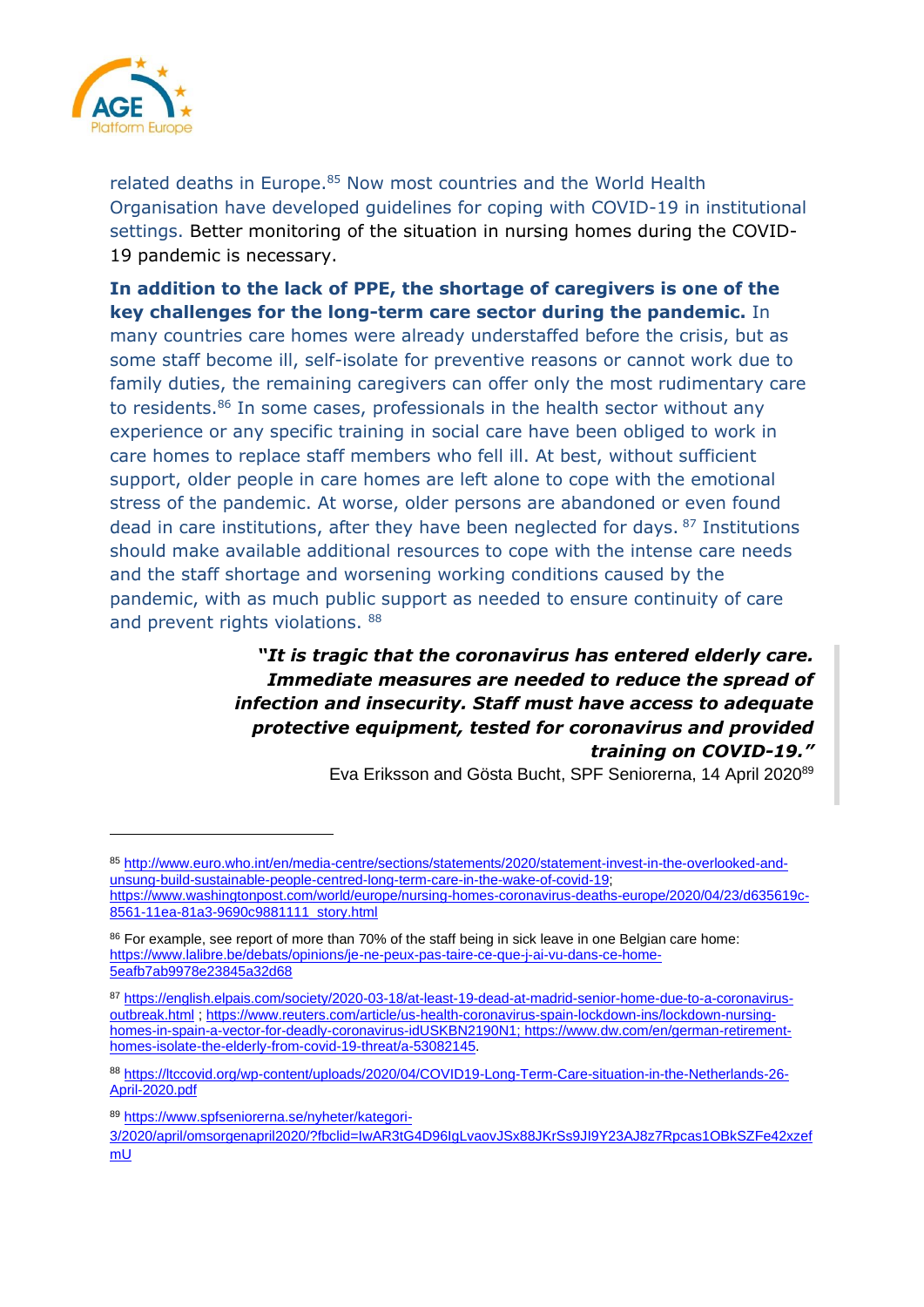

In several countries people living in institutions do not even have access to necessary diagnostic and medical care. In some cases, testing in care homes is not foreseen, whereas in others, appropriate care including transfer to hospital is denied.<sup>90</sup> Such practices are discriminatory and a breach of the human right to the highest attainable standard of health. As reminded by the WHO, "[e]ven among very old people who are frail and live with multiple chronic conditions – many have a good chance of recovery if they are well-cared for."<sup>91</sup>

**Authorities must ensure that people in institutions have access to medical, social and palliative care on an equal basis with the general population.** The interim guidelines published by the WHO to respond to the crisis in long-term care facilities should be strictly respected to prevent and control infection of residents<sup>92</sup>. Information should be available in language and formats that residents can understand.<sup>93</sup> Authorities need to take all appropriate measures to prevent the risk of neglect and degrading treatment. They should develop and disseminate guidelines for proper hygiene and distancing to protect the residents and staff. Proactive testing of staff and residents is also advisable to avoid widespread infection.<sup>94</sup> If a person is isolated as a means of prevention, meaningful human contact should be provided every day.<sup>95</sup> Authorities should also conduct visits and intervene, if necessary, to protect individual rights and prevent further violations. In cases where care in institutions poses threats to individuals' health and human rights, a reassessment of the need to transfer

90 <https://ltccovid.org/wp-content/uploads/2020/05/LTC-COVID19-situation-in-Italy-30-April-2020.pdf> ; [https://www.lalibre.be/debats/opinions/je-ne-peux-pas-taire-ce-que-j-ai-vu-dans-ce-home-](https://www.lalibre.be/debats/opinions/je-ne-peux-pas-taire-ce-que-j-ai-vu-dans-ce-home-5eafb7ab9978e23845a32d68)[5eafb7ab9978e23845a32d68;](https://www.lalibre.be/debats/opinions/je-ne-peux-pas-taire-ce-que-j-ai-vu-dans-ce-home-5eafb7ab9978e23845a32d68) [https://www.lalibre.be/debats/opinions/la-lettre-ouverte-d-une-fille-de-residente-en-](https://www.lalibre.be/debats/opinions/la-lettre-ouverte-d-une-fille-de-residente-en-maison-de-repos-les-soignants-sont-devenus-gardiens-nous-en-souffrons-5e9d5e687b50a64f9cf06541)

[maison-de-repos-les-soignants-sont-devenus-gardiens-nous-en-souffrons-5e9d5e687b50a64f9cf06541;](https://www.lalibre.be/debats/opinions/la-lettre-ouverte-d-une-fille-de-residente-en-maison-de-repos-les-soignants-sont-devenus-gardiens-nous-en-souffrons-5e9d5e687b50a64f9cf06541) [https://www.lemonde.fr/planete/article/2020/04/05/coronavirus-une-association-saisit-le-conseil-d-etat-devant-l](https://www.lemonde.fr/planete/article/2020/04/05/coronavirus-une-association-saisit-le-conseil-d-etat-devant-l-inegalite-d-acces-aux-soins-hostpitaliers_6035652_3244.html)[inegalite-d-acces-aux-soins-hostpitaliers\\_6035652\\_3244.html;](https://www.lemonde.fr/planete/article/2020/04/05/coronavirus-une-association-saisit-le-conseil-d-etat-devant-l-inegalite-d-acces-aux-soins-hostpitaliers_6035652_3244.html)

[https://www.lemonde.fr/societe/article/2020/03/24/coronavirus-les-ehpad-confrontes-aux-deces-lies-a-l](https://www.lemonde.fr/societe/article/2020/03/24/coronavirus-les-ehpad-confrontes-aux-deces-lies-a-l-epidemie_6034213_3224.html)[epidemie\\_6034213\\_3224.html](https://www.lemonde.fr/societe/article/2020/03/24/coronavirus-les-ehpad-confrontes-aux-deces-lies-a-l-epidemie_6034213_3224.html)[https://www.elconfidencial.com/mundo/europa/2020-03-27/paises-bajos](https://www.elconfidencial.com/mundo/europa/2020-03-27/paises-bajos-coronavirus-colapso-cultura-muerte_2517808/)[coronavirus-colapso-cultura-muerte\\_2517808/;](https://www.elconfidencial.com/mundo/europa/2020-03-27/paises-bajos-coronavirus-colapso-cultura-muerte_2517808/) [https://www.rtbf.be/info/societe/detail\\_coronavirus-les-residents](https://www.google.com/url?q=https://www.rtbf.be/info/societe/detail_coronavirus-les-residents-de-maisons-de-repos-infectes-et-affaiblis-ne-sont-pas-hospitalises?utm_source%3Dnewsletter%26utm_medium%3Demail%26utm_campaign%3DInfo%26id%3D10465825&sa=D&ust=1588953441167000&usg=AFQjCNEaay22MsYwnhpCKkZZ56l7CfEJVQ)[de-maisons-de-repos-infectes-et-affaiblis-ne-sont-pas-](https://www.google.com/url?q=https://www.rtbf.be/info/societe/detail_coronavirus-les-residents-de-maisons-de-repos-infectes-et-affaiblis-ne-sont-pas-hospitalises?utm_source%3Dnewsletter%26utm_medium%3Demail%26utm_campaign%3DInfo%26id%3D10465825&sa=D&ust=1588953441167000&usg=AFQjCNEaay22MsYwnhpCKkZZ56l7CfEJVQ)

[hospitalises?utm\\_source=newsletter&utm\\_medium=email&utm\\_campaign=Info&id=10465825;](https://www.google.com/url?q=https://www.rtbf.be/info/societe/detail_coronavirus-les-residents-de-maisons-de-repos-infectes-et-affaiblis-ne-sont-pas-hospitalises?utm_source%3Dnewsletter%26utm_medium%3Demail%26utm_campaign%3DInfo%26id%3D10465825&sa=D&ust=1588953441167000&usg=AFQjCNEaay22MsYwnhpCKkZZ56l7CfEJVQ) [https://ltccovid.org/wp-content/uploads/2020/04/Ireland-COVID-LTC-report-updated-28-April-2020.pdf;](https://ltccovid.org/wp-content/uploads/2020/04/Ireland-COVID-LTC-report-updated-28-April-2020.pdf) [https://ltccovid.org/wp-content/uploads/2020/05/LTC-COVID19-situation-in-Italy-30-April-2020.pdf;](https://ltccovid.org/wp-content/uploads/2020/05/LTC-COVID19-situation-in-Italy-30-April-2020.pdf) [https://ltccovid.org/wp-content/uploads/2020/04/COVID19-Long-Term-Care-situation-in-the-Netherlands-26-April-](https://ltccovid.org/wp-content/uploads/2020/04/COVID19-Long-Term-Care-situation-in-the-Netherlands-26-April-2020.pdf)[2020.pdf](https://ltccovid.org/wp-content/uploads/2020/04/COVID19-Long-Term-Care-situation-in-the-Netherlands-26-April-2020.pdf)

<sup>91</sup> [http://www.euro.who.int/en/media-centre/sections/statements/2020/statement-invest-in-the-overlooked-and](http://www.euro.who.int/en/media-centre/sections/statements/2020/statement-invest-in-the-overlooked-and-unsung-build-sustainable-people-centred-long-term-care-in-the-wake-of-covid-19)[unsung-build-sustainable-people-centred-long-term-care-in-the-wake-of-covid-19](http://www.euro.who.int/en/media-centre/sections/statements/2020/statement-invest-in-the-overlooked-and-unsung-build-sustainable-people-centred-long-term-care-in-the-wake-of-covid-19)

<sup>92</sup> [https://apps.who.int/iris/bitstream/handle/10665/331508/WHO-2019-nCoV-IPC\\_long\\_term\\_care-2020.1-eng.pdf](https://apps.who.int/iris/bitstream/handle/10665/331508/WHO-2019-nCoV-IPC_long_term_care-2020.1-eng.pdf)

<sup>93</sup> <https://www.ohchr.org/Documents/Press/HCCOVID19lettertoNHRIs.pdf>

<sup>94</sup> [https://www.who.int/docs/default-source/coronaviruse/covid-strategy-update-](https://www.who.int/docs/default-source/coronaviruse/covid-strategy-update-14april2020.pdf?sfvrsn=29da3ba0_19&download=true)[14april2020.pdf?sfvrsn=29da3ba0\\_19&download=true;](https://www.who.int/docs/default-source/coronaviruse/covid-strategy-update-14april2020.pdf?sfvrsn=29da3ba0_19&download=true) [http://edf-feph.org/newsroom/news/residential-institutions](http://edf-feph.org/newsroom/news/residential-institutions-are-becoming-hotbeds-infection-and-abuse-governments-need-act)[are-becoming-hotbeds-infection-and-abuse-governments-need-act;](http://edf-feph.org/newsroom/news/residential-institutions-are-becoming-hotbeds-infection-and-abuse-governments-need-act)<https://rm.coe.int/16809cfa4b>

<sup>95</sup> <https://rm.coe.int/16809cfa4b>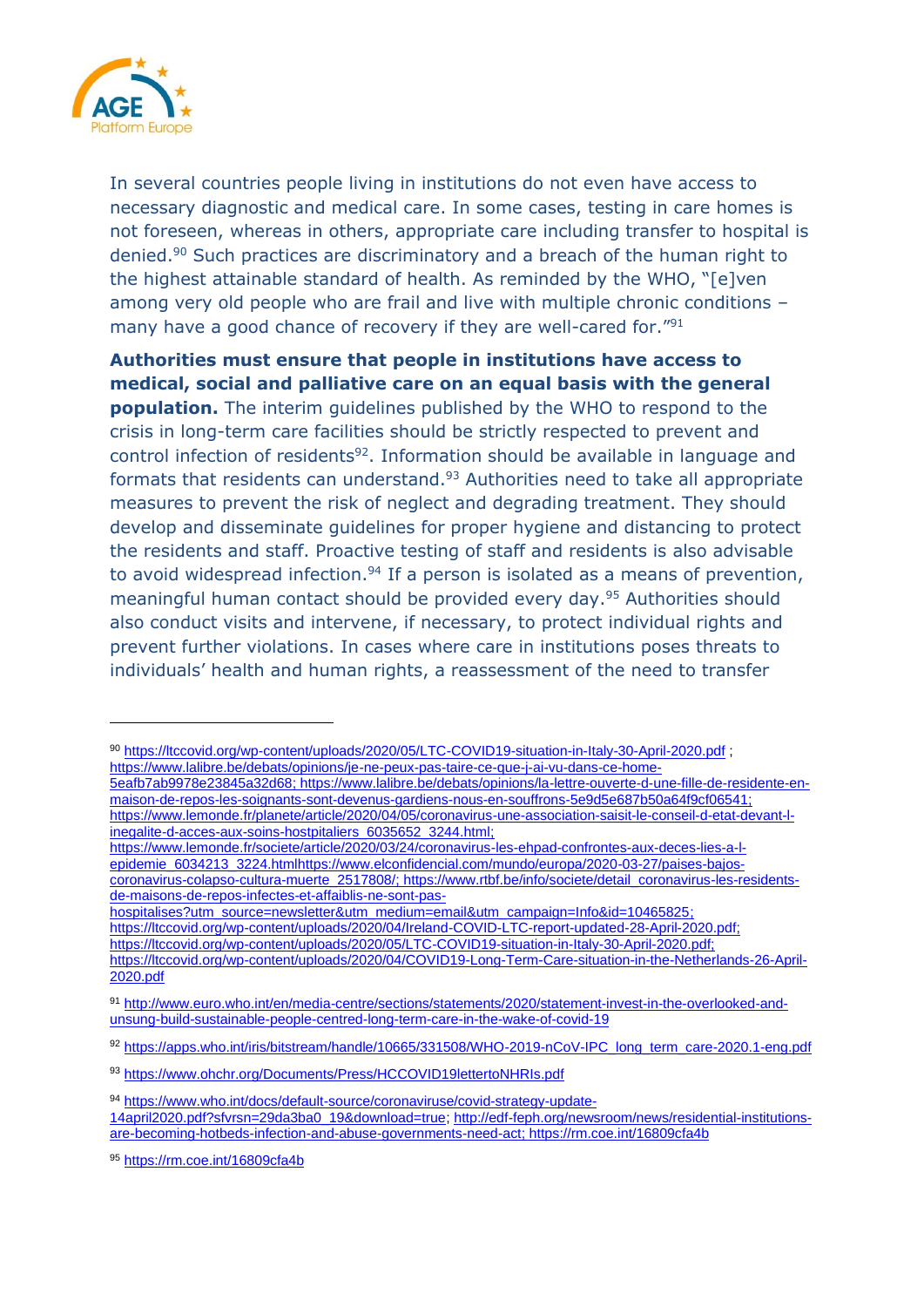

residents out of social care, while ensuring access to community services must be made.<sup>96</sup>

**Special attention must be given to balancing the need for safety and protection and the risk of social isolation.** In many countries, a 'no visitor policy' has been implemented for all residential care facilities; such measures breach the human rights of residents, who are mainly older persons with high care needs, but also persons with disabilities<sup>97</sup>. The emotional stress caused by such policies can lead to mental and physical decline, as cases of depression or refusal to eat have been noted.<sup>98</sup> Some countries have applied exceptions to this rule for terminally ill residents.<sup>99</sup> Although welcome, such policies sometimes leave a lot of room for discretion to the institutions, resulting in cases where even the closest relatives were denied to accompany individuals who were dying.<sup>100</sup> Additionally, these targeted measures do not adequately address the emotional and health risks for the rest of the residents. Even though some care homes have been proactively organizing phone and video calls and other measures to compensate for the loss of physical contact, as mentioned above, when staff is limited and care needs increase, this is not possible.

> *"The complete cut from the dearest ones after 6 weeks is unbearable for residents. Psychological weight is enormous. With all necessary health and security conditions, visits in seniors' and care institutions must again be made possible."*

Dr. Peter Kostelka, Austrian pensioners' federation PVÖ Press release, 21 April 2020<sup>101</sup>

<sup>97</sup> <https://www.hrw.org/news/2020/03/20/us-nursing-home-visitor-ban-isolates-seniors> ;

<sup>96</sup> [https://rm.coe.int/16809cfa4b;](https://rm.coe.int/16809cfa4b) [https://www.ohchr.org/EN/HRBodies/CRPD/Pages/CRPDStatements.aspx;](https://www.ohchr.org/EN/HRBodies/CRPD/Pages/CRPDStatements.aspx) [https://www.un.org/sites/un2.un.org/files/un\\_policy\\_brief\\_on\\_human\\_rights\\_and\\_covid\\_23\\_april\\_2020.pdf;](https://www.un.org/sites/un2.un.org/files/un_policy_brief_on_human_rights_and_covid_23_april_2020.pdf) [https://www.ohchr.org/Documents/Issues/Disability/COVID-](https://www.ohchr.org/Documents/Issues/Disability/COVID-19_and_The_Rights_of_Persons_with_Disabilities.pdf?fbclid=IwAR2k4WVrFxgLiKXDUAnfRb509X_NDFux_wYm1L0oXBW1tyNfKwBWOHYtYk4)

[<sup>19</sup>\\_and\\_The\\_Rights\\_of\\_Persons\\_with\\_Disabilities.pdf?fbclid=IwAR2k4WVrFxgLiKXDUAnfRb509X\\_NDFux\\_wYm](https://www.ohchr.org/Documents/Issues/Disability/COVID-19_and_The_Rights_of_Persons_with_Disabilities.pdf?fbclid=IwAR2k4WVrFxgLiKXDUAnfRb509X_NDFux_wYm1L0oXBW1tyNfKwBWOHYtYk4) [1L0oXBW1tyNfKwBWOHYtYk4](https://www.ohchr.org/Documents/Issues/Disability/COVID-19_and_The_Rights_of_Persons_with_Disabilities.pdf?fbclid=IwAR2k4WVrFxgLiKXDUAnfRb509X_NDFux_wYm1L0oXBW1tyNfKwBWOHYtYk4)

[https://www.coe.int/en/web/commissioner/-/older-persons-need-more-support-than-ever-in-the-age-of-the-covid-](https://www.coe.int/en/web/commissioner/-/older-persons-need-more-support-than-ever-in-the-age-of-the-covid-19-pandemic)[19-pandemic;](https://www.coe.int/en/web/commissioner/-/older-persons-need-more-support-than-ever-in-the-age-of-the-covid-19-pandemic) [https://ageingissues.wordpress.com/2020/03/21/covid-19-statement-from-the-president-and](https://ageingissues.wordpress.com/2020/03/21/covid-19-statement-from-the-president-and-members-of-the-national-executive-committee-of-the-british-society-of-gerontology/)[members-of-the-national-executive-committee-of-the-british-society-of-gerontology/](https://ageingissues.wordpress.com/2020/03/21/covid-19-statement-from-the-president-and-members-of-the-national-executive-committee-of-the-british-society-of-gerontology/)

<sup>98</sup> [https://soirmag.lesoir.be/295963/article/2020-04-22/nos-aines-sont-sacrifies-la-preuve;](https://soirmag.lesoir.be/295963/article/2020-04-22/nos-aines-sont-sacrifies-la-preuve) [https://www.lalibre.be/debats/opinions/faites-passer-de-maniere-prioritaire-un-acces-rapide-aux-maisons-de](https://www.lalibre.be/debats/opinions/faites-passer-de-maniere-prioritaire-un-acces-rapide-aux-maisons-de-repos-5e8b1c7b9978e228414e1cf6)[repos-5e8b1c7b9978e228414e1cf6;](https://www.lalibre.be/debats/opinions/faites-passer-de-maniere-prioritaire-un-acces-rapide-aux-maisons-de-repos-5e8b1c7b9978e228414e1cf6) [https://www.lalibre.be/debats/opinions/je-ne-peux-pas-taire-ce-que-j-ai-vu](https://www.lalibre.be/debats/opinions/je-ne-peux-pas-taire-ce-que-j-ai-vu-dans-ce-home-5eafb7ab9978e23845a32d68)[dans-ce-home-5eafb7ab9978e23845a32d68;](https://www.lalibre.be/debats/opinions/je-ne-peux-pas-taire-ce-que-j-ai-vu-dans-ce-home-5eafb7ab9978e23845a32d68)

<sup>99</sup> [https://ltccovid.org/wp-content/uploads/2020/04/COVID19-Long-Term-Care-situation-in-the-Netherlands-26-](https://ltccovid.org/wp-content/uploads/2020/04/COVID19-Long-Term-Care-situation-in-the-Netherlands-26-April-2020.pdf) [April-2020.pdf](https://ltccovid.org/wp-content/uploads/2020/04/COVID19-Long-Term-Care-situation-in-the-Netherlands-26-April-2020.pdf) [; https://www.age-](https://www.age-platform.eu/sites/default/files/BAGSO_statement_COVID19_End_social_isolation-April2020.pdf)

[platform.eu/sites/default/files/BAGSO\\_statement\\_COVID19\\_End\\_social\\_isolation-April2020.pdf;](https://www.age-platform.eu/sites/default/files/BAGSO_statement_COVID19_End_social_isolation-April2020.pdf)

<sup>100</sup> [https://www.age-platform.eu/sites/default/files/BAGSO\\_statement\\_COVID19\\_End\\_social\\_isolation-](https://www.age-platform.eu/sites/default/files/BAGSO_statement_COVID19_End_social_isolation-April2020.pdf)[April2020.pdf;](https://www.age-platform.eu/sites/default/files/BAGSO_statement_COVID19_End_social_isolation-April2020.pdf)<https://www.defensordelpueblo.es/noticias/residencias-mayores-la-crisis-del-covid-19/>

<sup>101</sup> <https://pvoe.at/content/pensionistenverband-besuche-seniorenheimen-moeglich-machen>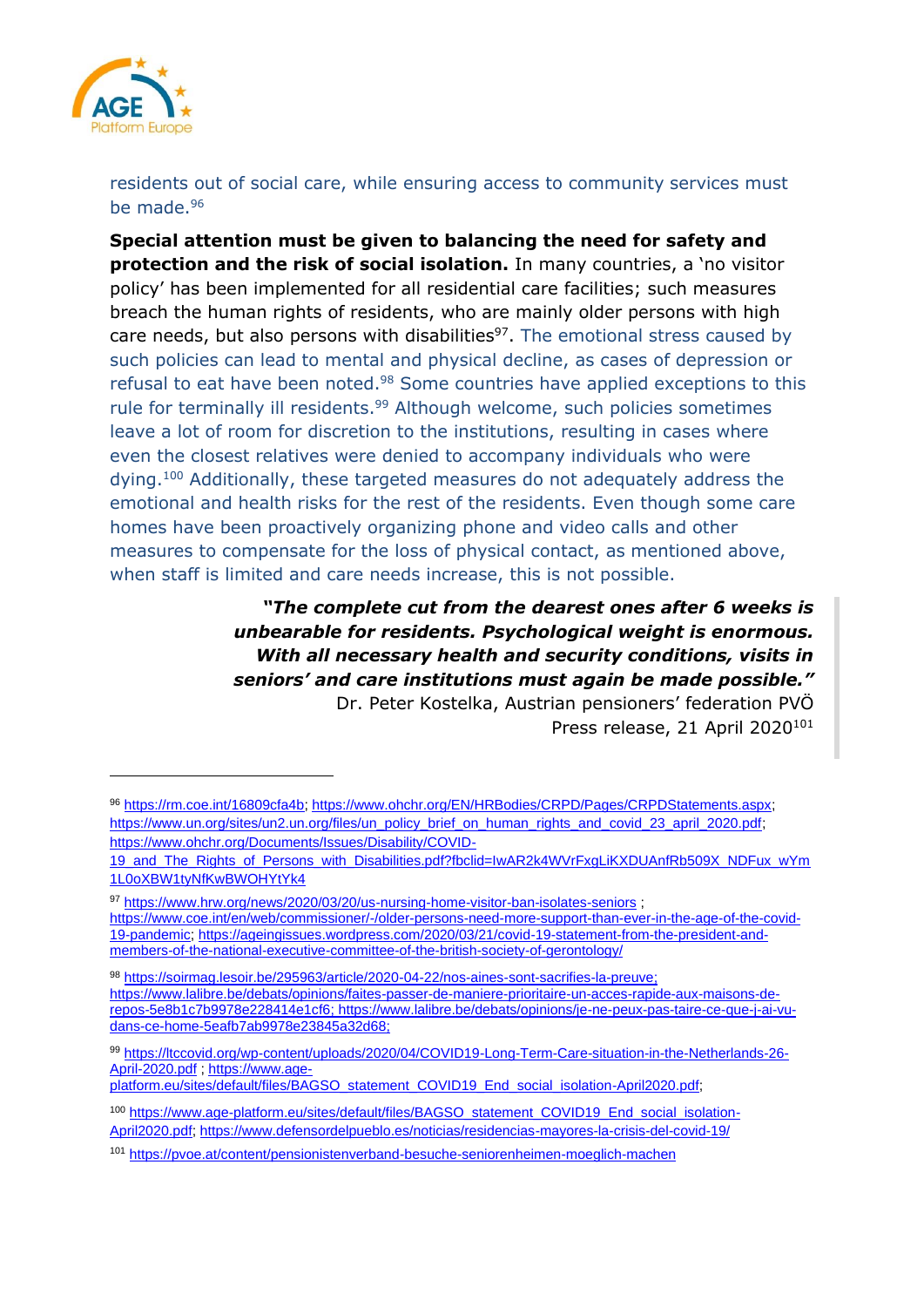

Some countries are now reintroducing visiting policies for nursing homes, which is very positive.<sup>102</sup> Even in countries where such formal policies do not currently exist, visits should be gradually allowed, especially where the physical and mental health of the resident is at stake. Whereas restrictive measures can be legitimate for reasons of public health and safety, these need to be timebound and proportionate and to take into account human rights implications. Meeting certain conditions, such as prior testing of visitors, absence of COVID-19 cases in the facility, additional safety precautions (for example meeting only outdoors) and evaluating on a case-by-case the individual situation, such as in the case of people with dementia, who do not always respond well to phone or video calls, could be proportionate measures to allow controlled visits in care facilities. 103

Lack of information and transparency regarding the situation in care homes has also been noticed.<sup>104</sup> In several cases, communication between families of residents and staff in residential care homes has been insufficient, leaving families for days without any news about the situation of their loved ones. Information must be given in a continuous and transparent way to family members of residents both regarding the situation of the concerned individual and that of the institution (number of cases, deaths, available resources, etc)

**The fact that in some countries deaths in care homes are unrecorded in official statistics is also a breach of human rights obligations.** The UN General Assembly, the UN Commission for Social Development, the Office of the High Commissioner for Human Rights, the UN Open-Ended Working Group on Ageing, the World Health Organisation, Treaty Bodies and Special Procedures, among others, have repeatedly called for collecting, analysing and disseminating data on older persons<sup>105</sup>. Every life matters and all deaths need to be counted

<sup>102</sup> [https://www.age-platform.eu/sites/default/files/BAGSO\\_statement\\_COVID19\\_End\\_social\\_isolation-](https://www.age-platform.eu/sites/default/files/BAGSO_statement_COVID19_End_social_isolation-April2020.pdf)[April2020.pdf; https://www.age-platform.eu/sites/default/files/BAGSO\\_statement\\_COVID19\\_End\\_social\\_isolation-](https://www.age-platform.eu/sites/default/files/BAGSO_statement_COVID19_End_social_isolation-April2020.pdf)[April2020.pdf](https://www.age-platform.eu/sites/default/files/BAGSO_statement_COVID19_End_social_isolation-April2020.pdf)

<sup>103</sup> [https://www.ehpa.fr/pdf/Rapport-](https://www.ehpa.fr/pdf/Rapport-Guedj.pdf?utm_source=sendinblue&utm_campaign=Protocole_Guedj&utm_medium=email)

[Guedj.pdf?utm\\_source=sendinblue&utm\\_campaign=Protocole\\_Guedj&utm\\_medium=email;](https://www.ehpa.fr/pdf/Rapport-Guedj.pdf?utm_source=sendinblue&utm_campaign=Protocole_Guedj&utm_medium=email) https://www.bagso.de/english/publications-in-english/End social [isolation.pdf](https://rightsofolderpeople.org/community/forofile/b8255174dcb2a1ea413fde461657eb2a/) ; [https://www.aeldresagen.dk/om](https://www.aeldresagen.dk/om-aeldresagen/lige-nu/corona/Synspunkt/corona-det-mener-aeldre-sagen?scrollto=start)[aeldresagen/lige-nu/corona/Synspunkt/corona-det-mener-aeldre-sagen?scrollto=start](https://www.aeldresagen.dk/om-aeldresagen/lige-nu/corona/Synspunkt/corona-det-mener-aeldre-sagen?scrollto=start) ; [https://apps.who.int/iris/bitstream/handle/10665/331508/WHO-2019-nCoV-IPC\\_long\\_term\\_care-2020.1-eng.pdf](https://apps.who.int/iris/bitstream/handle/10665/331508/WHO-2019-nCoV-IPC_long_term_care-2020.1-eng.pdf)

<sup>104</sup> <https://www.defensordelpueblo.es/noticias/residencias-mayores-la-crisis-del-covid-19/>

<sup>105</sup> United Nations, General Assembly (2006). Follow-up to the International Year of Older Persons: Second World Assembly on Ageing. Report of the Secretary-General.; United Nations, General Assembly (2013b). Follow-up to the Second World Assembly on Ageing. Resolution 68/134 adopted by the General Assembly; United Nations (2014). Follow-up to the Second World Assembly on Ageing. Resolution 69/146 adopted by the General Assembly; United Nations, Human Rights Council (2019) Activities of the Office of the United Nations High Commissioner for Human Rights, the United Nations system and regional organizations to support States' efforts to promote and protect the human rights of older persons, Report of the Office of the United Nations High Commissioner for Human Rights, A/HRC/41/32; United Nations (2014) Resolution on the World Conference on Indigenous Peoples, adopted by the General Assembly on 22 September 2014 (A/RES/69/2) para 10; *Report of*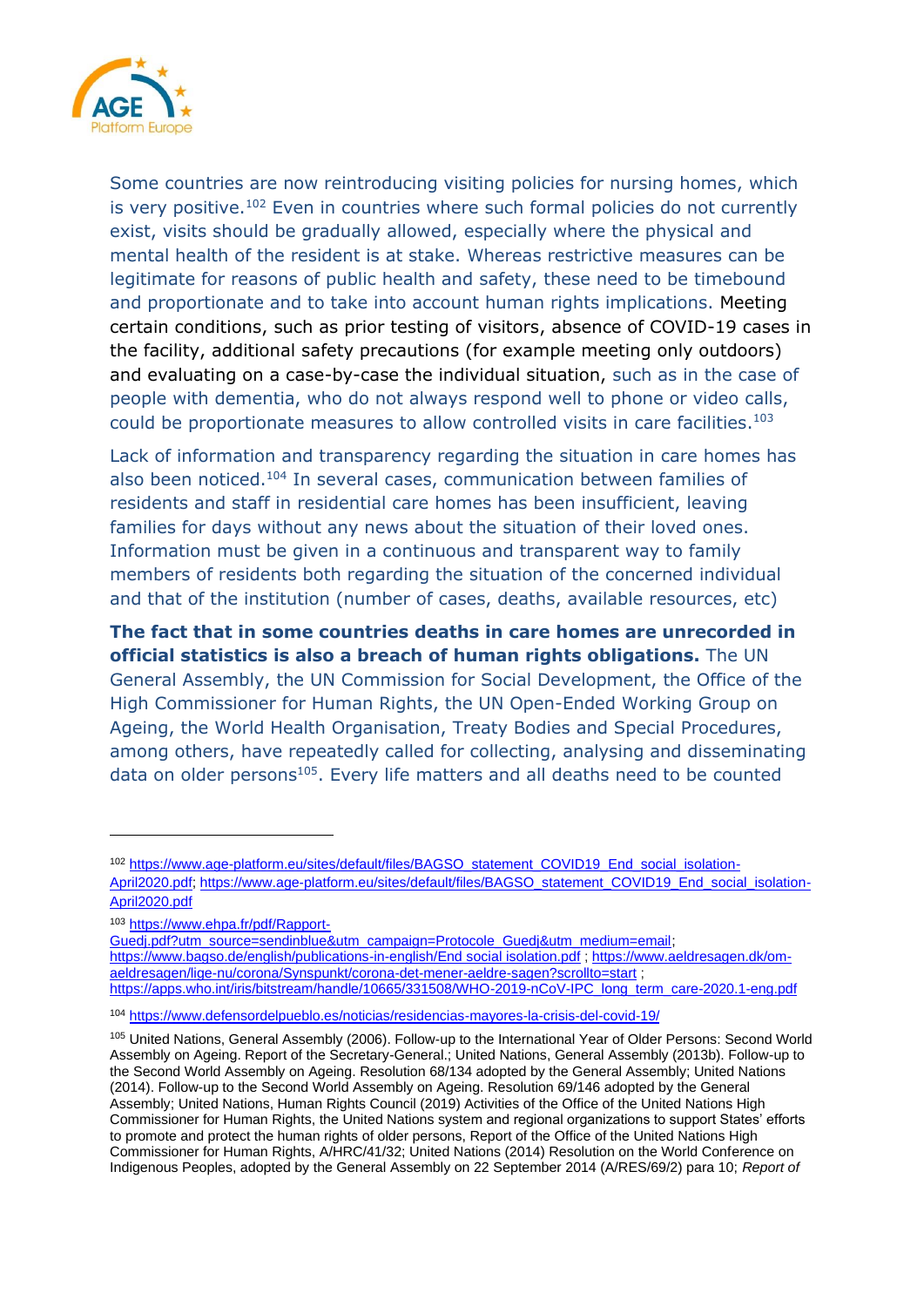

and reported. Greater monitoring and transparency about cases and deaths in nursing homes is essential, including reporting of any clusters of deaths to understand the reasons and prevent further infection.<sup>106</sup>

#### *Promising practices*

The Seimas Ombudsman of the Republic of Lithuania has begun the [monitoring of social care homes through social media,](http://www.lrski.lt/en/news/798-social-care-institutions-are-monitored-through-social-media.html) aiming to provide assistance to caregivers and collect information on challenges which the institutions face.

[Recommendations](https://www.ehpa.fr/pdf/Rapport-Guedj.pdf?utm_source=sendinblue&utm_campaign=Protocole_Guedj&utm_medium=email) for allowing visits to care facilities for older people have been developed in France, among other countries.

### <span id="page-26-0"></span>**Older persons who live alone**

Older persons who live alone are at higher risk of isolation and lack of access to necessary services during the pandemic. Older women, who constitute the majority of the oldest old, are disproportionately affected<sup>107</sup>. Older people who live alone do not always have family members nearby, to share information about the 'barrier gestures', to look after them in case of symptoms, and to call for help if needed. Physical distancing measures must explicitly allow people to leave their house to take care of those who live alone and may need help with everyday tasks.

**Restrictions imposed during the pandemic could leave many older people malnourished or at risk of malnutrition.**<sup>108</sup> To the extent that individuals do not have family or friends to rely on, older people may be unable or afraid to go to the shops to buy food. More efforts are needed to identify and support older people who are at risk of malnutrition in the community.

**People ageing without children might be at higher risk of isolation during the pandemic.** Ageing Without Children reports that until poor health or care needs arise, people ageing without children have stronger and wider social networks.<sup>109</sup> Physical distancing and lockdown measures having stopped the

the Special Rapporteur on the Right of Everyone to the Enjoyment of the Highest Attainable Standard of Physical *and Mental Health*: A/HRC/7/11, 31 at 42; WHO World Report on ageing and Health, para 17-18

<sup>106</sup> <https://www.theguardian.com/world/2020/apr/13/callous-neglect-of-people-in-care-homes-is-a-scandal>

<sup>107</sup> [https://ageingissues.wordpress.com/2020/03/21/covid-19-statement-from-the-president-and-members-of-the](https://ageingissues.wordpress.com/2020/03/21/covid-19-statement-from-the-president-and-members-of-the-national-executive-committee-of-the-british-society-of-gerontology/)[national-executive-committee-of-the-british-society-of-gerontology/](https://ageingissues.wordpress.com/2020/03/21/covid-19-statement-from-the-president-and-members-of-the-national-executive-committee-of-the-british-society-of-gerontology/)

<sup>108</sup> [https://www.ageuk.org.uk/latest-press/articles/2020/05/sounding-the-alarm-about-the-rising-risk-of](https://www.ageuk.org.uk/latest-press/articles/2020/05/sounding-the-alarm-about-the-rising-risk-of-malnutrition-among-older-people-during-lock-down/)[malnutrition-among-older-people-during-lock-down/](https://www.ageuk.org.uk/latest-press/articles/2020/05/sounding-the-alarm-about-the-rising-risk-of-malnutrition-among-older-people-during-lock-down/)

<sup>109</sup> <https://www.thesilverline.org.uk/coronavirus-news-and-views/the-invisible-million/>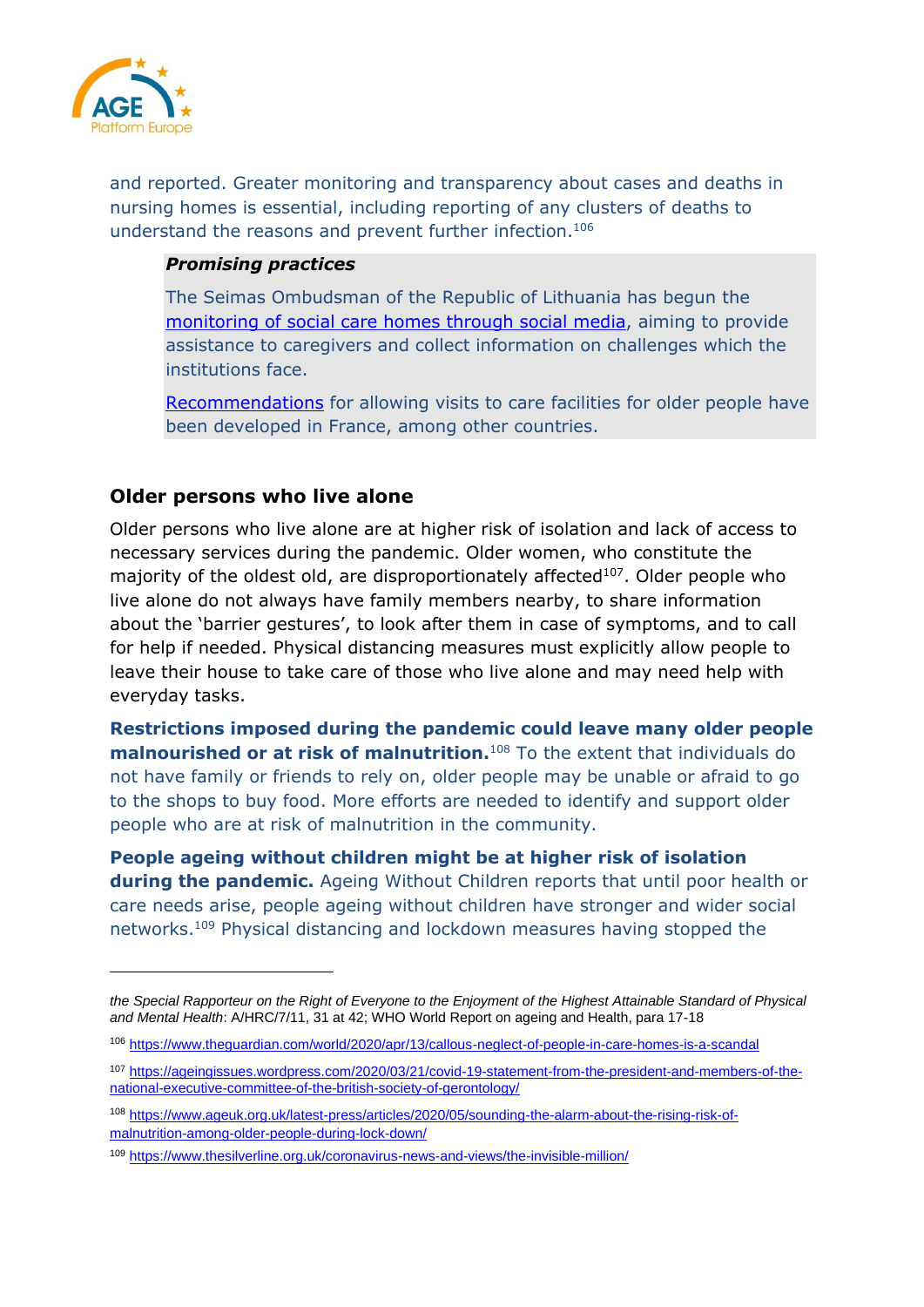

activity of several clubs and charities, people relying on those alternative networks find themselves at higher risk of isolation.<sup>110</sup>

**The general inaccessibility of public and private spaces means that some people, such as persons with disabilities and older persons are highly at risk** when leaving their home as they may need support from other people or to physically touch more surfaces (for example: wheelchair wheels, blind persons may need to use physical touch to assist them, etc). Special measures are necessary to ensure priority access and home delivery among food retailers and other providers of essential goods.

There have been reported cases where older people cannot obtain a medical certificate from their general practitioners, who are busy with dealing with COVID-19 to renew their driver's licenses. Yet for people in remote areas and others who do not have easy access to necessary facilities, like pharmacies and shops, driving is essential. Measures to ensure that everyone can access essential goods and services are indispensable, ensuring the functioning of local markets and other means of informal support.

#### *Promising practices*

In Spain all drivers' licenses, ID cards and other official documents with validity dates have been extended until the end of the quarantine.

In Belgium nursing homes organize communication between residents and their relatives through social media or video door phones to foster contacts and reassure everyone.

In Cyprus the Municipality of the town of Phafos, in an effort to assist older or disabled persons, who are recommended to stay home due to COVID-19, organised a task force available by phone to respond to older persons' request for assistance to shop for them or buy their medicine.

Informal support provided by neighbours and other spontaneously organised solidarity networks to go for grocery shopping, buy medicines or walk dogs for people in self-isolation can been found is several countries $^{111}$ .

In Ireland the national postal services An Post have introduced extended opening hours and have worked with Department of Social Protection to

<sup>110</sup> [https://inews.co.uk/opinion/comment/its-vital-we-address-how-coronavirus-disproportionately-affects-lgbt](https://inews.co.uk/opinion/comment/its-vital-we-address-how-coronavirus-disproportionately-affects-lgbt-people-2546322)[people-2546322](https://inews.co.uk/opinion/comment/its-vital-we-address-how-coronavirus-disproportionately-affects-lgbt-people-2546322)

<sup>111</sup> [https://www.rtbf.be/info/societe/detail\\_coronavirus-un-mouvement-de-solidarite-en-ligne-mis-en-place-pour](https://www.rtbf.be/info/societe/detail_coronavirus-un-mouvement-de-solidarite-en-ligne-mis-en-place-pour-effectuer-les-courses-des-personnes-isolees?id=10459744)[effectuer-les-courses-des-personnes-isolees?id=10459744](https://www.rtbf.be/info/societe/detail_coronavirus-un-mouvement-de-solidarite-en-ligne-mis-en-place-pour-effectuer-les-courses-des-personnes-isolees?id=10459744) ;

[https://www.theguardian.com/society/2020/mar/16/community-aid-groups-set-up-across-uk-amid-coronavirus](https://www.theguardian.com/society/2020/mar/16/community-aid-groups-set-up-across-uk-amid-coronavirus-crisis)[crisis](https://www.theguardian.com/society/2020/mar/16/community-aid-groups-set-up-across-uk-amid-coronavirus-crisis) [;https://twitter.com/hashtag/solidarit%C3%A9covid19?src=hash;](https://twitter.com/hashtag/solidarit%C3%A9covid19?src=hash) [https://theconversation.com/coronavirus](https://theconversation.com/coronavirus-why-young-and-old-must-pull-together-to-survive-this-133973)[why-young-and-old-must-pull-together-to-survive-this-133973;](https://theconversation.com/coronavirus-why-young-and-old-must-pull-together-to-survive-this-133973) [https://bit.ly/3bCSjc9;](https://bit.ly/3bCSjc9)

[https://www.euskadi.eus/ante-la-crisis-del-coronavirus-ante-la-crisis-del-coronavirus-guztion-artean-red-de](https://www.euskadi.eus/ante-la-crisis-del-coronavirus-ante-la-crisis-del-coronavirus-guztion-artean-red-de-solidaridad-organizada/web01-a2bolunt/es/)[solidaridad-organizada/web01-a2bolunt/es/](https://www.euskadi.eus/ante-la-crisis-del-coronavirus-ante-la-crisis-del-coronavirus-guztion-artean-red-de-solidaridad-organizada/web01-a2bolunt/es/)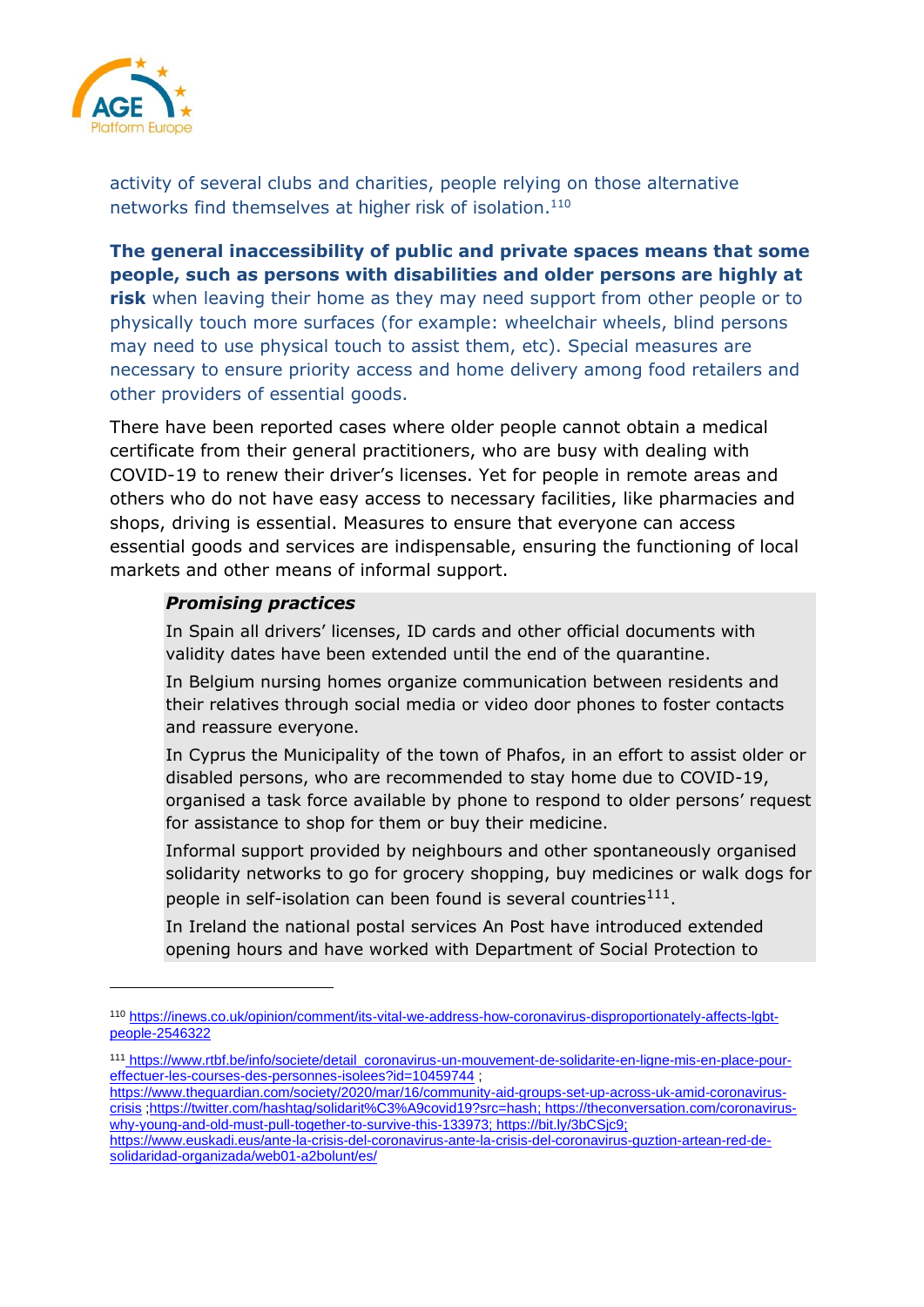

introduce emergency "Temporary Agents" who can collect pensions on behalf of those who are self-isolating.

In Sweden, the Municipality of Berg, in the region of Jämtland, offers free food delivery at home once per week to people over 70 years. The Region pays half of the cost and the food store the other half<sup>112</sup>.

In many countries, leading stores have scheduled older customer-only hours. Many have also introduced floor markings to adhere to physical distancing recommendations. Some stores have also ensured that limits on purchases are set in the response to stock piling. At local level smaller shops are ramping up home deliveries particularly essential services such as prescriptions from pharmacies. Several local restaurants are continuing to cook meals for older people and delivering them in the community.

### <span id="page-28-0"></span>**Older persons who receive care in the community**

Many older persons rely on care and assistance at home and in the community to cover daily tasks. Even before the pandemic such services were irregular and often inadequate. Now older persons and other people in need of support may be left unattended due to measures of physical distancing, shortage of care workers and other extraordinary measures imposed by governments.<sup>113</sup>

**Day and respite care centers and other services in the community have been closed.** In some cases, home support has been cancelled due to fears that allowing home care workers to visit the house will increase the risk of infection<sup>114</sup>. Caregivers are sometimes reassigned to residential care.<sup>115</sup> Migrant caregivers are stranded in their home countries due to lockdown restrictions, leaving the people they care for without help and themselves without work.<sup>116</sup> Home care workers are also not reporting to work due to illness, family care

<sup>112</sup> <https://www.svt.se/nyheter/lokalt/jamtland/fri-hemleverans-av-matkassar-till-alla-over-70-i-bergs-kommun>

<sup>&</sup>lt;sup>113</sup> The recently adopted UK Coronavirus Act temporarily suspends most of the duties local authorities must adhere to, including the duty to assess and meet care needs. As a consequence, it has been argued that many people who require support might be left with no entitlement to care, at a time when their care needs may have increased due to containment measures. The Act states that local authorities must provide care if not doing so would amount to a human rights breach. But this a "low bar" for what support council must provide and it is unclear how such human rights assessments will be made: [https://insights.doughtystreet.co.uk/post/102g29e/the](https://insights.doughtystreet.co.uk/post/102g29e/the-coronavirus-bill-and-adult-social-care)[coronavirus-bill-and-adult-social-care](https://insights.doughtystreet.co.uk/post/102g29e/the-coronavirus-bill-and-adult-social-care)

<sup>114</sup> <https://ltccovid.org/wp-content/uploads/2020/04/Ireland-COVID-LTC-report-updated-28-April-2020.pdf>

<sup>115</sup> <https://ltccovid.org/wp-content/uploads/2020/04/Ireland-COVID-LTC-report-updated-28-April-2020.pdf>

<sup>116</sup> [https://ltccovid.org/wp-content/uploads/2020/04/The-COVID-19-Long-Term-Care-situation-in-Austria-28-April-](https://ltccovid.org/wp-content/uploads/2020/04/The-COVID-19-Long-Term-Care-situation-in-Austria-28-April-2020-1.pdf)[2020-1.pdf;](https://ltccovid.org/wp-content/uploads/2020/04/The-COVID-19-Long-Term-Care-situation-in-Austria-28-April-2020-1.pdf)<https://ltccovid.org/wp-content/uploads/2020/05/LTC-COVID19-situation-in-Italy-30-April-2020.pdf> ; [https://www.age-](https://www.age-platform.eu/sites/default/files/BAGSO_statement_COVID19_Better_support_for_family_caregivers-Apr20.pdf)

[platform.eu/sites/default/files/BAGSO\\_statement\\_COVID19\\_Better\\_support\\_for\\_family\\_caregivers-Apr20.pdf](https://www.age-platform.eu/sites/default/files/BAGSO_statement_COVID19_Better_support_for_family_caregivers-Apr20.pdf)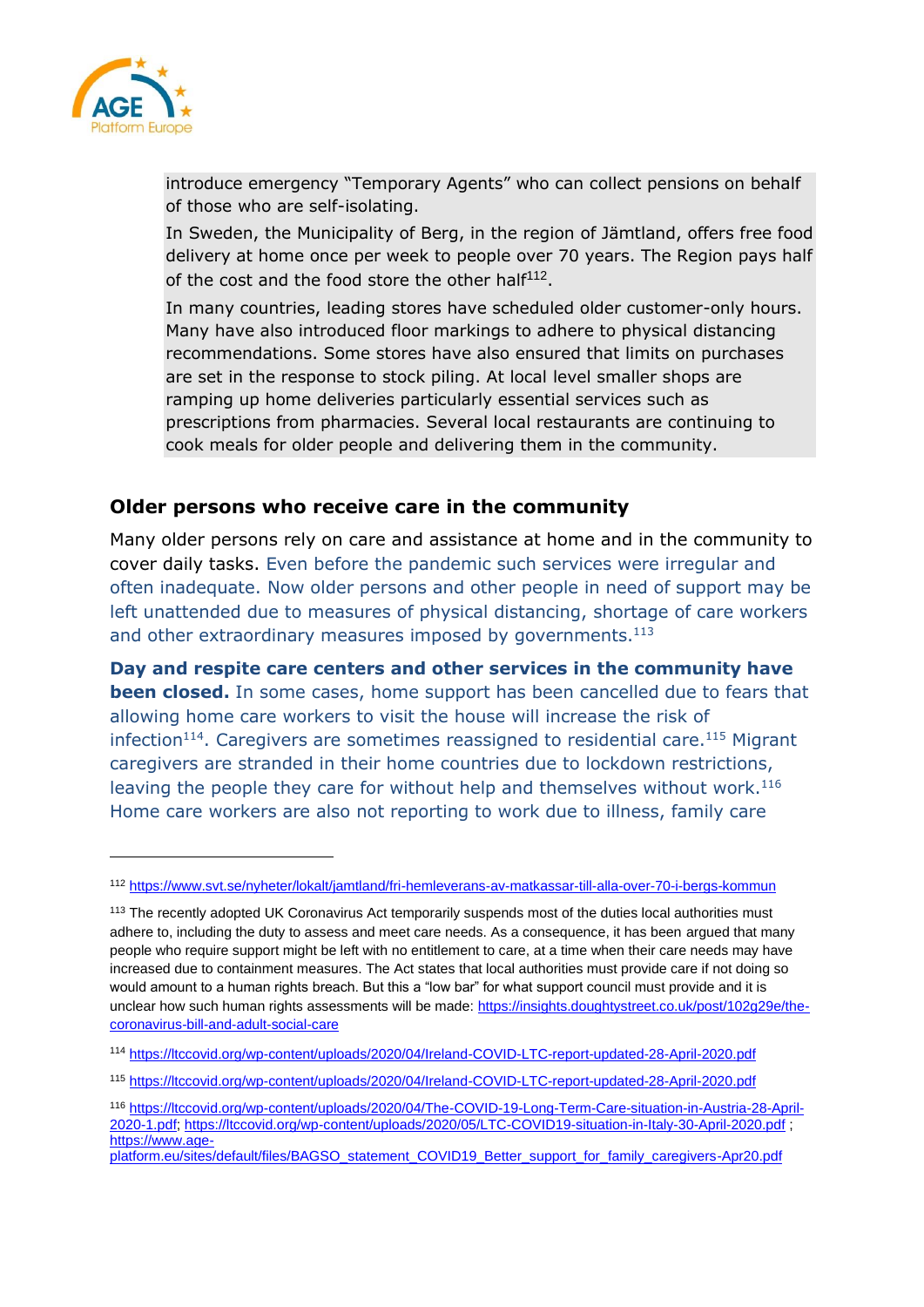

duties or fear of infection. Likewise, some families chose not to provide formal care due to fear of infection.

This context creates additional burden on informal caregivers – primarily older women – to provide care for their loved ones. Often home care workers and informal caregivers attend older people without PPE, thus putting their lives and those for who they care at risk. Compared with State guidance and planning for institutional care settings, there is very little COVID-19 specific information for people with care needs living in their own homes or for their carers. 117

The WHO's guidance on disability<sup>118</sup> should also apply in the case of older people who require care and assistance in the community. This includes adopting measures to ensure the continuity of care, such as funding for families and carers who need to take time off work to care for loved ones; planning in case they need to self-isolate; and that care agencies providing in-home care have continuity plans for situations in which the number of available carers may be reduced.<sup>119</sup>

**In some cases, older people who are left without care due to COVID-19,**  are transferred to care homes.<sup>120</sup> According to Human Rights Watch "*[d]isruption of community-based services can result in the institutionalization of persons with disabilities and older people, which can lead to negative health*  outcomes, including death<sup>''121</sup>. But even if older persons do not end up being institutionalised, they run a high risk of neglect if their daily assistance needs are not met. The risk is particularly high for people who do not have family or a social network to rely on when services are stopped. But even those who have family may be suffering from depression, stress or disorientation when their familiar services and contact with their regular caregivers is discontinued.<sup>122</sup>

**During the quarantine, the continuity of essential services must be guaranteed,<sup>123</sup>** including through virtual means. <sup>124</sup> PPE must be available for

<sup>123</sup> [https://www.un.org/development/desa/disabilities/wp](https://www.un.org/development/desa/disabilities/wp-content/uploads/sites/15/2020/04/un_policy_brief_on_human_rights_and_covid_23_april_2020.pdf)[content/uploads/sites/15/2020/04/un\\_policy\\_brief\\_on\\_human\\_rights\\_and\\_covid\\_23\\_april\\_2020.pdf](https://www.un.org/development/desa/disabilities/wp-content/uploads/sites/15/2020/04/un_policy_brief_on_human_rights_and_covid_23_april_2020.pdf)

<sup>117</sup> <https://ltccovid.org/wp-content/uploads/2020/04/Ireland-COVID-LTC-report-updated-28-April-2020.pdf> ; [https://ltccovid.org/wp-content/uploads/2020/04/COVID19-Long-Term-Care-situation-in-the-Netherlands-26-April-](https://ltccovid.org/wp-content/uploads/2020/04/COVID19-Long-Term-Care-situation-in-the-Netherlands-26-April-2020.pdf)[2020.pdf](https://ltccovid.org/wp-content/uploads/2020/04/COVID19-Long-Term-Care-situation-in-the-Netherlands-26-April-2020.pdf) [; https://www.bmj.com/content/368/bmj.m1141/rr-5](https://www.bmj.com/content/368/bmj.m1141/rr-5)

<sup>118</sup> <https://www.who.int/publications-detail/disability-considerations-during-the-covid-19-outbreak>

<sup>119</sup> <https://insights.doughtystreet.co.uk/post/102g27s/disability-coronavirus-and-international-human-rights>

<sup>120</sup> [https://ltccovid.org/wp-content/uploads/2020/04/The-COVID-19-Long-Term-Care-situation-in-Austria-28-April-](https://ltccovid.org/wp-content/uploads/2020/04/The-COVID-19-Long-Term-Care-situation-in-Austria-28-April-2020-1.pdf)[2020-1.pdf;](https://ltccovid.org/wp-content/uploads/2020/04/The-COVID-19-Long-Term-Care-situation-in-Austria-28-April-2020-1.pdf)

<sup>121</sup> [https://www.hrw.org/news/2020/03/19/human-rights-dimensions-covid-19-response#\\_Toc35446581](https://www.hrw.org/news/2020/03/19/human-rights-dimensions-covid-19-response#_Toc35446581)

<sup>122</sup> [https://amp.20minutos.es/noticia/4243530/0/el-dia-a-dia-sin-centros-de-dia-mi-madre-ha-vuelto-a-la-torpeza](https://amp.20minutos.es/noticia/4243530/0/el-dia-a-dia-sin-centros-de-dia-mi-madre-ha-vuelto-a-la-torpeza-de-hace-12-anos/?fbclid=IwAR3dbsneLa3T3Bk4HM-X0DSuS3xczKK5b9763XSjU4-TwQbk8hlaeqi2IWg&__twitter_impression=true)[de-hace-12-anos/?fbclid=IwAR3dbsneLa3T3Bk4HM-X0DSuS3xczKK5b9763XSjU4-](https://amp.20minutos.es/noticia/4243530/0/el-dia-a-dia-sin-centros-de-dia-mi-madre-ha-vuelto-a-la-torpeza-de-hace-12-anos/?fbclid=IwAR3dbsneLa3T3Bk4HM-X0DSuS3xczKK5b9763XSjU4-TwQbk8hlaeqi2IWg&__twitter_impression=true) [TwQbk8hlaeqi2IWg&\\_\\_twitter\\_impression=true](https://amp.20minutos.es/noticia/4243530/0/el-dia-a-dia-sin-centros-de-dia-mi-madre-ha-vuelto-a-la-torpeza-de-hace-12-anos/?fbclid=IwAR3dbsneLa3T3Bk4HM-X0DSuS3xczKK5b9763XSjU4-TwQbk8hlaeqi2IWg&__twitter_impression=true)

<sup>124</sup> [https://www.ohchr.org/EN/NewsEvents/Pages/DisplayNews.aspx?NewsID=25725&LangID=E;](https://www.ohchr.org/EN/NewsEvents/Pages/DisplayNews.aspx?NewsID=25725&LangID=E) <https://www.eapn.eu/wp-content/uploads/2020/03/EAPN-EAPN-Statement-on-Covid-19-4163.pdf>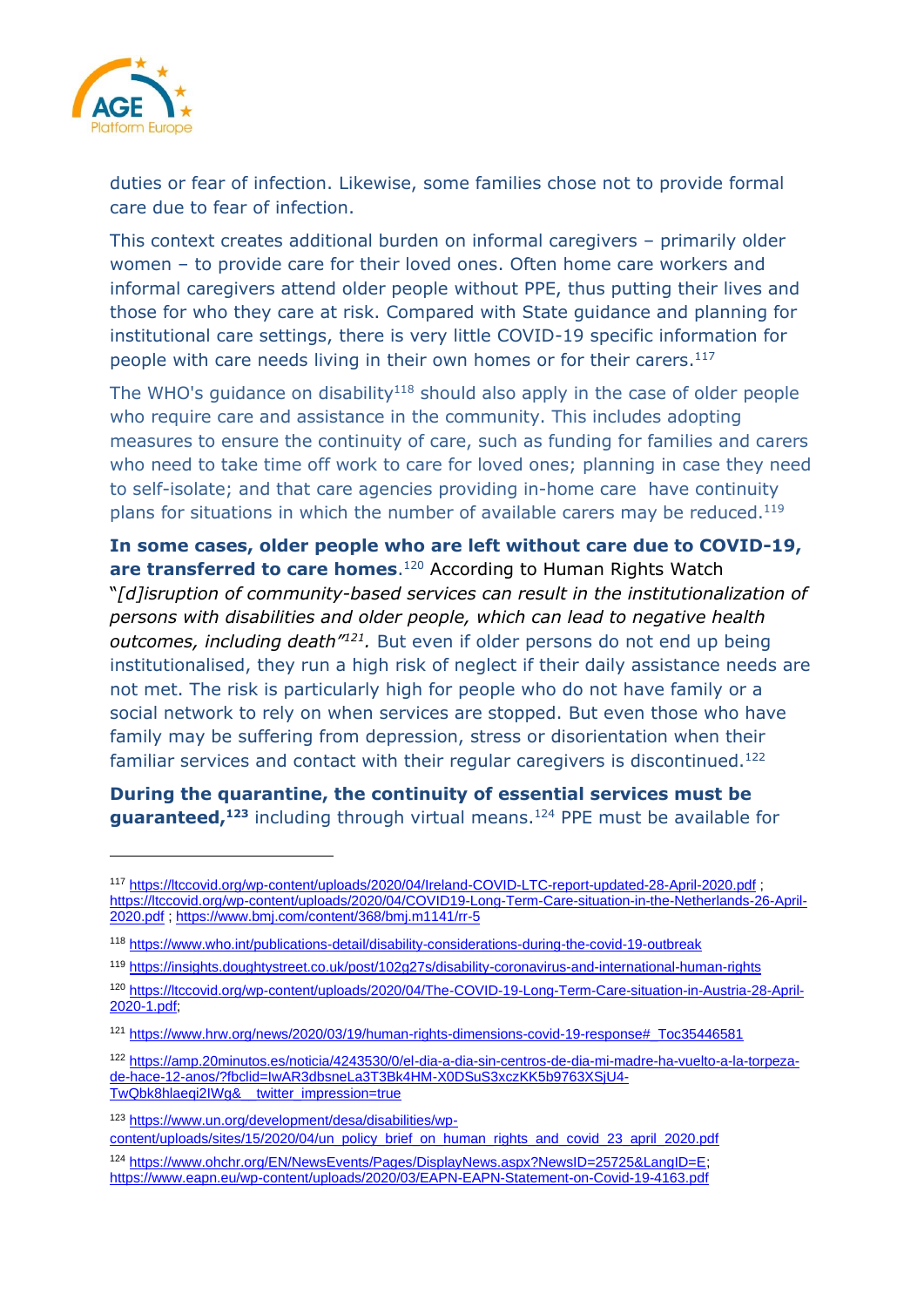

paid and unpaid home caregivers and older people who receive care at home. Remote support for family caregivers in terms of physical exercise, activities for cognitive stimulation, handling stressful situations, etc is critical. Official guidance for people who receive care in the community and their carers is urgently needed. Additional support for the informal and domiciliary care workforce is important. Barriers to essential travel so that caregivers can attend to people in need must be lifted. Governments and local authorities should develop systems to track and reach out to those who are in vulnerable situations and may require additional support during the pandemic. Innovative ways to provide support to people at home, including through volunteers, must be explored.

### **Promising practices**

The UK government has made an appeal for volunteers to deliver food and provide care during the pandemic. The appeal was to gather 250,000 volunteers but in fact over 620,000 persons have responded to the appeal showing how communities are coming together during the current crisis.

The Flemish Government has extended the [free volunteer insurance](https://www.vlaanderenvrijwilligt.be/) normally covering only activities in the frame of non-profit organisations - to all people who are helping out people in their vicinity. This means they are insured in case of physical accidents and other incidents during the help they provide.

In [Austria](https://ltccovid.org/wp-content/uploads/2020/04/The-COVID-19-Long-Term-Care-situation-in-Austria-28-April-2020-1.pdf), measures for informal carers include telephone hotlines, which provide psychological counselling, self-help through online support networks, and various guidance and resources.

The [German](https://ltccovid.org/wp-content/uploads/2020/05/Germany_LTC_COVID-19-6-May-2020.pdf%5C) government has announced an increase in care workers' wages, who provide support during the pandemic. They have also [increased the](http://www.bmfsfj.de/bmfsfj/aktuelles/presse/pressemitteilungen/akuthilfe-fuer-pflegende-angehoerige-beschlossen/155550)

[number of days](http://www.bmfsfj.de/bmfsfj/aktuelles/presse/pressemitteilungen/akuthilfe-fuer-pflegende-angehoerige-beschlossen/155550) that employees can take for informal care duties due to the COVID-19 crisis; from 10 to 20 per year.

In [Ireland](https://ltccovid.org/wp-content/uploads/2020/04/Ireland-COVID-LTC-report-updated-28-April-2020.pdf) guidance for health and social care workers who visit people's homes has been developed by the Health Service Executive (HSE).

### <span id="page-30-0"></span>**Useful resources**

#### <span id="page-30-1"></span>**Statements by international human rights bodies and experts**

- Council of Europe Commissioner for Human Rights, 'Older persons need more support than ever in the age of the COVID-19' [https://www.coe.int/en/web/commissioner/-/older-persons-need-more-support](https://www.coe.int/en/web/commissioner/-/older-persons-need-more-support-than-ever-in-the-age-of-the-covid-19-pandemic)[than-ever-in-the-age-of-the-covid-19-pandemic](https://www.coe.int/en/web/commissioner/-/older-persons-need-more-support-than-ever-in-the-age-of-the-covid-19-pandemic)
- European Committee for the Prevention of Torture and Inhuman or Degrading Treatment or Punishment (CPT) Statement of principles relating to the treatment of persons deprived of their liberty in the context of the coronavirus disease (COVID-19) pandemic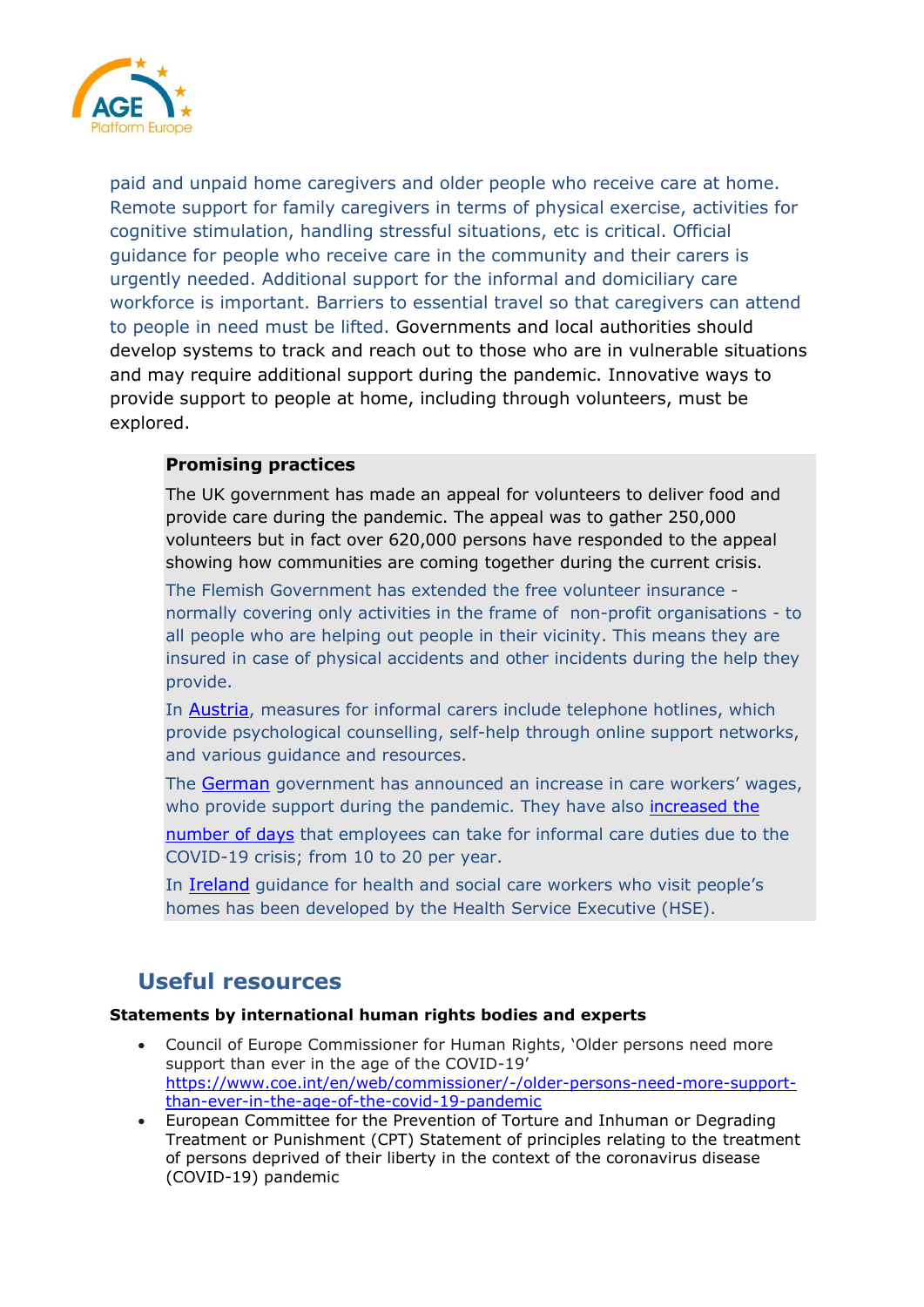

<https://rm.coe.int/16809cfa4b>

• Council of Europe Secretary General Respecting democracy, rule of law and human rights in the framework of the COVID-19 sanitary crisis A toolkit for member states

[https://rm.coe.int/sg-inf-2020-11-respecting-democracy-rule-of-law-and-human](https://rm.coe.int/sg-inf-2020-11-respecting-democracy-rule-of-law-and-human-rights-in-th/16809e1f40)[rights-in-th/16809e1f40](https://rm.coe.int/sg-inf-2020-11-respecting-democracy-rule-of-law-and-human-rights-in-th/16809e1f40)

- UN Special Rapporteurs and Independent Experts, ' COVID-19: States should not abuse emergency measures to suppress human rights – UN experts' [https://www.ohchr.org/EN/NewsEvents/Pages/DisplayNews.aspx?NewsID=25722](https://www.ohchr.org/EN/NewsEvents/Pages/DisplayNews.aspx?NewsID=25722&LangID=E) [&LangID=E](https://www.ohchr.org/EN/NewsEvents/Pages/DisplayNews.aspx?NewsID=25722&LangID=E)
- UN Special Rapporteur on the human rights of person with disabilities,' COVID-19: Who is protecting the people with disabilities?' [https://www.ohchr.org/EN/NewsEvents/Pages/DisplayNews.aspx?NewsID=25725](https://www.ohchr.org/EN/NewsEvents/Pages/DisplayNews.aspx?NewsID=25725&LangID=E) [&LangID=E](https://www.ohchr.org/EN/NewsEvents/Pages/DisplayNews.aspx?NewsID=25725&LangID=E)
- UN Independent Expert on the human rights of older persons, '"Unacceptable" UN expert urges better protection of older persons facing the highest risk of the COVID-19 pandemic'

[https://www.ohchr.org/EN/NewsEvents/Pages/DisplayNews.aspx?NewsID=25748](https://www.ohchr.org/EN/NewsEvents/Pages/DisplayNews.aspx?NewsID=25748&LangID=E) [&LangID=E](https://www.ohchr.org/EN/NewsEvents/Pages/DisplayNews.aspx?NewsID=25748&LangID=E)

- UN [Secretary](https://www.un.org/sites/un2.un.org/files/un_policy_brief_on_covid-19_and_older_persons_1_may_2020.pdf) General Policy Brief The impact of COVID 19 on older persons : [https://www.un.org/sites/un2.un.org/files/un\\_policy\\_brief\\_on\\_covid-](https://www.un.org/sites/un2.un.org/files/un_policy_brief_on_covid-19_and_older_persons_1_may_2020.pdf)[19\\_and\\_older\\_persons\\_1\\_may\\_2020.pdf](https://www.un.org/sites/un2.un.org/files/un_policy_brief_on_covid-19_and_older_persons_1_may_2020.pdf)
- UN Secretary General Policy Brief on human rights and COVID 19 : [https://www.un.org/sites/un2.un.org/files/un\\_policy\\_brief\\_on\\_human\\_rights\\_and](https://www.un.org/sites/un2.un.org/files/un_policy_brief_on_human_rights_and_covid_23_april_2020.pdf) [\\_covid\\_23\\_april\\_2020.pdf](https://www.un.org/sites/un2.un.org/files/un_policy_brief_on_human_rights_and_covid_23_april_2020.pdf)
- Statement of UN Independent Expert on rights of older persons and UN Secretary General Special Envoy on disability : [https://www.ohchr.org/EN/NewsEvents/Pages/DisplayNews.aspx?NewsID=25829](https://www.ohchr.org/EN/NewsEvents/Pages/DisplayNews.aspx?NewsID=25829&LangID=E) [&LangID=E](https://www.ohchr.org/EN/NewsEvents/Pages/DisplayNews.aspx?NewsID=25829&LangID=E)
- UNHCR: COVID 19: age, gender and diversity considerations : <https://data2.unhcr.org/en/documents/details/75295>
- UN DESA Policy Brief on older persons and COVID 19 : [https://www.un.org/development/desa/dpad/publication/un-desa-policy-brief-68](https://www.un.org/development/desa/dpad/publication/un-desa-policy-brief-68-covid-19-and-older-persons-a-defining-moment-for-an-informed-inclusive-and-targeted-response/) [covid-19-and-older-persons-a-defining-moment-for-an-informed-inclusive-and](https://www.un.org/development/desa/dpad/publication/un-desa-policy-brief-68-covid-19-and-older-persons-a-defining-moment-for-an-informed-inclusive-and-targeted-response/)[targeted-response/](https://www.un.org/development/desa/dpad/publication/un-desa-policy-brief-68-covid-19-and-older-persons-a-defining-moment-for-an-informed-inclusive-and-targeted-response/)
- UNFPA policy brief implication of COVID 19 for older persons: [https://www.unfpa.org/resources/implications-covid-19-older-persons](https://www.unfpa.org/resources/implications-covid-19-older-persons-responding-pandemic)[responding-pandemic](https://www.unfpa.org/resources/implications-covid-19-older-persons-responding-pandemic)
- UNECE useful resources on COVID 19 and OP: [https://www.unece.org/fileadmin/DAM/pau/age/Covid-](https://www.unece.org/fileadmin/DAM/pau/age/Covid-19/Covid19_OlderPersons.pdf)[19/Covid19\\_OlderPersons.pdf](https://www.unece.org/fileadmin/DAM/pau/age/Covid-19/Covid19_OlderPersons.pdf)

### <span id="page-31-0"></span>**WHO Guidelines**

- WHO Interim Guidelines on Infection Prevention and Control for LTC facilities in the context of COVID-19 [https://apps.who.int/iris/bitstream/handle/10665/331508/WHO-2019-nCoV-](https://apps.who.int/iris/bitstream/handle/10665/331508/WHO-2019-nCoV-IPC_long_term_care-2020.1-eng.pdf)[IPC\\_long\\_term\\_care-2020.1-eng.pdf](https://apps.who.int/iris/bitstream/handle/10665/331508/WHO-2019-nCoV-IPC_long_term_care-2020.1-eng.pdf)
- WHO Guidelines to avoid social stigma <https://www.who.int/docs/default-source/coronaviruse/covid19-stigma-guide.pdf>
- WHO How to maintain good mental health [https://www.who.int/docs/default-source/coronaviruse/mental-health](https://www.who.int/docs/default-source/coronaviruse/mental-health-considerations.pdf)[considerations.pdf](https://www.who.int/docs/default-source/coronaviruse/mental-health-considerations.pdf)
- WHO COVID 19 Strategy Update (14 April 2020)